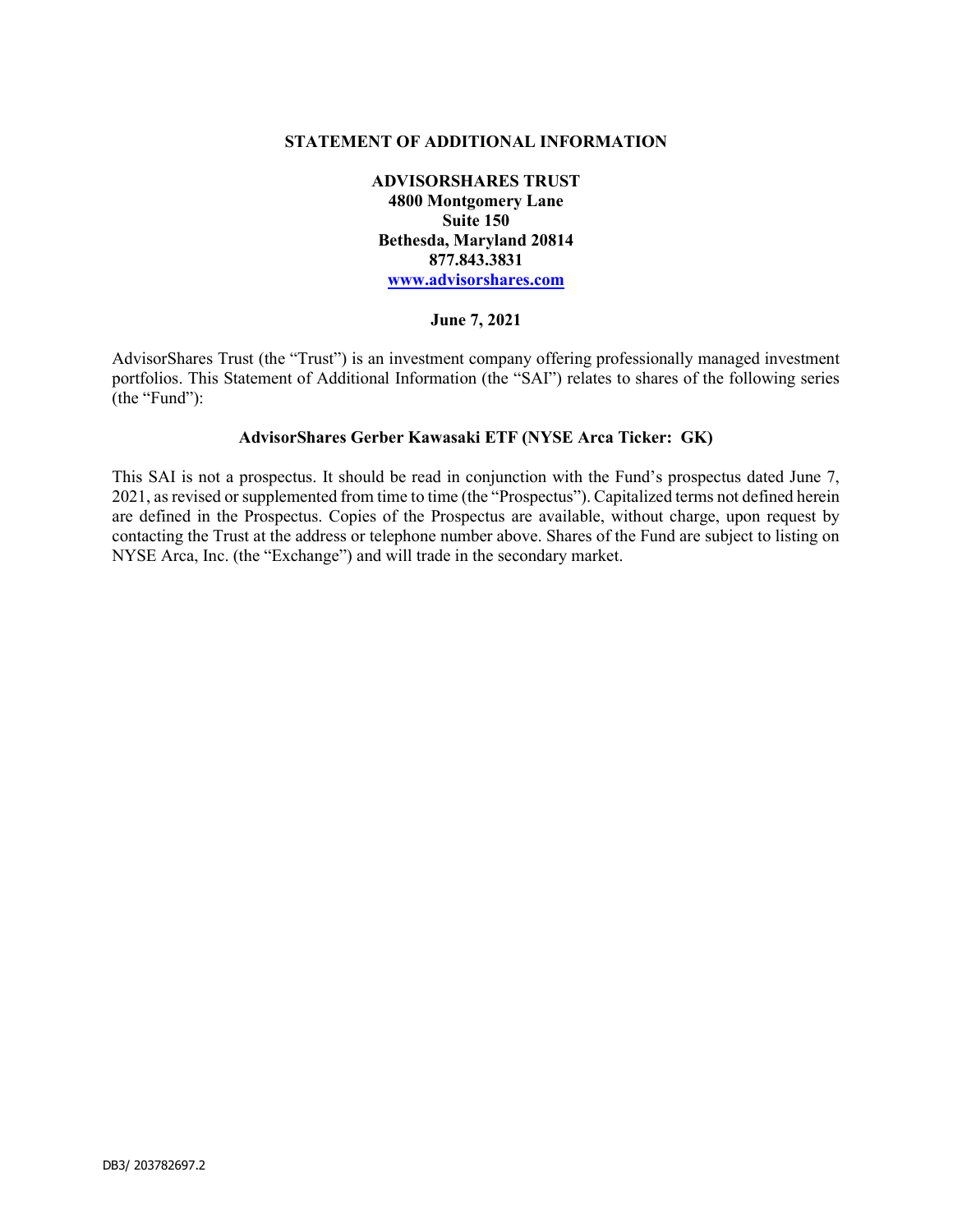# **TABLE OF CONTENTS**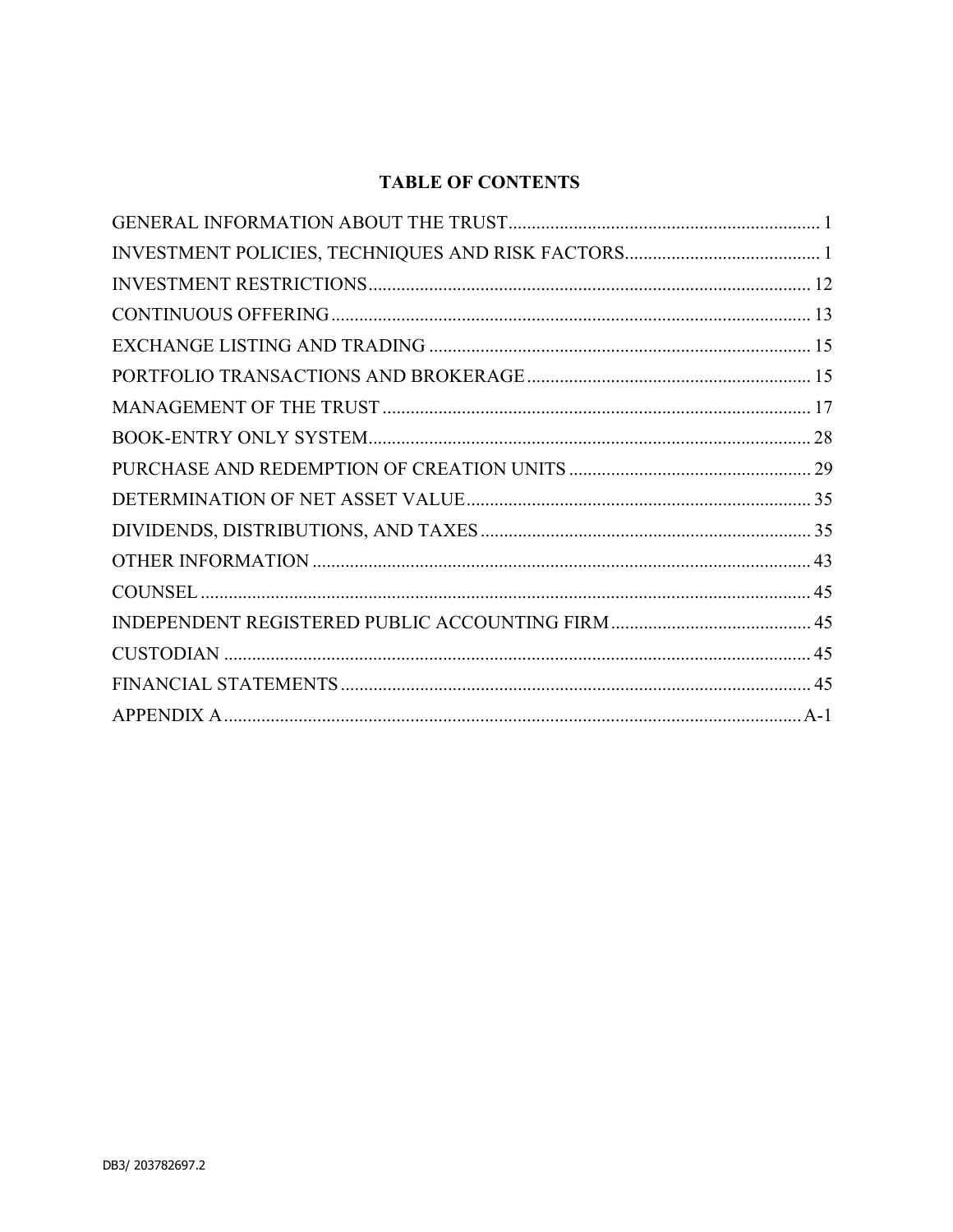#### GENERAL INFORMATION ABOUT THE TRUST

The Trust, an open-end management investment company, was organized as a Delaware statutory trust on July 30, 2007. The Trust is permitted to offer separate series (i.e., funds) and additional series may be created from time to time. As of the date of this SAI, the Trust consists of 22 separate funds. This SAI relates only to the Fund.

Each share issued by the Fund has a pro rata interest in the assets of the Fund. Shares have no preemptive, exchange, subscription or conversion rights and are freely transferable. Each share is entitled to participate equally in dividends and distributions declared by the Board of Trustees of the Trust ("Board") with respect to the Fund, and in the net distributable assets of the Fund on liquidation. All payments received by the Trust for shares of the Fund belong to the Fund. The Fund has its own assets and liabilities.

The shares of the Fund are subject to approval for listing on the Exchange and, as described in the Fund's Prospectus, will trade on the Exchange at market prices that may be below, at, or above net asset value ("NAV") per share of the Fund.

The Fund offers and issues shares at NAV in aggregated lots (each, a "Creation Unit" or a "Creation Unit Aggregation"), generally in exchange for: (i) a basket of individual securities (the "Deposit Securities") and (ii) an amount of cash (the "Cash Component"). Similarly, shares of the Fund are redeemable only in Creation Unit Aggregations and, generally, in exchange for portfolio securities and a specified cash payment. The Trust reserves the right to offer an "all cash" option for creations and redemptions of Creation Units for the Fund. In addition, Creation Units may be issued in advance of receipt of Deposit Securities subject to various conditions, including a requirement to maintain a cash deposit with the Trust at least equal to 115% of the market value of the missing Deposit Securities. In each instance, transaction fees may be imposed that will be higher than the transaction fees associated with traditional in-kind creations or redemptions. In all cases, such fees will be limited in accordance with SEC requirements applicable to management investment companies offering redeemable securities. See the "Purchase and Redemption of Creation Units" section for detailed information.

#### INVESTMENT POLICIES, TECHNIQUES AND RISK FACTORS

#### General

AdvisorShares Investments, LLC (the "Advisor") serves as the investment advisor to the Fund, which is a non-diversified open-end management investment company under the Investment Company Act of 1940 (the "1940 Act"). The day-to-day portfolio management of the Fund is provided by Gerber Kawasaki, Inc. (the "Sub-Advisor"), the Fund's investment sub-advisor, and is subject to the oversight of the Advisor and the Board. The Fund's investment objective and principal investment strategies, as well as other important information, are described in the Fund's Prospectus, which should be read together with this SAI. The investment objective of the Fund is non-fundamental and may be changed without the approval of shareholders.

The Sub-Advisor selects securities for the Fund's investment pursuant to an "active" management strategy for security selection and portfolio construction. The investment techniques and instruments described below and in the Fund's Prospectus may, consistent with the Fund's investment objective and investment policies, be used by the Fund if, in the opinion of the Advisor or the Sub-Advisor, such strategies will be advantageous to the Fund. The Fund may not invest in all of the instruments and techniques described below. In addition, the Fund is free to reduce or eliminate its activity with respect to any of the investment techniques described below without changing the Fund's fundamental investment policies, and the Fund will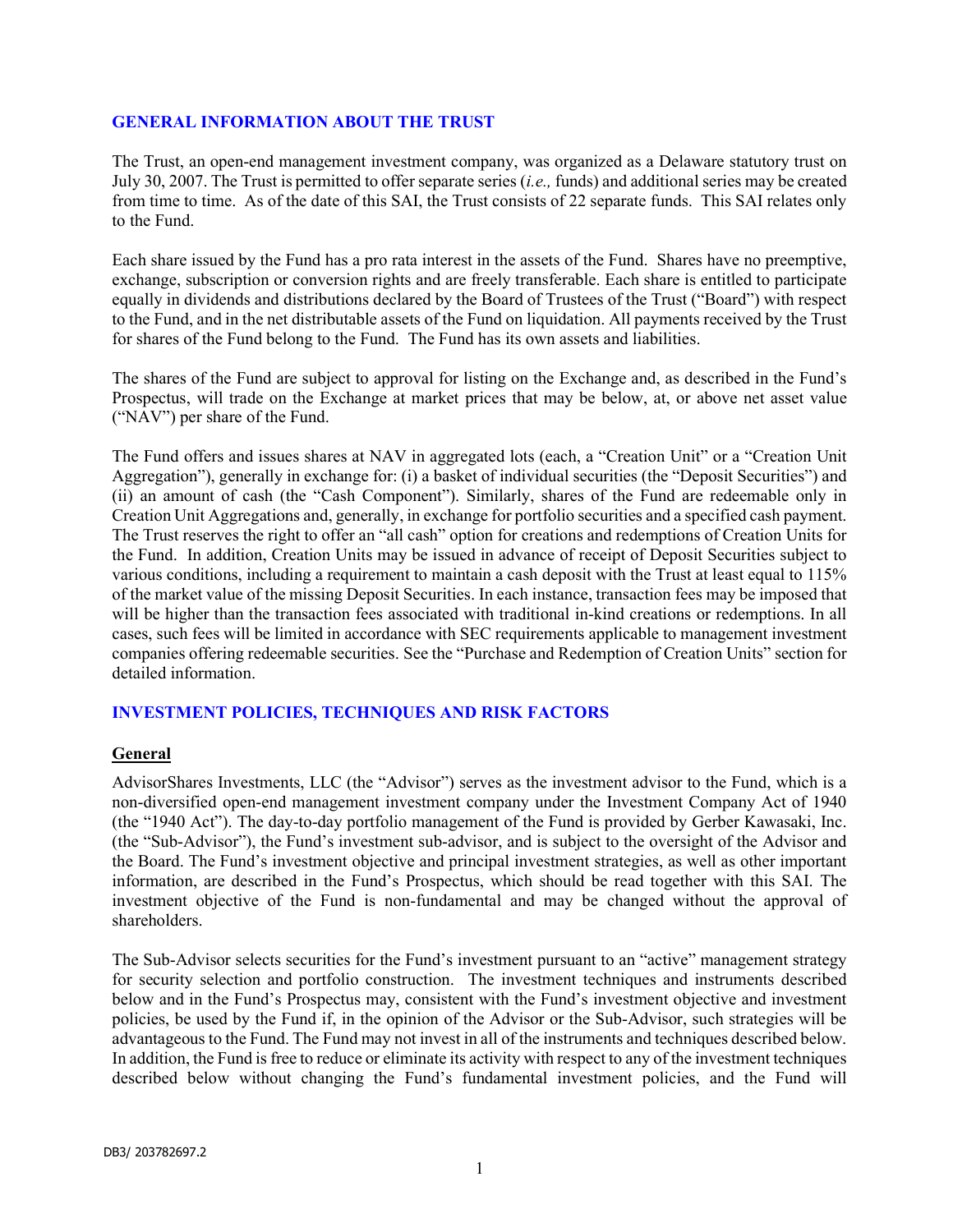periodically change the composition of its portfolio to best meet its investment objective. For more information about the Fund's principal strategies and risks, please see the Fund's Prospectus.

#### Borrowing

While the Fund does not anticipate doing so, the Fund may borrow money for investment purposes. Borrowing for investment purposes is one form of leverage. Leveraging investments, by purchasing securities with borrowed money, is a speculative technique that increases investment risk, but also increases investment opportunity. Because substantially all of the Fund's assets will fluctuate in value, whereas the interest obligations on borrowings may be fixed, the NAV per share of the Fund will increase more when the Fund's portfolio assets increase in value and decrease more when the Fund's portfolio assets decrease in value than would otherwise be the case. Moreover, interest costs on borrowings may fluctuate with changing market rates of interest and may partially offset or exceed the returns on the borrowed funds. Under adverse conditions, the Fund might have to sell portfolio securities to meet interest or principal payments at a time when investment considerations would not favor such sales. The Fund may use leverage during periods when the Sub-Advisor believes that the Fund's investment objective would be furthered.

The Fund may also borrow money to facilitate management of the Fund's portfolio by enabling the Fund to meet redemption requests when the liquidation of portfolio instruments would be inconvenient or disadvantageous. Such borrowing is not for investment purposes and will be repaid by the Fund promptly.

As required by the 1940 Act, the Fund must maintain continuous asset coverage (total assets, including assets acquired with borrowed funds, less liabilities exclusive of borrowings) of 300% of all amounts borrowed. If, at any time, the value of the Fund's assets should fail to meet this 300% coverage test, the Fund, within three days (not including Sundays and holidays), will reduce the amount of the Fund's borrowings to the extent necessary to meet this 300% coverage requirement. Maintenance of this percentage limitation may result in the sale of portfolio securities at a time when investment considerations otherwise indicate that it would be disadvantageous to do so.

In addition to the foregoing, the Fund is authorized to borrow money as a temporary measure for extraordinary or emergency purposes in amounts not in excess of 5% of the value of the Fund's total assets. Borrowings for extraordinary or emergency purposes are not subject to the foregoing 300% asset coverage requirement. The Fund is authorized to pledge portfolio securities the Sub-Advisor deems appropriate as may be necessary in connection with any borrowings for extraordinary or emergency purposes, in which event such pledging may not exceed 15% of the Fund's assets, valued at cost.

#### Depositary Receipts

To the extent the Fund invests in stocks of foreign corporations, the Fund's investment in securities of foreign companies may be in the form of depositary receipts or other securities convertible into securities of foreign issuers. American Depositary Receipts ("ADRs") are dollar-denominated receipts representing interests in the securities of a foreign issuer, which securities may not necessarily be denominated in the same currency as the securities into which they may be converted. ADRs are receipts typically issued by U.S. banks and trust companies that evidence ownership of underlying securities issued by a foreign corporation. Generally, ADRs in registered form are designed for use in domestic securities markets and are traded on exchanges or over-the-counter in the United States.

Global Depositary Receipts ("GDRs"), European Depositary Receipts ("EDRs") and International Depositary Receipts ("IDRs") are similar to ADRs in that they are certificates evidencing ownership of shares of a foreign issuer; however, GDRs, EDRs, and IDRs may be issued in bearer form and denominated in other currencies and are generally designed for use in specific or multiple securities markets outside the United States. EDRs, for example, are designed for use in European securities markets, while GDRs are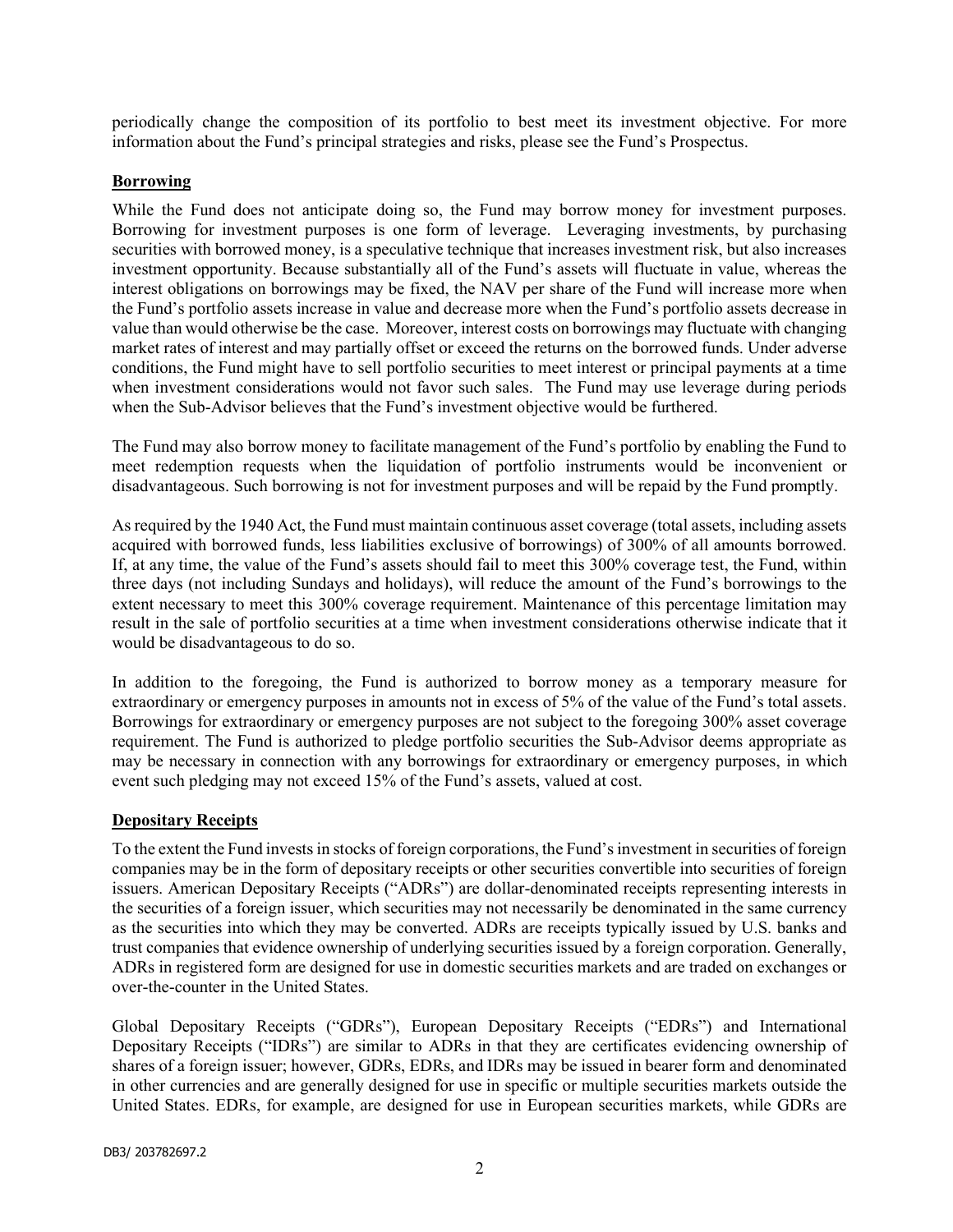designed for use throughout the world. Depositary receipts will not necessarily be denominated in the same currency as their underlying securities.

The Fund will not invest in any unlisted depositary receipts or any depositary receipt that the Advisor deems to be illiquid or for which pricing information is not readily available. In addition, all depositary receipts generally must be sponsored. However, the Fund may invest in unsponsored depositary receipts under certain limited circumstances. The issuers of unsponsored depositary receipts are not obligated to disclose material information in the United States and, therefore, there may be less information available regarding such issuers and there may not be a correlation between such information and the value of the depositary receipts.

#### Equity Securities

The Fund invests in equity securities. Equity securities represent ownership interests in a company or partnership and consist of common stocks, preferred stocks, warrants to acquire common stock, securities convertible into common stock, and investments in master limited partnerships. Investments in equity securities in general are subject to market risks that may cause their prices to fluctuate over time. Fluctuations in the value of equity securities in which the Fund invests will cause the NAV per share of the Fund to fluctuate. The U.S. stock market tends to be cyclical, with periods when stock prices generally rise and periods when stock prices generally decline. The Fund may purchase equity securities traded in the U.S. on registered exchanges or the over-the-counter market. The Fund may invest in the types of equity securities described below:

- Common Stock. Common stock represents an equity or ownership interest in an issuer. In the event an issuer is liquidated or declares bankruptcy, the claims of owners of bonds and preferred stock take precedence over the claims of those who own common stock.
- Preferred Stock. Preferred stock represents an equity or ownership interest in an issuer that pays dividends at a specified rate and that has precedence over common stock in the payment of dividends. In the event an issuer is liquidated or declares bankruptcy, the claims of owners of bonds take precedence over the claims of those who own preferred and common stock.
- Warrants. Warrants are instruments that entitle the holder to buy an equity security at a specific price for a specific period of time. Changes in the value of a warrant do not necessarily correspond to changes in the value of its underlying security. The price of a warrant may be more volatile than the price of its underlying security, and a warrant may offer greater potential for capital appreciation as well as capital loss. Warrants do not entitle a holder to dividends or voting rights with respect to the underlying security and do not represent any rights in the assets of the issuing company. A warrant ceases to have value if it is not exercised prior to its expiration date. These factors can make warrants more speculative than other types of investments.
- Convertible Securities. Convertible securities are bonds, debentures, notes, preferred stocks or other securities that may be converted or exchanged (by the holder or by the issuer) into shares of the underlying common stock (or cash or securities of equivalent value) at a stated exchange ratio. A convertible security may also be called for redemption or conversion by the issuer after a particular date and under certain circumstances (including a specified price) established upon issue. If a convertible security held by the Fund is called for redemption or conversion, the Fund could be required to tender it for redemption, convert it into the underlying common stock, or sell it to a third party.

Convertible securities generally have less potential for gain or loss than common stocks. Convertible securities generally provide yields higher than the underlying common stocks, but generally lower than comparable non-convertible securities. Because of this higher yield, convertible securities generally sell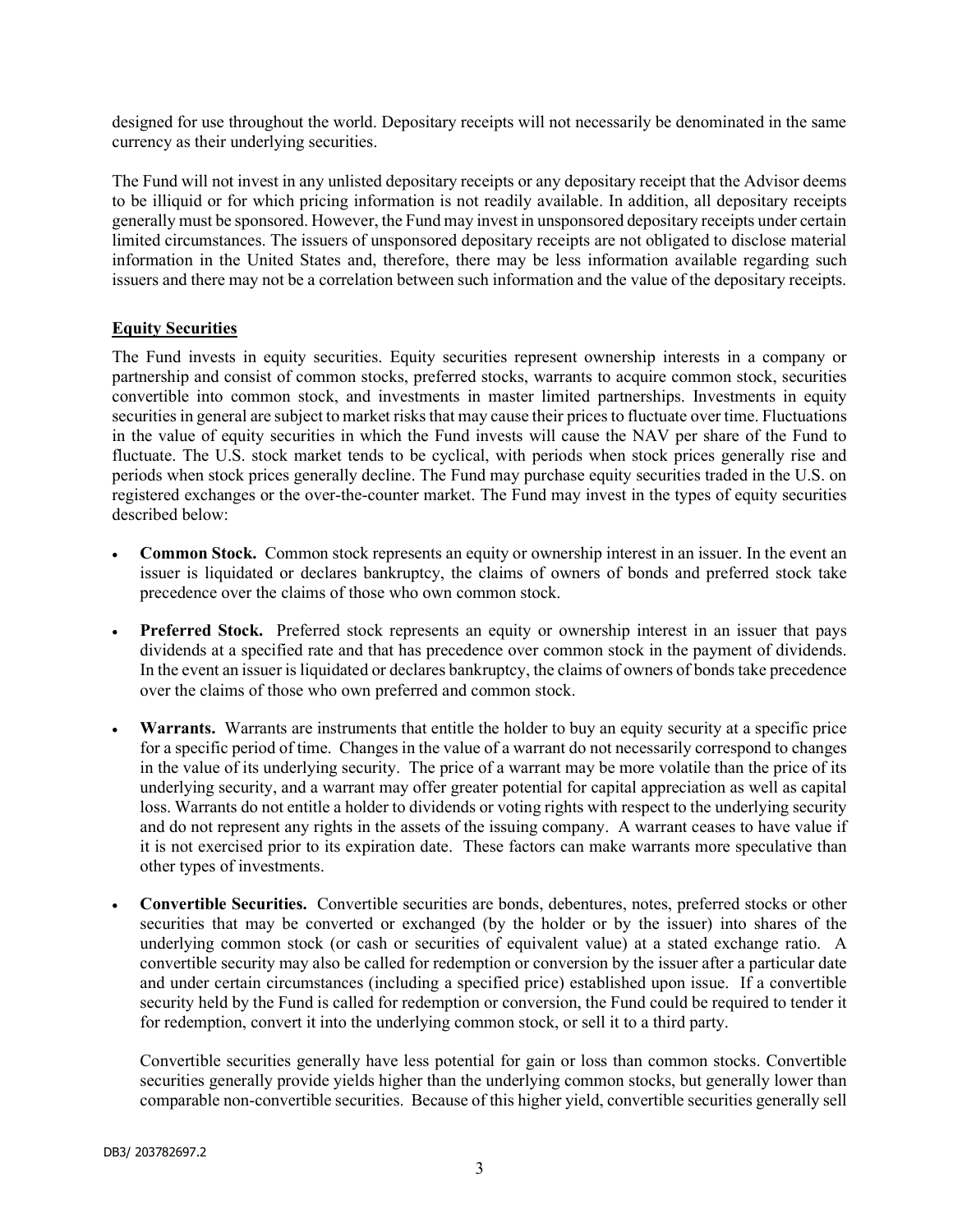at a price above their "conversion value," which is the current market value of the stock to be received upon conversion. The difference between this conversion value and the price of convertible securities will vary over time depending on changes in the value of the underlying common stocks and interest rates. When the underlying common stocks decline in value, convertible securities will tend not to decline to the same extent because of the interest or dividend payments and the repayment of principal at maturity for certain types of convertible securities. However, securities that are convertible other than at the option of the holder generally do not limit the potential for loss to the same extent as securities convertible at the option of the holder. When the underlying common stocks rise in value, the value of convertible securities may also be expected to increase. At the same time, however, the difference between the market value of convertible securities and their conversion value will narrow, which means that the value of convertible securities will generally not increase to the same extent as the value of the underlying common stocks. Because convertible securities may also be interest-rate sensitive, their value may increase as interest rates fall and decrease as interest rates rise. Convertible securities are also subject to credit risk, and are often lower-quality securities.

- Small and Medium Capitalization Companies. Investing in equity securities of small and medium capitalization companies often involves greater risk than is customarily associated with investments in larger capitalization companies. This increased risk may be due to the greater business risks of smaller size, limited markets and financial resources, narrow product lines and frequent lack of depth of management. The securities of smaller companies are often traded in the over-the-counter market and even if listed on a national securities exchange may not be traded in volumes typical for that exchange. Consequently, the securities of smaller companies are less likely to be liquid, may have limited market stability, and may be subject to more abrupt or erratic market movements than securities of larger, more established growth companies or the market averages in general.
- Large Capitalization Companies. Investments in large capitalization companies may go in and out of favor based on market and economic conditions and may underperform other market segments. Some large capitalization companies may be unable to respond quickly to new competitive challenges, such as changes in technology and consumer tastes, and may not be able to attain the high growth rate of successful smaller companies, especially during extended periods of economic expansion. As such, returns on investments in stocks of large capitalization companies could trail the returns on investments in stocks of small and mid-capitalization companies.
- Master Limited Partnerships ("MLPs"). MLPs are limited partnerships in which the ownership units are publicly traded. MLP units are registered with the U.S. Securities and Exchange Commission (the "SEC") and are freely traded on a securities exchange or in the over-the-counter market. MLPs often own several properties or businesses (or own interests) that are related to real estate development and oil and gas industries, but they also may finance motion pictures, research and development and other projects. Generally, an MLP is operated under the supervision of one or more managing general partners. Limited partners are not involved in the day-to-day management of the partnership.

The risks of investing in an MLP are generally those involved in investing in a partnership as opposed to a corporation. For example, state law governing partnerships is often less restrictive than state law governing corporations. Accordingly, there may be fewer protections afforded investors in an MLP than investors in a corporation. Additional risks involved with investing in an MLP are risks associated with the specific industry or industries in which the partnership invests, such as the risks of investing in real estate, or the oil and gas industries.

 Rights. A right is a privilege granted to existing shareholders of a corporation to subscribe to shares of a new issue of common stock before it is issued. Rights normally have a short life of usually two to four weeks, are freely transferable and entitle the holder to buy the new common stock at a lower price than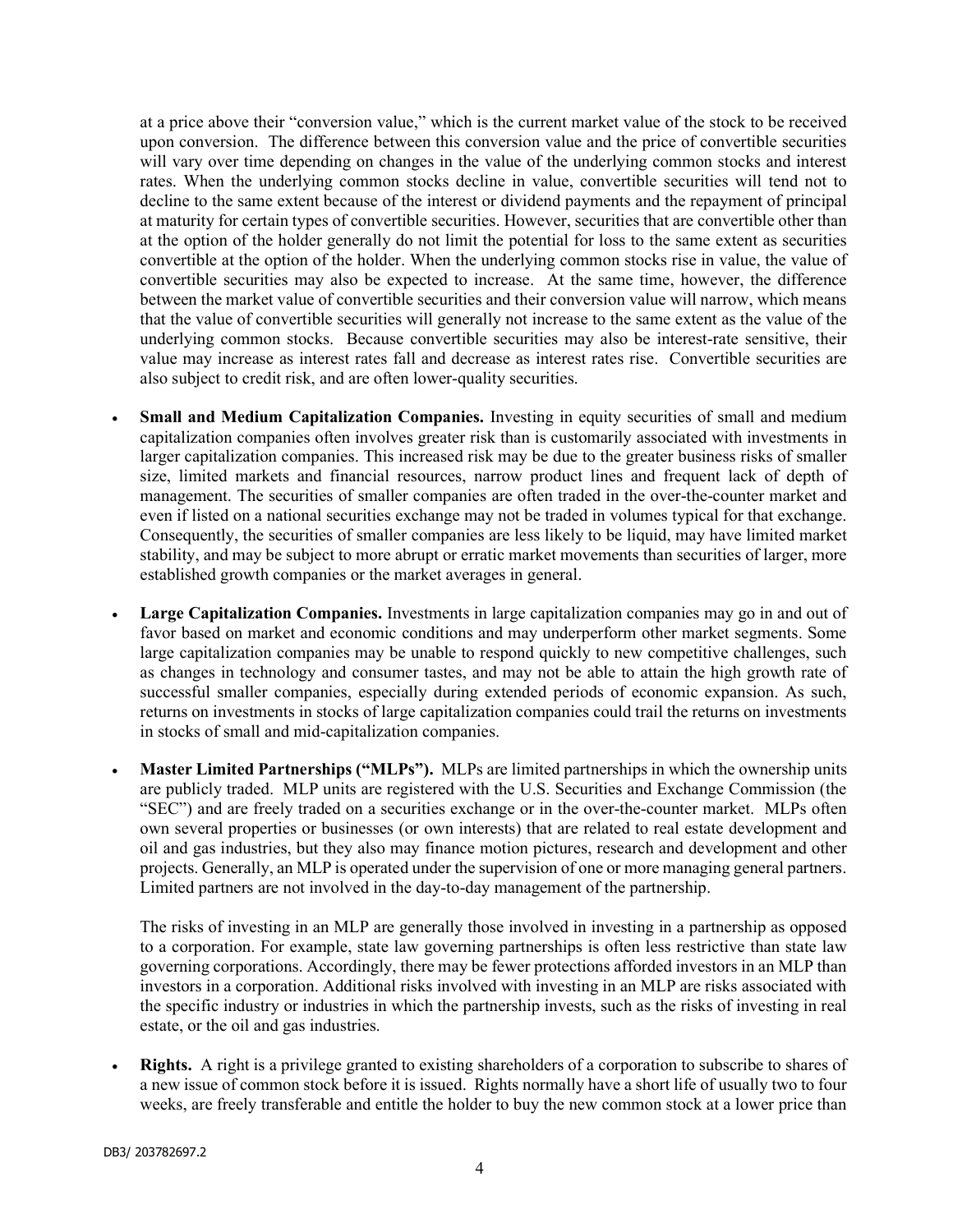the public offering price. An investment in rights may entail greater risks than certain other types of investments. Generally, rights do not carry the right to receive dividends or exercise voting rights with respect to the underlying securities, and they do not represent any rights in the assets of the issuer. In addition, their value does not necessarily change with the value of the underlying securities, and they cease to have value if they are not exercised on or before their expiration date. Investing in rights increases the potential profit or loss to be realized from the investment as compared with investing the same amount in the underlying securities.

 Investments in Foreign Equity Securities. The Fund may invest in the equity securities of foreign issuers, including the securities of foreign issuers in emerging countries. Emerging or developing markets exist in countries that are considered to be in the initial stages of industrialization. The risks of investing in these markets are similar to the risks of international investing in general, although the risks are greater in emerging and developing markets. Countries with emerging or developing securities markets tend to have economic structures that are less stable than countries with developed securities markets. This is because their economies may be based on only a few industries and their securities markets may trade a small number of securities. Prices on these exchanges tend to be volatile, and securities in these countries historically have offered greater potential for gain (as well as loss) than securities of companies located in developed countries.

## Illiquid Investments

The Fund may not acquire any illiquid investment if, immediately after the acquisition, the Fund would have invested more than 15% of its net assets in illiquid investments. An illiquid investment means any investment that the Fund reasonably expects cannot be sold or disposed of in current market conditions in seven calendar days or less without the sale or disposition significantly changing the market value of the investment. If illiquid investments exceed 15% of the Fund's net assets, certain remedial actions will be taken as required by Rule 22e-4 under the 1940 Act and the Fund's policies and procedures.

The Fund may not be able to sell illiquid securities when the Sub-Advisor considers it desirable to do so or may have to sell such securities at a price that is lower than the price that could be obtained if the securities were more liquid. In addition, the sale of illiquid securities also may require more time and may result in higher dealer discounts and other selling expenses than does the sale of securities that are not illiquid. Illiquid securities also may be more difficult to value due to the unavailability of reliable market quotations for such securities, and investment in illiquid securities may have an adverse impact on NAV.

#### Investments in Other Investment Companies

The Fund may invest in the securities of other investment companies to the extent that such an investment would be consistent with the requirements of Section 12(d)(1) of the 1940 Act, or any rule, regulation or order of the SEC or interpretation thereof. Generally, a fund may invest in the securities of another investment company (the "acquired company") provided that the fund, immediately after such purchase or acquisition, does not own in the aggregate (i) more than 3% of the total outstanding voting stock of the acquired company, (ii) securities issued by the acquired company having an aggregate value in excess of 5% of the value of the total assets of the fund, or (iii) securities issued by the acquired company and all other investment companies (other than U.S. Treasury stock of the fund) having an aggregate value in excess of 10% of the value of the total assets of the fund. A fund also may invest in the securities of other investment companies if the fund is part of a "master-feeder" structure or operates as a fund of funds in compliance with Section  $12(d)(1)(E)$ , (F) and (G) and the rules thereunder. Section  $12(d)(1)(B)$  prohibits another investment company from selling its shares to the fund if, after the sale (i) the fund owns more than 3% of the other investment company's voting stock or (ii) the fund and other investment companies, and companies controlled by them, own more than 10% of the voting stock of such other investment company. The Trust has entered into agreements with several unaffiliated ETFs that permit, pursuant to an SEC order, the Fund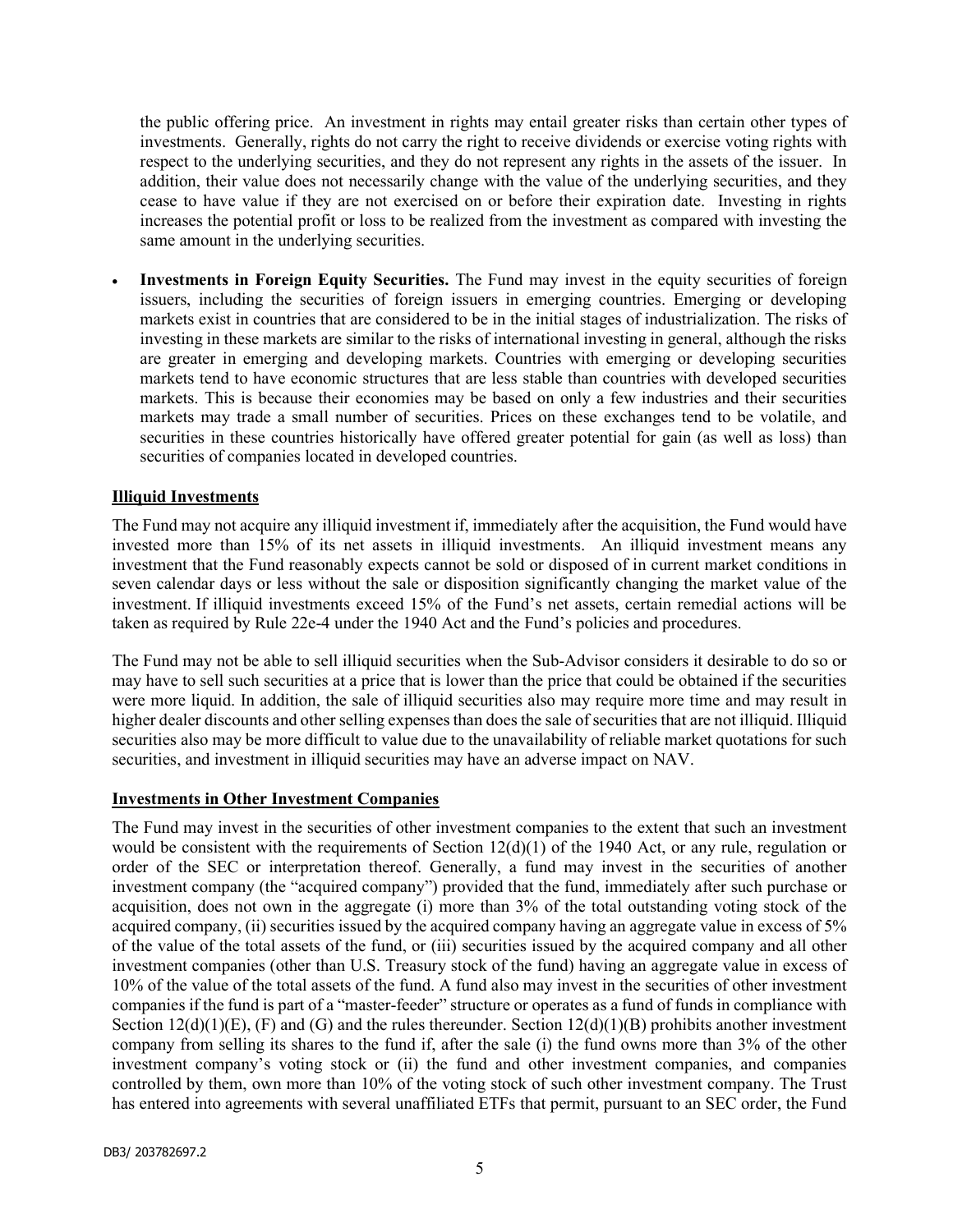to purchase shares of those ETFs beyond the Section  $12(d)(1)$  limits described above. The Fund will only make such investments in conformity with the requirements of Subchapter M of the Internal Revenue Code of 1986 (the "Internal Revenue Code") for qualification as a regulated investment company ("RIC").

As a shareholder of another investment company, the Fund and its shareholders will indirectly bear the Fund's proportionate share of the fees and expenses paid by such other investment company, including advisory fees, in addition to both the management fees payable directly by the Fund to the Fund's own investment advisor and the other expenses that the Fund bears directly in connection with the Fund's own operations.

Consistent with the restrictions discussed above, the Fund may invest in several different types of investment companies from time to time, including mutual funds, ETFs, closed-end funds, and business development companies ("BDCs"), when the Advisor or Sub-Advisor believes such an investment is in the best interests of the Fund and its shareholders. For example, the Fund may elect to invest in another investment company when such an investment presents a more efficient investment option than buying securities individually. The Fund also may invest in investment companies that are included as components of an index, such as BDCs, to seek to track the performance of that index. A BDC is a less common type of closed-end investment company that more closely resembles an operating company than a typical investment company. BDCs generally focus on investing in, and providing managerial assistance to, small, developing, financially troubled, private companies or other companies that may have value that can be realized over time and with management assistance. Similar to an operating company, a BDC's total annual operating expense ratio typically reflects all of the operating expenses incurred by the BDC, and is generally greater than the total annual operating expense ratio of a mutual fund that does not bear the same types of operating expenses. However, as a shareholder of a BDC, the Fund does not directly pay for a portion of all of the operating expenses of the BDC, just as a shareholder of computer manufacturer does not directly pay for the cost of labor associated with producing such computers. As a result, when the Fund invests in a BDC, the Fund's Total Annual Fund Operating Expenses will be effectively overstated by an amount equal to the Acquired Fund Fees and Expenses. Acquired Fund Fees and Expenses are not included as an operating expense of the Fund in the Fund's financial statements, which more accurately reflect the Fund's actual operating expenses.

Investment companies may include index-based investments, such as ETFs that hold substantially all of their assets in securities representing a specific index. The main risk of investing in index-based investments is the same as investing in a portfolio of equity securities comprising the index. The market prices of indexbased investments will fluctuate in accordance with both changes in the market value of their underlying portfolio securities and due to supply and demand for the instruments on the exchanges on which they are traded (which may result in their trading at a discount or premium to their NAVs). Index-based investments may not replicate exactly the performance of their specific index because of transaction costs and the temporary unavailability of certain component securities of the index. The Fund may invest in index-based ETFs as well as ETFs that are actively managed.

The Fund may invest in closed-end funds. Closed-end funds are pooled investment vehicles that are registered under the 1940 Act and whose shares are listed and traded on U.S. national securities exchanges. Like any stock, a closed-end fund's share price will fluctuate in response to market conditions and other factors. Secondary market trading prices of closed-end funds should be expected to fluctuate and such prices may be higher (i.e., at a premium) or lower (i.e., at a discount) than the net asset value of a closed-end fund's portfolio holdings. Closed-end fund shares frequently trade at persistent and ongoing discounts to the net asset value of the closed-end fund's portfolio investments. There can be no guarantee that shares of a closedend fund held by the Fund will not trade at a persistent and ongoing discount. Nor can there be any guarantee that an active market in shares of the closed-end funds held by the Fund will exist. The Fund may not be able to sell closed-end fund shares at a price equal to the net asset value of the closed-end fund. While the Fund seeks to take advantage of differences between the net asset value of closed-end fund shares and any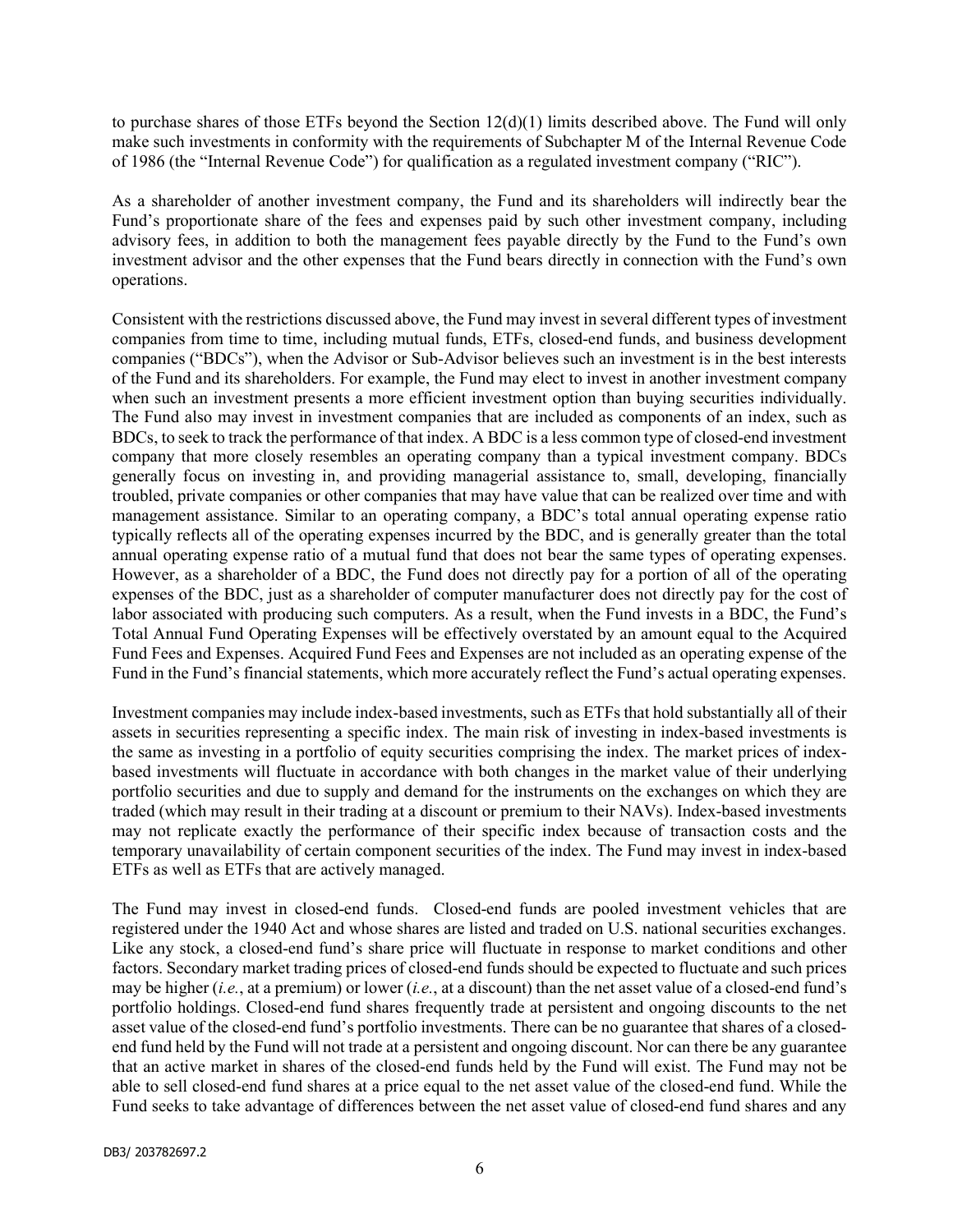secondary market premiums or discounts, the Fund may not be able to do so. In addition, there can be no assurance that any closed-end fund will achieve its stated investment objective. While the Fund, when investing in closed-end funds, attempts to diversify its exposure to such investments, lackluster performance of a single closed-end fund can have a negative impact on the performance of the Fund as a whole. The Fund may lose money on its investment in any closed-end fund which, in turn, may cause investors to lose money on an investment in the Fund.

## Lending of Portfolio Securities

The Fund may lend portfolio securities to brokers, dealers and other financial organizations that meet capital and other credit requirements or other criteria established by the Fund's Board. These loans, if and when made, may not exceed 33<sup>1</sup>/<sub>3</sub>% of the total asset value of the Fund (including the loan collateral). The Fund will not lend portfolio securities to the Advisor, Sub-Advisor, or their affiliates, unless it has applied for and received specific authority to do so from the SEC. Loans of portfolio securities will be fully collateralized by cash, letters of credit or U.S. government securities, and the collateral will be maintained in an amount equal to at least 100% of the current market value of the loaned securities by marking to market daily. Any gain or loss in the market price of the securities loaned that might occur during the term of the loan would be for the account of the Fund. The Fund may pay a part of the interest earned from the investment of collateral, or other fee, to an unaffiliated third-party for acting as the Fund's securities lending agent. By lending its securities, the Fund may increase its income by receiving payments from the borrower that reflect the amount of any interest or any dividends payable on the loaned securities, as well as by either investing cash collateral received from the borrower in short-term instruments or obtaining a fee from the borrower when U.S. government securities or letters of credit are used as collateral.

The Fund will adhere to the following conditions whenever its portfolio securities are loaned: (i) the Fund must receive at least 100% cash collateral or equivalent securities of the type discussed in the preceding paragraph from the borrower; (ii) the borrower must increase such collateral whenever the market value of the securities rises above the level of such collateral; (iii) the Fund must be able to terminate the loan on demand; (iv) the Fund must receive reasonable interest on the loan, as well as any dividends, interest or other distributions on the loaned securities and any increase in market value; (v) the Fund may pay only reasonable fees in connection with the loan (which fees may include fees payable to the lending agent, the borrower, the Fund's administrator and the custodian); and (vi) voting rights on the loaned securities may pass to the borrower, provided, however, that if a material event adversely affecting the investment occurs, the Fund must terminate the loan and regain the right to vote the securities. The Fund's securities lending arrangements are subject to Board approval. In addition, to the extent the Fund engages in securities lending, the Board has adopted procedures that are reasonably designed to ensure that the foregoing criteria will be met. Loan agreements involve certain risks in the event of default or insolvency of the borrower, including possible delays or restrictions upon the Fund's ability to recover the loaned securities or dispose of the collateral for the loan, which could give rise to loss because of adverse market action, expenses and/or delays in connection with the disposition of the underlying securities.

#### Portfolio Turnover

Portfolio turnover may vary from year to year, as well as within a year. Generally, the higher the Fund's rate of portfolio turnover, the higher the transaction costs borne by the Fund and its long-term shareholders. In addition, the Fund's portfolio turnover level may adversely affect the ability of the Fund to achieve its investment objective. Because the Fund's portfolio turnover rate, to a great extent, will depend on the creation and redemption activity of investors, it is difficult to estimate what the Fund's actual portfolio turnover rate will be in the future.

"Portfolio Turnover Rate" is defined under the rules of the SEC as the lesser of the value of the securities purchased or of the securities sold, excluding all securities whose maturities at the time of acquisition were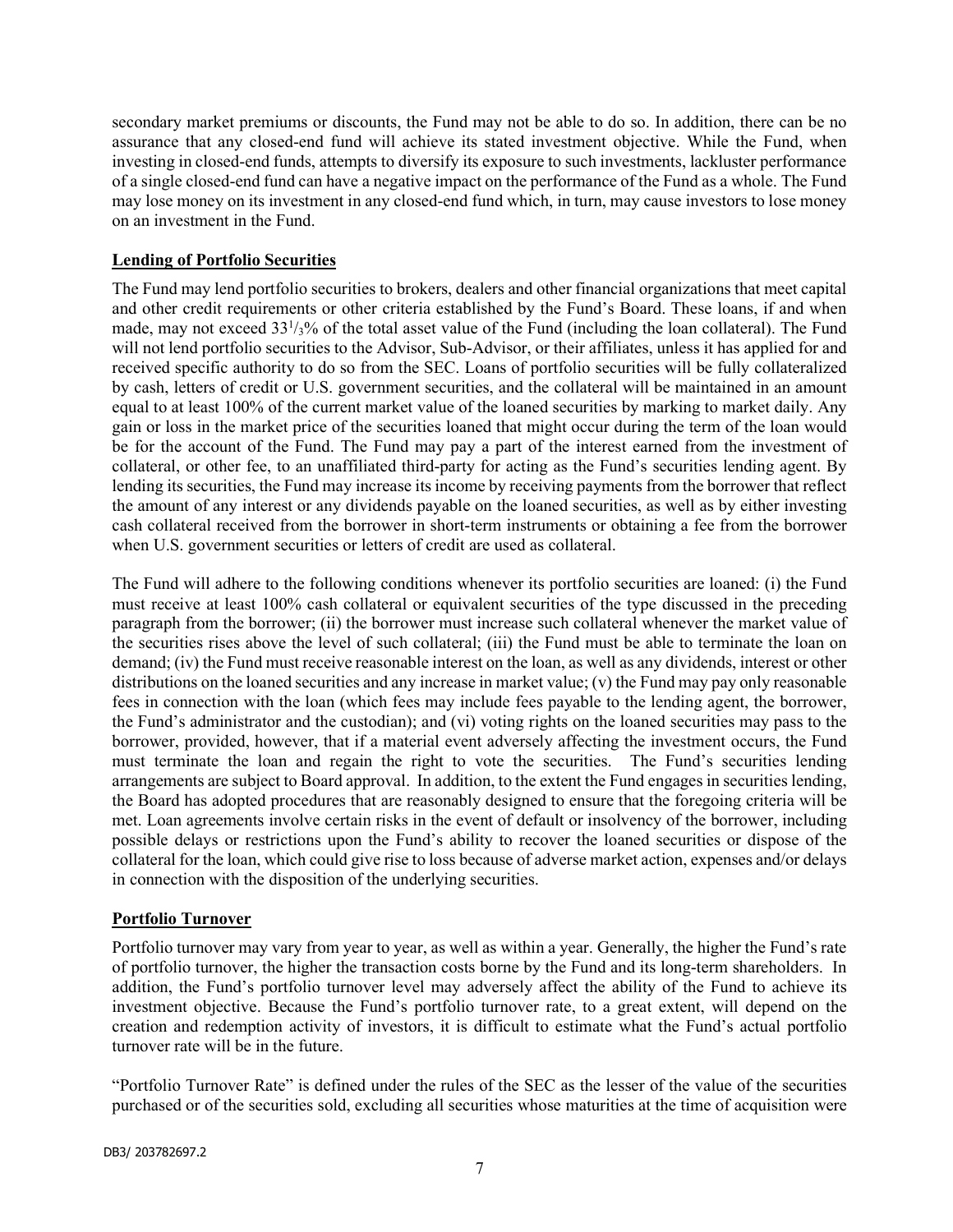one-year or less, divided by the average monthly value of such securities owned during the year. Based on this definition, instruments with a remaining maturity of less than one-year are excluded from the calculation of the portfolio turnover rate.

# Real Estate Investment Trusts (REITs)

The Fund may invest in shares of REITs. REITs are pooled investment vehicles which invest primarily in real estate or real estate related loans. REITs are generally classified as equity REITs, mortgage REITs or a combination of equity and mortgage REITs. Equity REITs invest the majority of their assets directly in real property and derive income primarily from the collection of rents. Equity REITs can also realize capital gains by selling properties that have appreciated in value. Mortgage REITs invest the majority of their assets in real estate mortgages and derive income from the collection of interest payments. Like RICs such as the Fund, REITs are not taxed on income distributed to shareholders provided they comply with certain requirements under the Internal Revenue Code. The Fund will indirectly bear its proportionate share of any expenses paid by REITs in which the Fund invests in addition to the expenses paid by the Fund. Investing in REITs involves certain unique risks. Equity REITs may be affected by changes in the value of the underlying property owned by such REITs, while mortgage REITs may be affected by the quality of any credit extended. REITs are dependent upon management skills, are not diversified (except to the extent the Internal Revenue Code requires), and are subject to the risks of financing projects. REITs are subject to heavy cash flow dependency, default by borrowers, self-liquidation, and the possibilities of failing to qualify for the exemption from tax for distributed income under the Internal Revenue Code and failing to maintain their exemptions from registration under the 1940 Act. REITs (especially mortgage REITs) are also subject to interest rate risks.

Investing in foreign real estate companies makes the Fund more susceptible to risks associated with the ownership of real estate and with the real estate industry in general. In addition, foreign real estate companies depend upon specialized management skills, may not be diversified, may have less trading volume, and may be subject to more abrupt or erratic price movements than the overall securities markets. Foreign real estate companies have their own expenses, and the Fund will bear a proportionate share of those expenses.

#### Repurchase Agreements

The Fund may enter into repurchase agreements with financial institutions, which may be deemed to be loans. The Fund follows certain procedures designed to minimize the risks inherent in such agreements. These procedures include effecting repurchase transactions only with large, well-capitalized and wellestablished financial institutions whose condition will be continually monitored by the Sub-Advisor. In addition, the value of the collateral underlying the repurchase agreement will always be at least equal to the repurchase price, including any accrued interest earned on the repurchase agreement. In the event of a default or bankruptcy by a selling financial institution, the Fund will seek to liquidate such collateral. However, the exercising of the Fund's right to liquidate such collateral could involve certain costs or delays and, to the extent that proceeds from any sale upon a default of the obligation to repurchase were less than the repurchase price, the Fund could suffer a loss. It is the current policy of the Fund not to invest in repurchase agreements that do not mature within seven days if any such investment, together with any other illiquid assets held by the Fund, amounts to more than 15% of the Fund's net assets. The investments of the Fund in repurchase agreements, at times, may be substantial when, in the view of the Sub-Advisor, liquidity or other considerations so warrant.

#### Reverse Repurchase Agreements

The Fund may enter into reverse repurchase agreements without limit as part of the Fund's investment strategy. However, the Fund does not expect to engage, under normal circumstances, in reverse repurchase agreements with respect to more than  $33 \frac{1}{3}\%$  of its assets. Reverse repurchase agreements involve sales of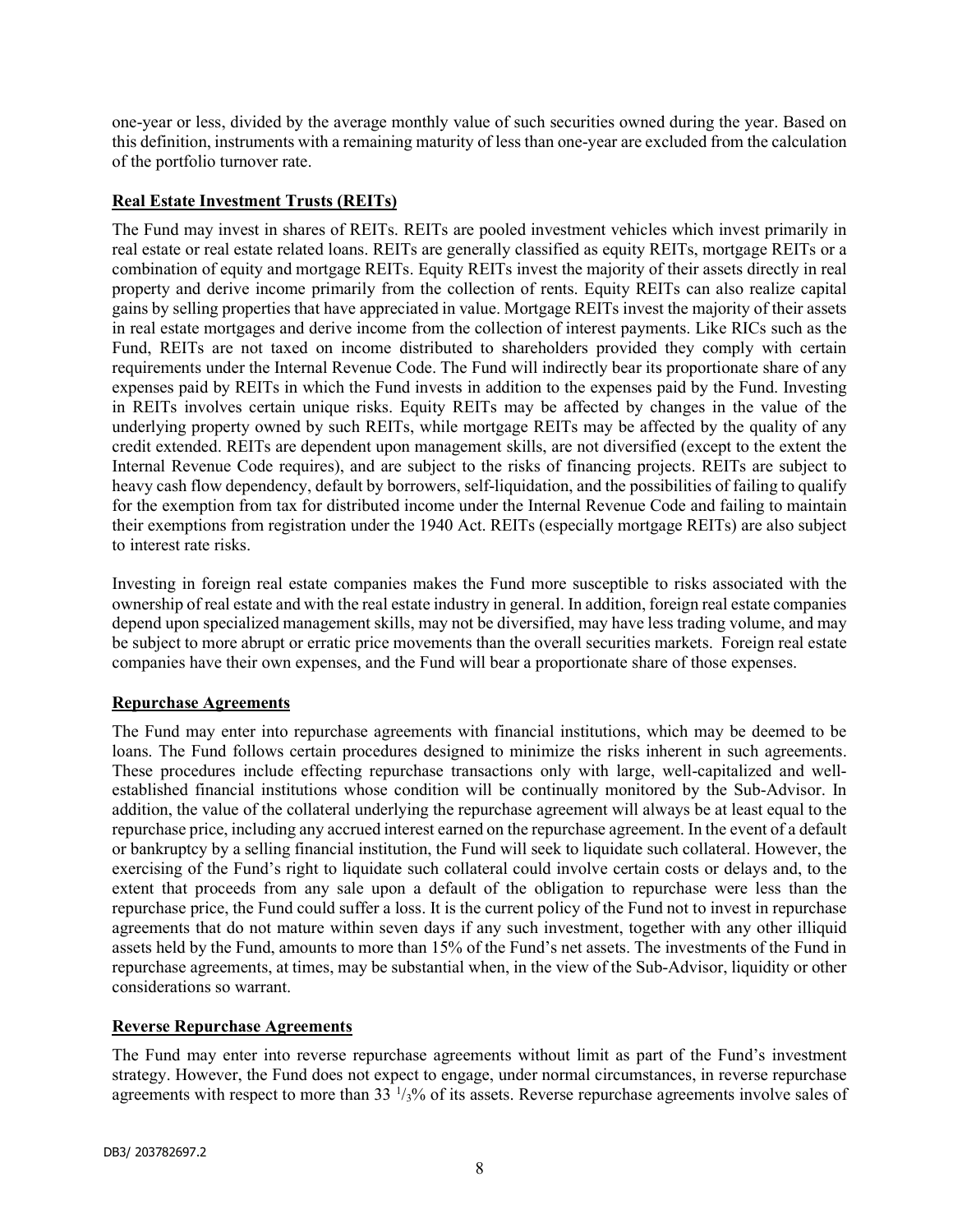portfolio assets by the Fund concurrently with an agreement by the Fund to repurchase the same assets at a later date at a fixed price. Generally, the effect of such a transaction is that the Fund can recover all or most of the cash invested in the portfolio securities involved during the term of the reverse repurchase agreement, while the Fund will be able to keep the interest income associated with those portfolio securities. Such transactions are advantageous only if the interest cost to the Fund of the reverse repurchase transaction is less than the cost of obtaining the cash otherwise. Opportunities to achieve this advantage may not always be available, and the Fund intends to use the reverse repurchase technique only when it will be advantageous to the Fund. The Fund will establish a segregated account with the Trust's custodian bank in which the Fund will maintain cash, cash equivalents or other portfolio securities equal in value to the Fund's obligations in respect of reverse repurchase agreements. Such reverse repurchase agreements could be deemed to be a borrowing, but are not senior securities.

#### U.S. Government Securities

The Fund may invest in U.S. government securities. Securities issued or guaranteed by the U.S. Government or its agencies or instrumentalities include U.S. Treasury securities, which are backed by the full faith and credit of the U.S. Treasury and which differ only in their interest rates, maturities, and times of issuance. U.S. Treasury bills have initial maturities of one year or less; U.S. Treasury notes have initial maturities of one to ten years; and U.S. Treasury bonds generally have initial maturities of greater than ten years. Certain U.S. government securities are issued or guaranteed by agencies or instrumentalities of the U.S. Government including, but not limited to, obligations of U.S. government agencies or instrumentalities such as the Federal National Mortgage Association ("Fannie Mae"), Federal Home Loan Mortgage Corporation ("Freddie Mac"), Government National Mortgage Association ("Ginnie Mae"), Small Business Administration, Federal Farm Credit Administration, Federal Home Loan Banks, Banks for Cooperatives (including the Central Bank for Cooperatives), Federal Land Banks, Federal Intermediate Credit Banks, Tennessee Valley Authority, Export-Import Bank of the United States, Commodity Credit Corporation, Federal Financing Bank, National Credit Union Administration, and Federal Agricultural Mortgage Corporation ("Farmer Mac").

Some obligations issued or guaranteed by U.S. government agencies and instrumentalities, including, for example, Ginnie Mae pass-through certificates, are supported by the full faith and credit of the U.S. Treasury. Other obligations issued by or guaranteed by federal agencies, such as those securities issued by Fannie Mae, are supported by the discretionary authority of the U.S. Government to purchase certain obligations of the federal agency, while other obligations issued by or guaranteed by federal agencies, such as those of the Federal Home Loan Banks, are supported by the right of the issuer to borrow from the U.S. Treasury, while the U.S. Government provides financial support to such U.S. government-sponsored federal agencies, no assurance can be given that the U.S. Government will always do so, since the U.S. Government is not so obligated by law. U.S. Treasury notes and bonds typically pay coupon interest semi-annually and repay the principal at maturity.

In September 2008, the U.S. Treasury announced a federal takeover of Fannie Mae and Freddie Mac, placing the two federal instrumentalities in conservatorship. Under the terms of the takeover, the U.S. Treasury agreed to acquire \$1 billion of senior preferred stock of each instrumentality and obtained warrants for the purchase of common stock of each instrumentality. Under these Senior Preferred Stock Purchase Agreements ("SPAs"), the U.S. Treasury has pledged to provide a limited amount of capital per instrumentality as needed, including the contribution of cash capital to the instrumentalities in the event their liabilities exceed their assets. In May 2009, the U.S. Treasury increased its maximum commitment to each instrumentality under the SPAs from \$100 billion to \$200 billion per instrumentality. In December 2009, the U.S. Treasury amended the SPAs to provide Fannie Mae and Freddie Mac with some additional flexibility to meet the requirement to reduce their mortgage portfolios. Also in December 2009, the U.S. Treasury further amended the SPAs to allow the cap on the U.S. Treasury's funding commitment to increase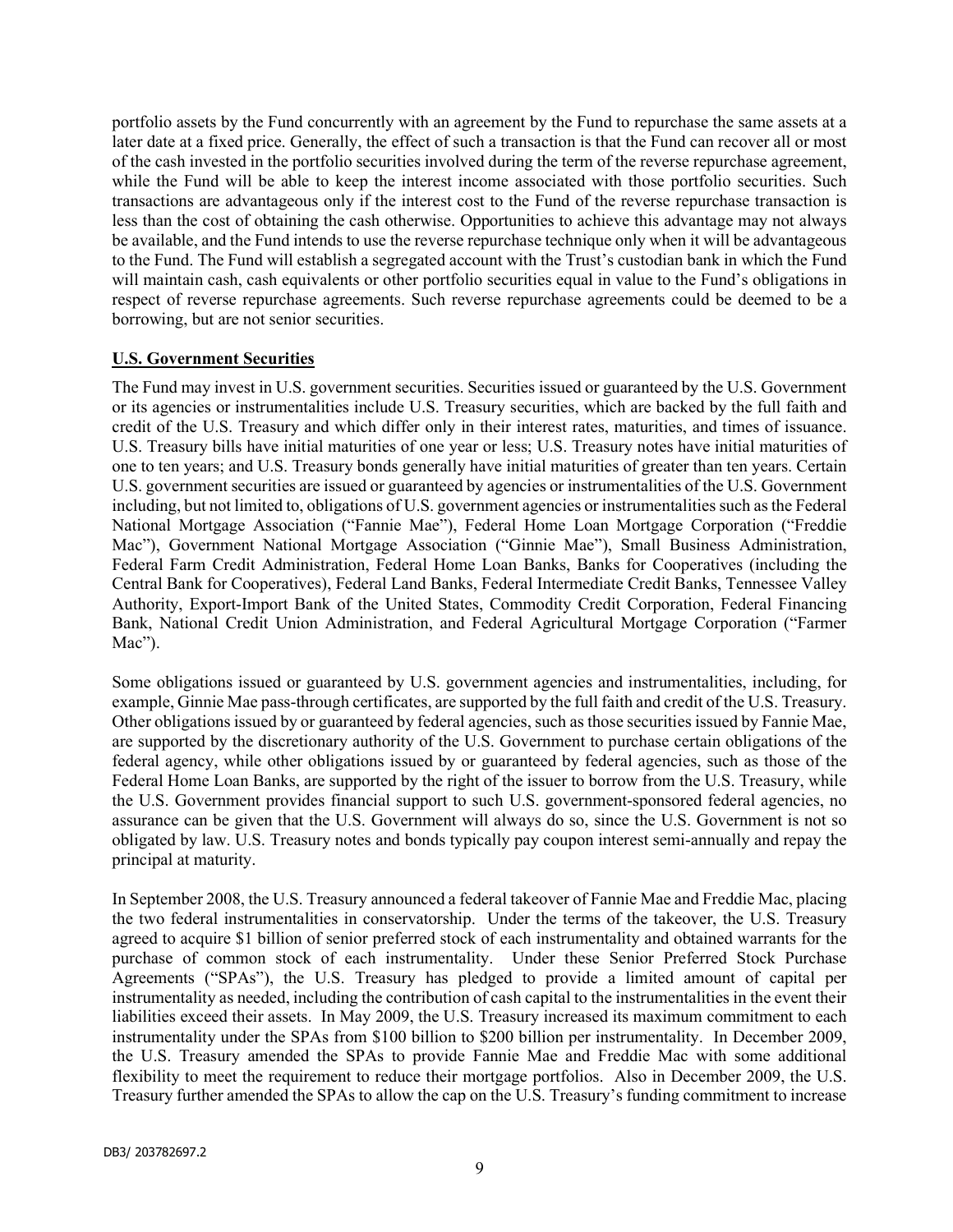as necessary to accommodate any cumulative reduction in Fannie Mae's and Freddie Mac's net worth through the end of 2012. On August 17, 2012, the U.S. Treasury announced that it was again amending the Agreement to terminate the requirement that Fannie Mae and Freddie Mac each pay a 10% dividend annually on all amounts received under the funding commitment. Instead, they are now required to transfer to the U.S. Treasury on a quarterly basis all profits earned during a quarter that exceed a certain capital reserve amount. On September 30, 2019, the U.S. Treasury and the FHFA announced that they had agreed to modifications to the SPAs that will permit Fannie Mae and Freddie Mac to retain additional earnings in excess of the \$3 billion capital reserves previously permitted by their SPAs, increasing the amounts to \$25 billion and \$20 billion, respectively. However, shareholders of Freddie Mac and Fannie Mae have since sued the U.S. Government over the profit sweep, contending that it was a breach of contract and an improper taking of private property without just compensation. Both of these legal arguments continue to move forward through various courts and could influence the U.S. Government's policy towards the mortgage financial system. In addition, initiatives from the Trump administration, such as reductions to corporate tax rates, could affect the value of certain assets held by Fannie Mae and Freddie Mac.

Until further action is taken, the actions of the U.S. Treasury are intended to ensure that Fannie Mae and Freddie Mac maintain a positive net worth and meet their financial obligations, preventing mandatory triggering of receivership. No assurance can be given that the U.S. Treasury initiatives will be successful. Other U.S. government securities the Fund may invest in include (but are not limited to) securities issued or guaranteed by the Federal Housing Administration, Farmers Home Loan Administration, Export-Import Bank of the U.S., Small Business Administration, General Services Administration, Central Bank for Cooperatives, Federal Farm Credit Banks, Federal Intermediate Credit Banks, Federal Land Banks, Maritime Administration, Tennessee Valley Authority and District of Columbia Armory Board. Because the U.S. Government is not obligated by law to provide support to an instrumentality it sponsors, the Fund will invest in obligations issued by such an instrumentality only if the Sub-Advisor determines that the credit risk with respect to the instrumentality does not make its securities unsuitable for investment by the Fund.

The Fund may also invest in separately traded principal and interest components of securities guaranteed or issued by the U.S. Government or its agencies, instrumentalities or sponsored enterprises if such components trade independently under the Separate Trading of Registered Interest and Principal of Securities program ("STRIPS") or any similar program sponsored by the U.S. Government. STRIPS may be sold as zero coupon securities. See "Zero Coupon Bonds" for additional information.

The total public debt of the United States as a percentage of gross domestic product has grown rapidly since the beginning of the 2008‑2009 financial downturn. Although high debt levels do not necessarily indicate or cause economic problems, they may create certain systemic risks if sound debt management practices are not implemented. A high national debt can raise concerns that the U.S. Government will not be able to make principal or interest payments when they are due. This increase has also necessitated the need for the U.S. Congress to negotiate adjustments to the statutory debt limit to increase the cap on the amount the U.S. Government is permitted to borrow to meet its existing obligations and finance current budget deficits. On August 2, 2019, following passage by Congress, the President of the United States signed the Bipartisan Budget Act of 2019, which suspends the statutory debt limit through July 31, 2021. Any controversy or ongoing uncertainty regarding the statutory debt ceiling negotiations may impact the U.S. long-term sovereign credit rating and may cause market uncertainty. As a result, market prices and yields of securities supported by the full faith and credit of the U.S. Government may be adversely affected.

#### When-Issued, Delayed-Delivery and Forward Commitment Securities

The Fund, from time to time, in the ordinary course of business, may purchase securities on a when-issued, delayed-delivery or forward commitment basis (*i.e.*, delivery and payment can take place between a month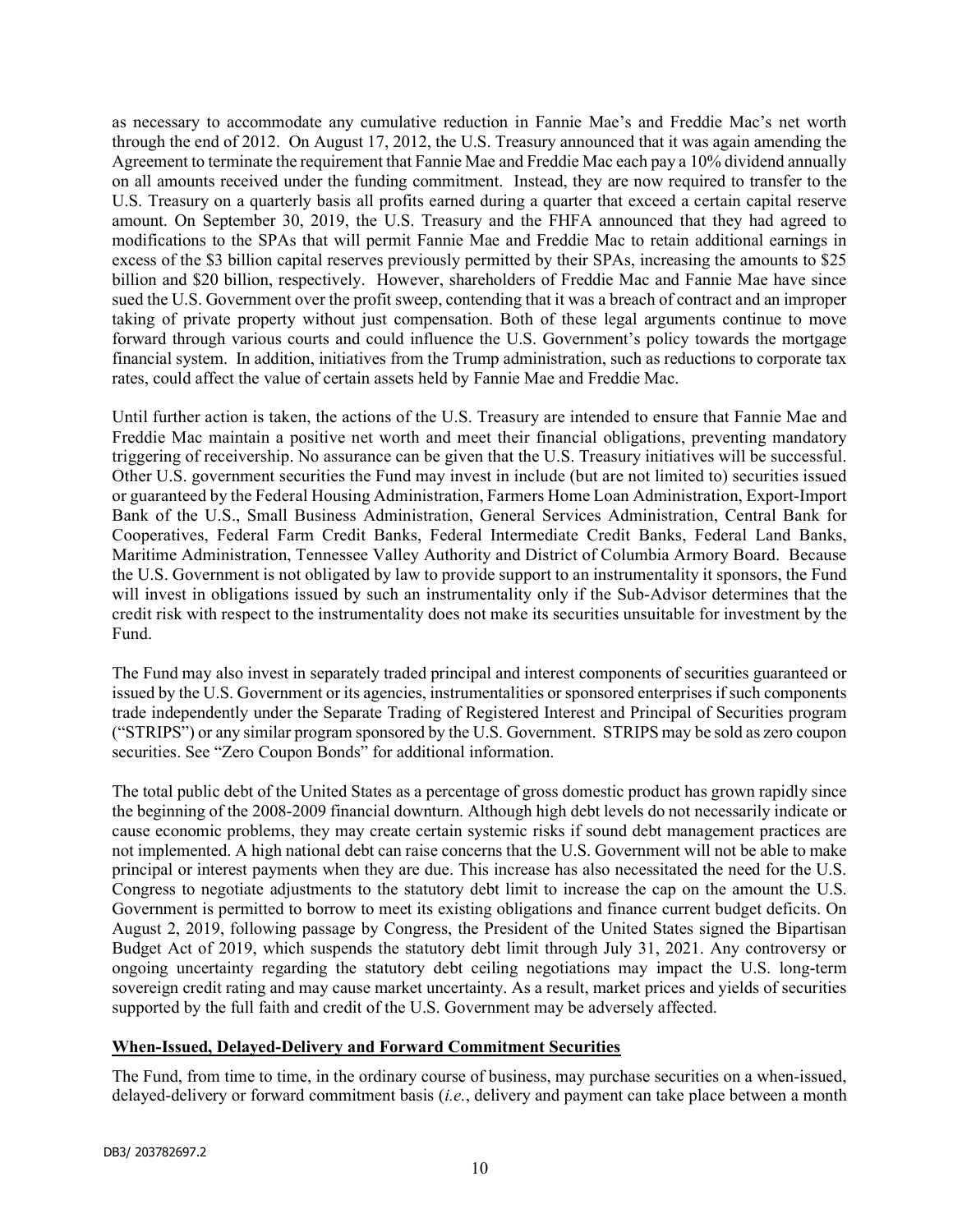and 120 days after the date of the transaction). These securities are subject to market fluctuation and no interest accrues to the purchaser during this period. At the time the Fund makes the commitment to purchase securities on a when-issued, delayed-delivery or forward commitment basis, the Fund will record the transaction and thereafter reflect the value of the securities, each day, in determining the Fund's NAV. The Fund will not purchase securities on a when-issued, delayed-delivery or forward commitment basis if, as a result, more than 15% of the Fund's net assets would be so invested. At the time of delivery of the securities, the value of the securities may be more or less than the purchase price. The Fund will also establish a segregated account with the Fund's custodian bank in which the Fund will maintain cash or liquid securities equal to or greater in value than the Fund's purchase commitments for such when-issued, delayed-delivery or forward commitment securities. The Trust does not believe that the Fund's NAV or income will be adversely affected by the Fund's purchase of securities on a when-issued, delayed-delivery or forward commitment basis.

#### Zero Coupon Bonds

The Fund may invest in U.S. Treasury zero-coupon bonds. These securities are U.S. Treasury bonds which have been stripped of their un-matured interest coupons, the coupons themselves, and receipts or certificates representing interests in such stripped debt obligations and coupons. Interest is not paid in cash during the term of these securities, but is accrued and paid at maturity. Such obligations have greater price volatility than coupon obligations and other normal interest-paying securities, and the value of zero coupon securities reacts more quickly to changes in interest rates than do coupon bonds. Because dividend income is accrued throughout the term of the zero coupon obligation, but is not actually received until maturity, the Fund may have to sell other securities to pay said accrued dividends prior to maturity of the zero coupon obligation. Unlike regular U.S. Treasury bonds which pay semi-annual interest, U.S. Treasury zero coupon bonds do not generate semi-annual coupon payments. Instead, zero coupon bonds are purchased at a substantial discount from the maturity value of such securities, the discount reflecting the current value of the deferred interest; this discount is amortized as interest income over the life of the security, and is taxable even though there is no cash return until maturity. Zero coupon U.S. Treasury issues originally were created by government bond dealers who bought U.S. Treasury bonds and issued receipts representing an ownership interest in the interest coupons or in the principal portion of the bonds. Subsequently, the U.S. Treasury began directly issuing zero coupon bonds with the introduction of STRIPS. While zero coupon bonds eliminate the reinvestment risk of regular coupon issues, that is, the risk of subsequently investing the periodic interest payments at a lower rate than that of the security held, zero coupon bonds fluctuate much more sharply than regular coupon-bearing bonds. Thus, when interest rates rise, the value of zero coupon bonds will decrease to a greater extent than will the value of regular bonds having the same interest rate.

#### Recent Market Events

Changes in market conditions will not have the same impact on all types of securities. Interest rates have been unusually low in recent years in the United States and abroad. Because there is little precedent for this situation, it is difficult to predict the impact of a significant rate increase on various markets. For example, because investors may buy securities or other investments with borrowed money, a significant increase in interest rates may cause a decline in the markets for those investments. Because of the sharp decline in the worldwide price of oil, there is a concern that oil producing nations may withdraw significant assets now held in U.S. Treasuries, which could force a substantial increase in interest rates. Regulators have expressed concern that rate increases may cause investors to sell fixed income securities faster than the market can absorb them, contributing to price volatility. In addition, there is a risk that the prices of goods and services in the U.S. and many foreign economies may decline over time, known as deflation (the opposite of inflation). Deflation may have an adverse effect on stock prices and creditworthiness and may make defaults on debt more likely. If a country's economy slips into a deflationary pattern, it could last for a prolonged period and may be difficult to reverse.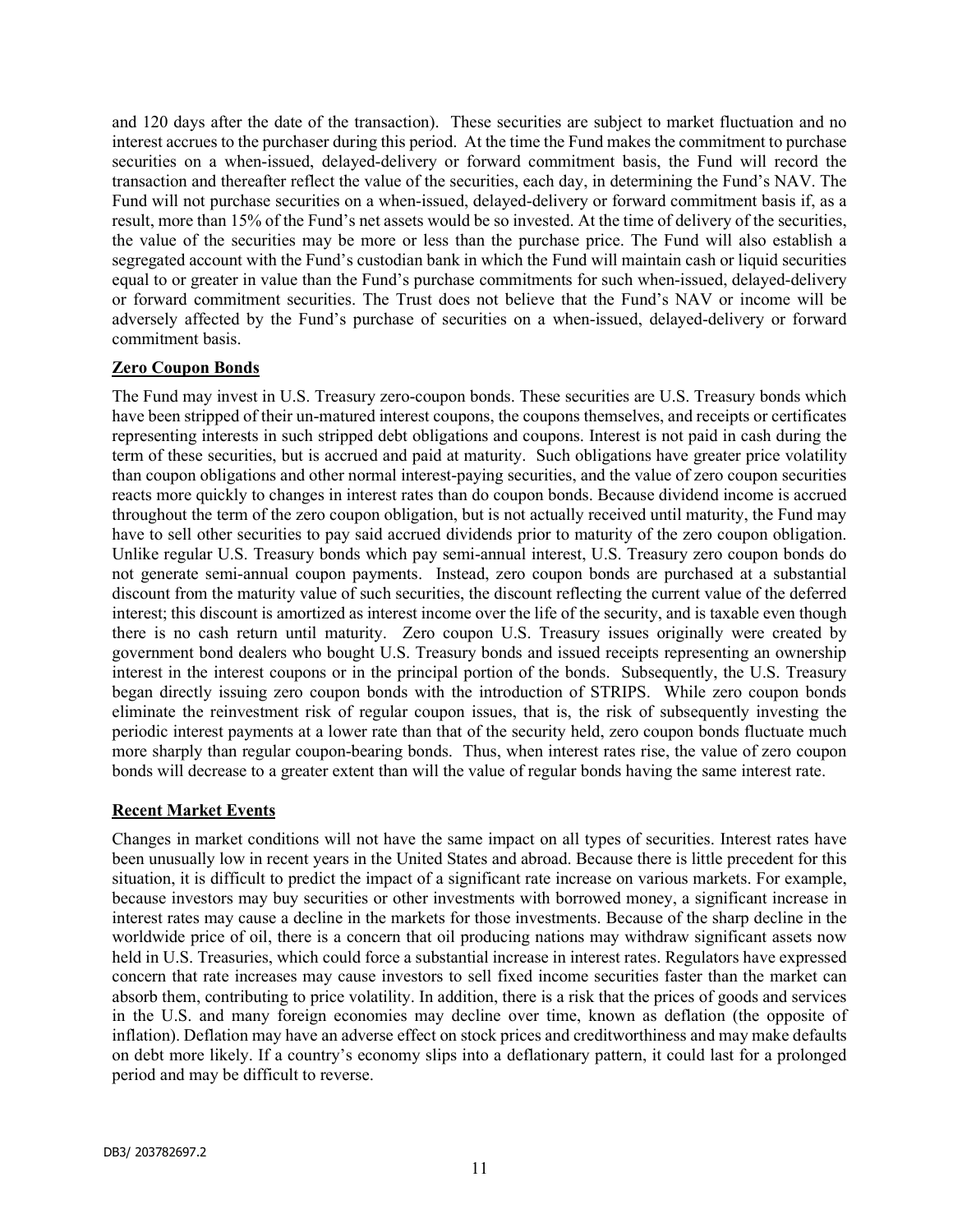Periods of market volatility may continue to occur in response to pandemics or other events outside of our control. These types of events could adversely affect the Fund's performance. For example, since December 2019, a novel strain of coronavirus has spread globally, which has resulted in the temporary closure of many corporate offices, retail stores, manufacturing facilities and factories, and other businesses across the world. As the extent of the impact on global markets from the coronavirus is difficult to predict, the extent to which the coronavirus may negatively affect the Fund's performance or the duration of any potential business disruption is uncertain. Any potential impact on performance will depend to a large extent on future developments and new information that may emerge regarding the duration and severity of the coronavirus and the actions taken by authorities and other entities to contain the coronavirus or treat its impact.

## **Cybersecurity**

With the increased use of technologies such as the Internet and the dependence on computer systems to perform business and operational functions, investment companies (such as the Fund) and their service providers (including the Advisor and Sub-Advisor) may be prone to operational and information security risks resulting from cyber-attacks and/or technological malfunctions. In general, cyber-attacks are deliberate, but unintentional events may have similar effects. Cyber-attacks include, among others, stealing or corrupting data maintained online or digitally, preventing legitimate users from accessing information or services on a website, releasing confidential information without authorization, and causing operational disruption. Successful cyber-attacks against, or security breakdowns of, the Fund, the Advisor, Sub-Advisor or a custodian, transfer agent, or other affiliated or third-party service provider may adversely affect the Fund or its shareholders. For instance, cyber-attacks may interfere with the processing of shareholder transactions, affect the Fund's ability to calculate its NAV, cause the release of private shareholder information or confidential Fund information, impede trading, cause reputational damage, and subject the Fund to regulatory fines, penalties or financial losses, reimbursement or other compensation costs, and additional compliance costs. Cyber-attacks may render records of Fund assets and transactions, shareholder ownership of Fund shares, and other data integral to the functioning of the Fund inaccessible or inaccurate or incomplete. The Fund may also incur substantial costs for cybersecurity risk management in order to prevent cyber incidents in the future. The Fund and its shareholders could be negatively impacted as a result. While the Advisor has established business continuity plans and systems designed to minimize the risk of cyber-attacks through the use of technology, processes and controls, there are inherent limitations in such plans and systems, including the possibility that certain risks have not been identified given the evolving nature of this threat. The Fund relies on third-party service providers for many of its day-to-day operations, and will be subject to the risk that the protections and protocols implemented by those service providers will be ineffective to protect the Fund from cyber-attack. Similar types of cybersecurity risks also are present for issuers of securities in which the Fund invests, which could result in material adverse consequences for such issuers, and may cause the Fund's investment in such securities to lose value.

#### INVESTMENT RESTRICTIONS

Except with respect to the Fund's fundamental policy relating to borrowing, if a percentage limitation in a policy below is adhered to at the time of investment, a later increase or decrease in percentage resulting from a change in value will not result in a violation of such restriction.

#### Fundamental Policies of the Fund

The investment limitations listed below are fundamental policies of the Fund and cannot be changed with respect to the Fund without the vote of a majority of the outstanding voting securities of the Fund. Under the 1940 Act, a "vote of a majority of the outstanding voting securities" of a fund means the affirmative vote of the lesser of (1) more than 50% of the outstanding shares of the fund or (2) 67% or more of the shares present at a shareholders meeting if more than 50% of the outstanding shares are represented at the meeting in person or by proxy.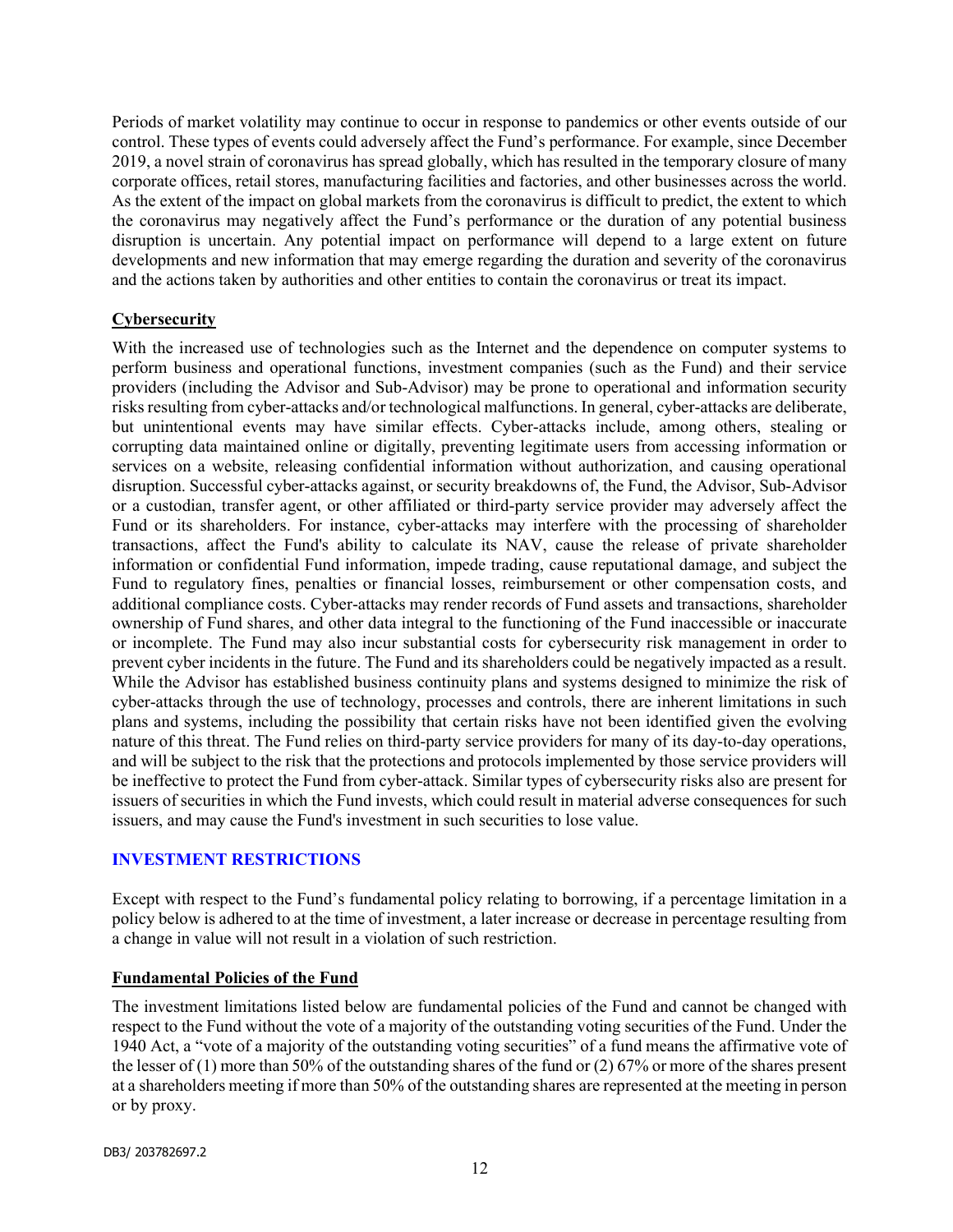The Fund may not:

- 1. Borrow money, except to the extent permitted by the 1940 Act, the rules and regulations thereunder and any applicable exemptive relief. The 1940 Act presently allows a fund to (1) borrow from any bank (including pledging, mortgaging or hypothecating assets) in an amount up to 33 1/3% of its total assets, (2) borrow money for temporary purposes in an amount not exceeding 5% of the value of the fund's total assets at the time of the loan, and (3) enter into reverse repurchase agreements.
- 2. Purchase or sell commodities or commodity contracts unless acquired as a result of ownership of securities or other instruments issued by persons that purchase or sell commodities or commodities contracts; but this shall not prevent the Fund from purchasing, selling and entering into financial futures contracts (including futures contracts on indices of securities, interest rates and currencies), options on financial futures contracts (including futures contracts on indices of securities, interest rates and currencies), warrants, swaps, forward contracts, foreign currency spot and forward contracts or other derivative instruments that are not related to physical commodities.
- 3. Make loans, except as permitted under the 1940 Act, the rules and regulations thereunder and any applicable exemptive relief.
- 4. Purchase or sell real estate, except that, to the extent permitted by applicable law, the Fund may (a) invest in securities or other instruments directly or indirectly secured by real estate and (b) invest in securities or other instruments issued by issuers that invest in real estate.
- 5. Issue senior securities, except to the extent permitted by the 1940 Act, the rules and regulations thereunder and any applicable exemptive relief.
- 6. Underwrite securities issued by others, except to the extent that the Fund may be considered an underwriter within the meaning of the Securities Act of 1933 (the "Securities Act") in the disposition of restricted securities or in connection with investments in other investment companies.
- 7. Invest more than 25% of its total assets in the securities of one or more issuers conducting their principal business activities in the same industry or group of industries. (The limitation against industry concentration does not apply to investments in securities issued or guaranteed by the U.S. Government, its agencies or instrumentalities, or to shares of investment companies; however, the Fund will not invest more than 25% of its net assets in any investment company that so concentrates.)\*

\* For purposes of this policy, the issuer of the underlying security will be deemed to be the issuer of any respective depositary receipt.

#### CONTINUOUS OFFERING

The method by which Creation Units are created and sold may raise certain issues under applicable securities laws. Because new Creation Units of shares are issued and sold by the Fund on an ongoing basis, at any point a "distribution," as such term is used in the Securities Act, may occur. Broker-dealers and other persons are cautioned that some activities on their part may, depending on the circumstances, result in their being deemed participants in a distribution in a manner which could render them statutory underwriters and subject them to the prospectus-delivery requirement and liability provisions of the Securities Act.

For example, a broker-dealer firm or its client may be deemed a statutory underwriter if it takes Creation Units after placing a creation order, breaks them down into constituent shares, and sells such shares directly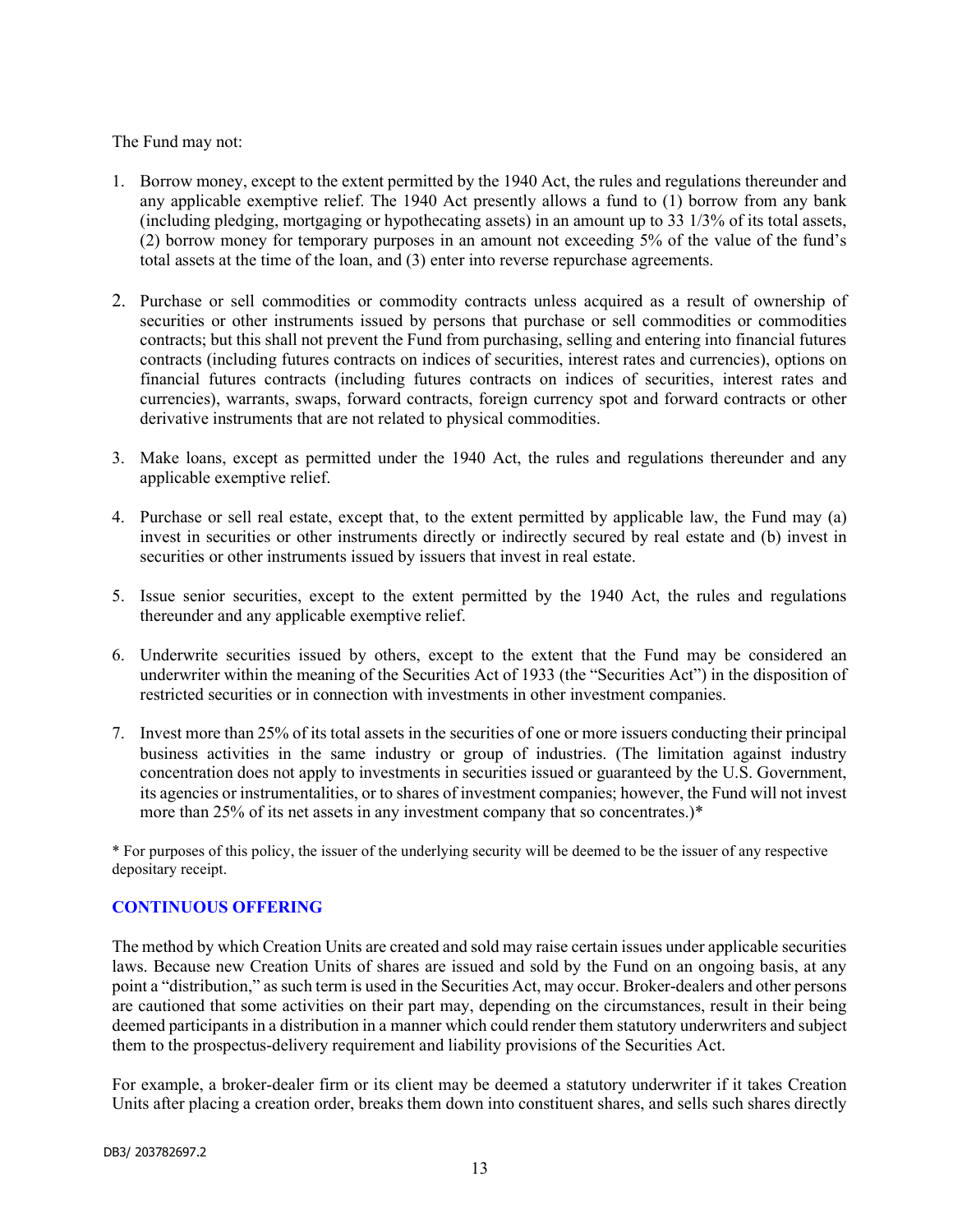to customers, or if it chooses to couple the creation of a supply of new shares with an active selling effort involving solicitation of secondary market demand for shares. A determination of whether one is an underwriter for purposes of the Securities Act must take into account all the facts and circumstances pertaining to the activities of the broker-dealer or its client in the particular case, and the examples mentioned above should not be considered a complete description of all the activities that could lead to a categorization as an underwriter.

Broker-dealer firms should also note that dealers who are not "underwriters," but are effecting transactions in shares, whether or not participating in the distribution of shares, are generally required to deliver a prospectus. This is because the prospectus delivery exemption in Section 4(3) of the Securities Act is not available in respect of such transactions as a result of Section 24(d) of the 1940 Act. Firms that incur a prospectus-delivery obligation with respect to shares are reminded that, under Rule 153 of the Securities Act, a prospectus-delivery obligation under Section 5(b)(2) of the Securities Act owed to an exchange member in connection with a sale on an exchange is satisfied by the fact that the prospectus is available at the exchange upon request. The prospectus-delivery mechanism provided in Rule 153 is only available with respect to transactions on an exchange.

The Advisor may purchase Creation Unit Aggregations through a broker-dealer to "seed" the Fund as it is launched, or may purchase shares from other broker-dealers that have previously provided "seed" for the Fund when it was launched or otherwise in secondary market transactions, and because the Advisor may be deemed an affiliate of the Fund, the shares are being registered to permit the resale of these shares from time to time after purchase. The Fund will not receive any of the proceeds from the resale by the Advisor of these shares.

The Advisor intends to sell all or a portion of the shares owned by it and offered hereby from time to time directly or through one or more broker-dealers. The shares may be sold on any national securities exchange on which the shares may be listed or quoted at the time of sale, in the over-the-counter market or in transactions other than on these exchanges or systems at fixed prices, at prevailing market prices at the time of the sale, at varying prices determined at the time of sale, or at negotiated prices. These sales may be effected in transactions, which may involve crosses or block transactions. The Advisor may use any one or more of the following methods when selling shares:

- ordinary brokerage transactions through brokers or dealers (who may act as agents or principals) or directly to one or more purchasers;
- privately negotiated transactions;
- through the writing or settlement of options or other hedging transactions, whether such options are listed on an options exchange or otherwise; and
- any other method permitted pursuant to applicable law.

The Advisor may also loan or pledge shares to broker-dealers that in turn may sell such shares, to the extent permitted by applicable law. The Advisor may also enter into options or other transactions with brokerdealers or other financial institutions or the creation of one or more derivative securities which require the delivery to such broker-dealer or other financial institution of shares, which shares such broker-dealer or other financial institution may resell.

The Advisor and any broker-dealer or agents participating in the distribution of shares may be deemed to be "underwriters" within the meaning of Section  $2(11)$  of the Securities Act in connection with such sales. In such event, any commissions paid to any such broker-dealer or agent and any profit on the resale of the shares purchased by them may be deemed to be underwriting commissions or discounts under the Securities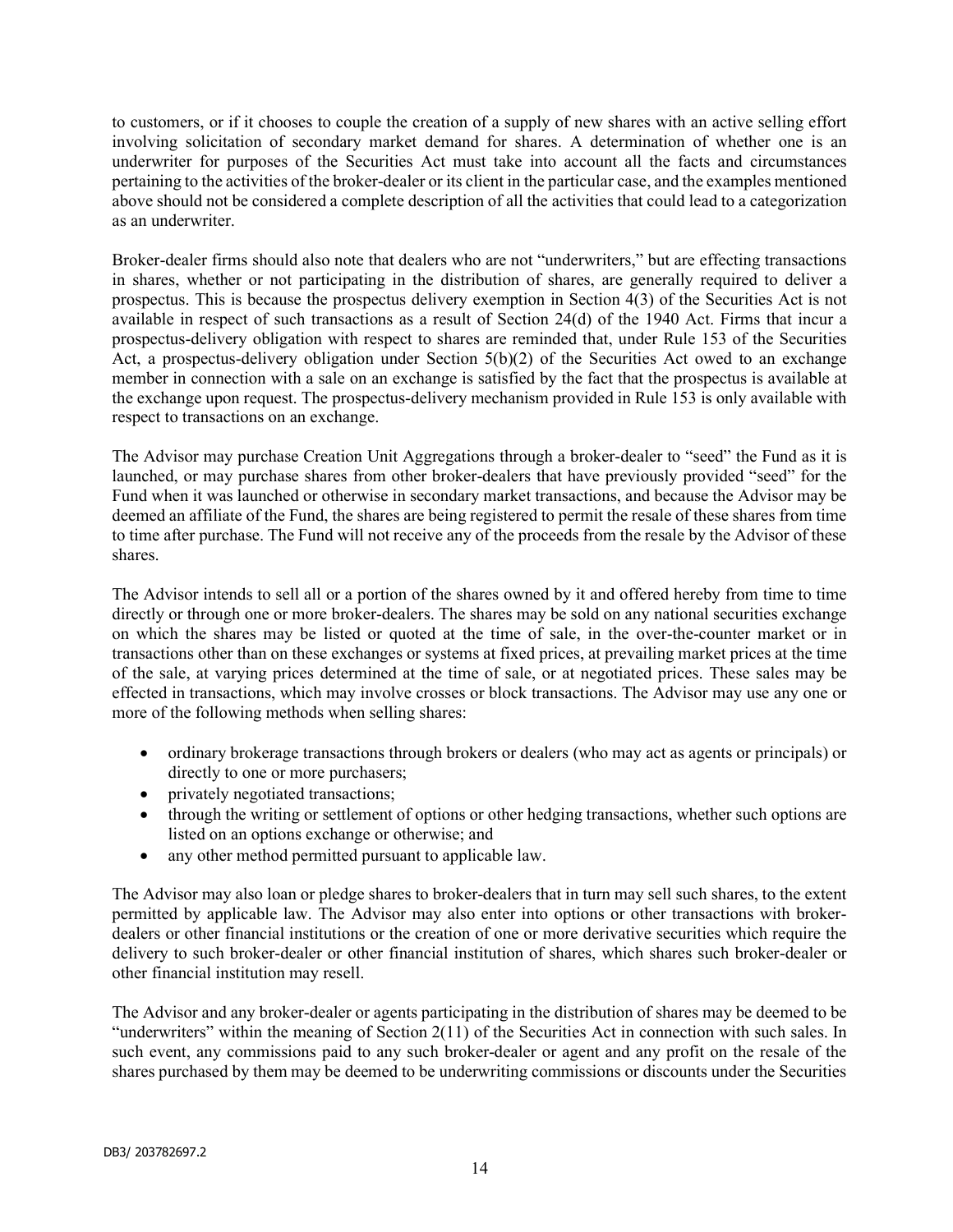Act. The Advisor who may be deemed an "underwriter" within the meaning of Section 2(11) of the Securities Act will be subject to the applicable prospectus delivery requirements of the Securities Act.

The Advisor has informed the Fund that it is not a registered broker-dealer and does not have any written or oral agreement or understanding, directly or indirectly, with any person to distribute the shares. Upon the Fund being notified in writing by the Advisor that any material arrangement has been entered into with a broker-dealer for the sale of shares through a block trade, special offering, exchange distribution or secondary distribution or a purchase by a broker or dealer, a supplement to this SAI will be filed, if required, pursuant to Rule 497 under the Securities Act, disclosing (i) the name of the Advisor and the name(s) of the participating broker-dealer(s), (ii) the number of shares involved, (iii) the price at which such shares were sold, (iv) the commissions paid or discounts or concessions allowed to such broker-dealer(s), where applicable, (v) that such broker-dealer(s) did not conduct any investigation to verify the information set out or incorporated by reference in the Fund's Prospectus and SAI, and (vi) other facts material to the transaction.

The Advisor and any other person participating in such distribution will be subject to applicable provisions of the Securities Exchange Act of 1934 (the "Exchange Act") and the rules and regulations thereunder, including, without limitation, to the extent applicable, Regulation M. To the extent applicable, Regulation M may also restrict the ability of any person engaged in the distribution of the shares to engage in marketmaking activities with respect to the shares. All of the foregoing may affect the marketability of the shares and the ability of any person or entity to engage in market-making activities with respect to the shares. There is a risk that the Advisor may redeem its investments in the Fund or otherwise sell its shares to a third party that may redeem. As with redemptions by other large shareholders, such redemptions could have a significant negative impact on the Fund and its shares.

#### EXCHANGE LISTING AND TRADING

A discussion of exchange listing and trading matters associated with an investment in the Fund is contained in the Prospectus. The discussion below supplements and should be read in conjunction with the Prospectus.

Shares of the Fund are listed and traded on the Exchange at prices that may differ to some degree from the Fund's NAV. There can be no assurance that the requirements of the Exchange necessary to maintain the listing of shares will continue to be met.

As in the case of other stocks traded on the Exchange, broker's commissions on purchases or sales of shares in market transactions will be based on negotiated commission rates at customary levels.

The Trust reserves the right to adjust the price levels of shares in the future to help maintain convenient trading ranges for investors. Any adjustments would be accomplished through stock splits or reverse stock splits, which would have no effect on the net assets of the Fund.

#### PORTFOLIO TRANSACTIONS AND BROKERAGE

Brokerage Transactions. Generally, equity securities are bought and sold through brokerage transactions for which commissions are payable. Purchases from underwriters will include the underwriting commission or concession, and purchases from dealers serving as market makers will include a dealer's mark-up or reflect a dealer's mark-down. Money market securities and other debt securities are usually bought and sold directly from the issuer or an underwriter or market maker for the securities. Generally, the Fund will not pay brokerage commissions for such purchases. When a debt security is bought from an underwriter, the purchase price will usually include an underwriting commission or concession. The purchase price for securities bought from dealers serving as market makers will similarly include the dealer's mark up or reflect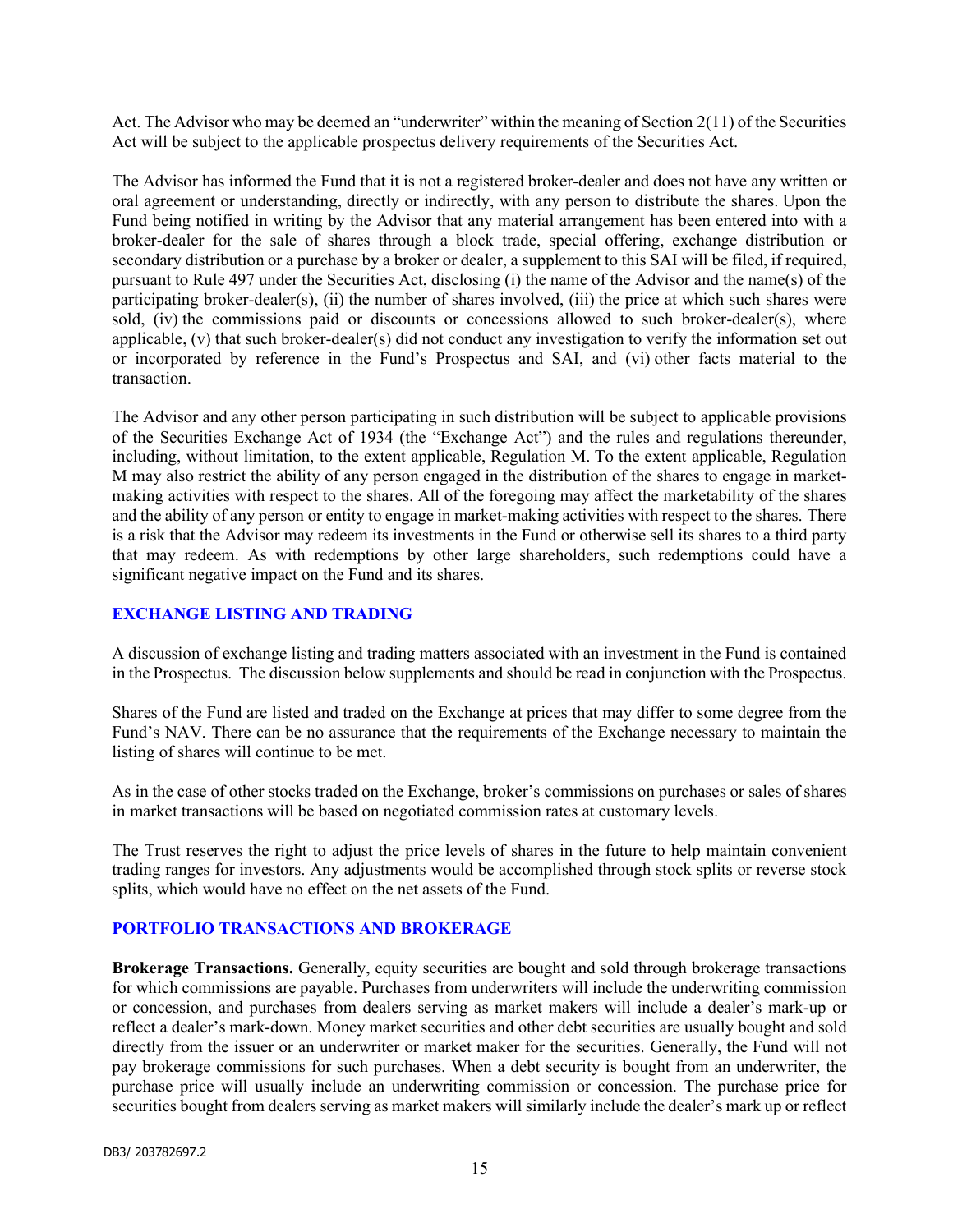a dealer's mark down. When the Fund executes transactions in the over-the-counter market, it will generally deal with primary market makers unless prices that are more favorable are otherwise obtainable.

In addition, the Sub-Advisor may place a combined order, often referred to as "bunching," for two or more accounts it manages, including the Fund, engaged in the purchase or sale of the same security or other instrument if, in its judgment, joint execution is in the best interest of each participant and will result in best price and execution. Transactions involving commingled orders are allocated in a manner deemed equitable to each account or Fund. Although it is recognized that, in some cases, the joint execution of orders could adversely affect the price or volume of the security that a particular account or the Fund may obtain, it is the opinion of the Sub-Advisor, Advisor, and Board that the advantages of combined orders outweigh the possible disadvantages of separate transactions. In addition, in some instances, the Fund effecting the larger portion of a combined order may not benefit to the same extent as participants effecting smaller portions of the combined order. Nonetheless, the Sub-Advisor believes that the ability of the Fund to participate in higher volume transactions generally will be beneficial to the Fund.

Brokerage Selection. The Trust does not expect to use one particular broker-dealer to effect the Trust's portfolio transactions. When one or more broker-dealers is believed capable of providing the best combination of price and execution, the Sub-Advisor is not required to select a broker-dealer based on the lowest commission rate available for a particular transaction. In such cases, the Sub-Advisor may pay a higher commission than otherwise obtainable from other brokers in return for brokerage research services provided to the Sub-Advisor consistent with Section 28(e) of the Securities Exchange Act of 1934 (the "Exchange Act"). Section  $28(e)$  provides that an advisor may cause a fund to pay a broker-dealer a commission for effecting a transaction in excess of the amount of commission another broker or dealer would have charged as long as the advisor makes a good faith determination that the amount of commission is reasonable in relation to the value of the brokerage and research services provided by the broker-dealer. To the extent the Sub-Advisor obtains brokerage and research services that it otherwise would acquire at its own expense, the Sub-Advisor may have an incentive to place a greater volume of transactions or pay higher commissions than would otherwise be the case.

The Sub-Advisor will only obtain brokerage and research services from broker-dealers in arrangements that are consistent with Section 28(e) of the Exchange Act. The types of products and services that the Sub-Advisor may obtain from broker-dealers through such arrangements will include research reports and other information on the economy, industries, sectors, groups of securities, individual companies, statistical information, political developments, technical market action, pricing and appraisal services, credit analysis, risk measurement analysis, performance and other analysis. The Sub-Advisor may use products and services provided by brokers in servicing all of its client accounts and not all such products and services may necessarily be used in connection with the account that paid commissions to the broker-dealer providing such products and services. Any advisory or other fees paid to the Sub-Advisor are not reduced as a result of the receipt of brokerage and research services.

In some cases, the Sub-Advisor may receive a product or service from a broker that has both a "research" and a "non-research" use. When this occurs, the Sub-Advisor will make a good faith allocation between the research and non-research uses of the product or service. The percentage of the service that is used for research purposes may be paid for with brokerage commissions, while the Sub-Advisor will use its own funds to pay for the percentage of the service that is used for non-research purposes. In making this good faith allocation, the Sub-Advisor faces a potential conflict of interest, but the Sub-Advisor believes that its allocation procedures are reasonably designed to appropriately allocate the anticipated use of such products and services to research and non-research uses.

Brokerage with Fund Affiliates. The Fund may execute brokerage or other agency transactions through registered broker-dealer affiliates of the Fund, the Advisor or the Sub-Advisor, if any, for a commission in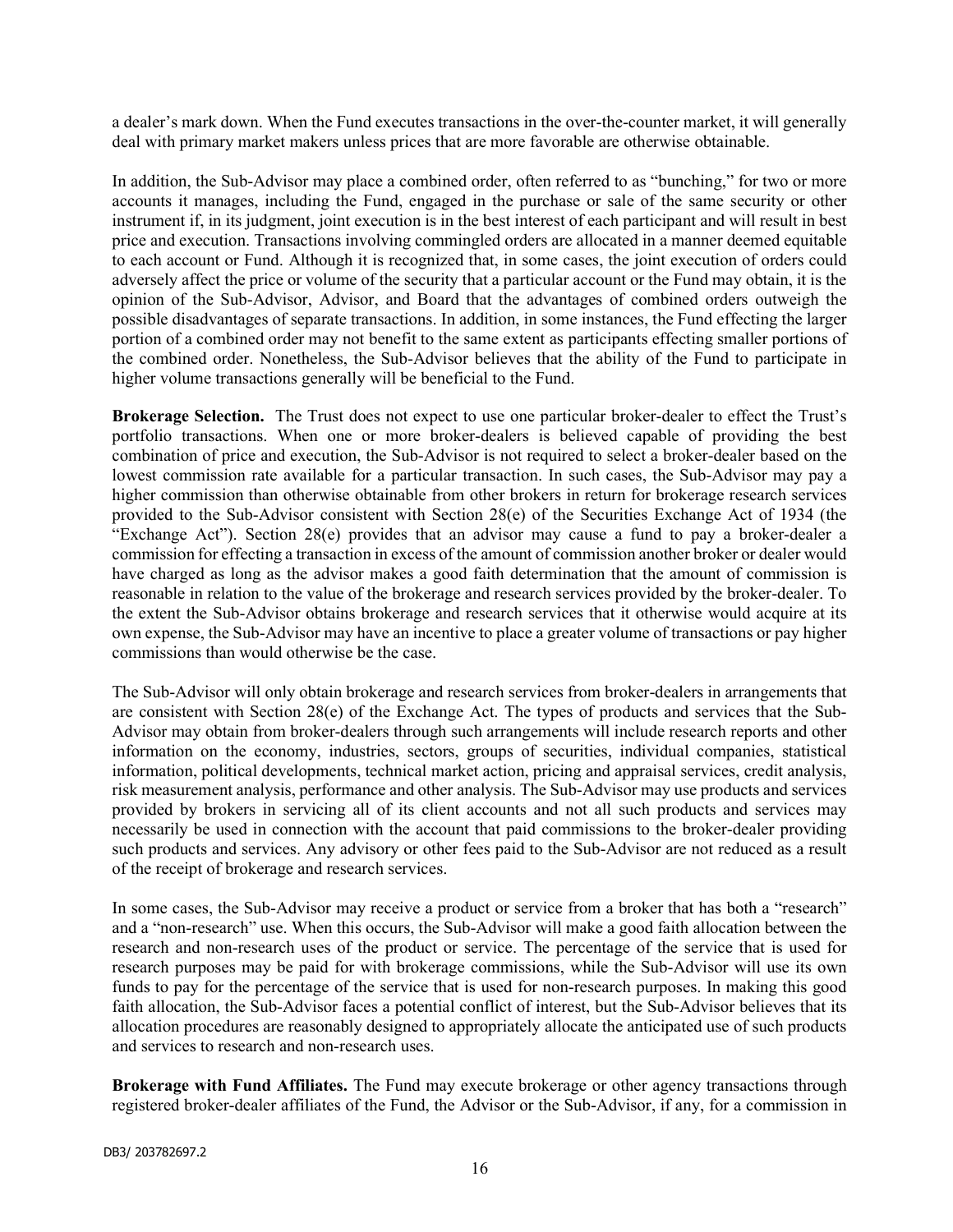conformity with the 1940 Act, the Exchange Act and rules promulgated by the SEC. Under the 1940 Act and the Exchange Act, affiliated broker-dealers are permitted to receive and retain compensation for effecting portfolio transactions for the Fund on an exchange if a written contract is in effect between the affiliate and the Fund expressly permitting the affiliate to receive and retain such compensation. These rules further require that commissions paid to the affiliate by the Fund for exchange transactions not exceed "usual and customary" brokerage commissions. The rules define "usual and customary" commissions to include amounts which are "reasonable and fair compared to the commission, fee or other remuneration received or to be received by other brokers in connection with comparable transactions involving similar securities being purchased or sold on a securities exchange during a comparable period of time." The Board, including those trustees who are not "interested persons" of the Fund, has adopted procedures for evaluating the reasonableness of commissions paid to affiliates and reviews these procedures periodically.

Securities of "Regular Broker-Dealers." The Fund is required to identify any securities of its "regular brokers and dealers" (as such term is defined in the 1940 Act) which the Fund may hold at the close of its most recent fiscal year. "Regular brokers or dealers" of the Trust are the ten brokers or dealers that, during the most recent fiscal year: (i) received the greatest dollar amounts of brokerage commissions from the Trust's portfolio transactions; (ii) engaged as principal in the largest dollar amounts of portfolio transactions of the Trust; or (iii) sold the largest dollar amounts of the Trust's shares.

Because the Fund is new, as of the date of this SAI, the Fund did not hold any securities of its "regular brokers and dealers."

#### MANAGEMENT OF THE TRUST

#### Board of Trustees

Board Responsibilities. The Board of Trustees is responsible for overseeing the management and affairs of the Fund and each of the Trust's other funds, which are not described in this SAI. The Board has considered and approved contracts, as described herein, under which certain companies provide essential management and administrative services to the Trust. Like most funds, the day-to-day business of the Trust, including the day-to-day management of risk, is performed by third-party service providers, such as the Advisor, Sub-Advisor, Distributor (defined below) and Administrator (defined below). The Board is responsible for overseeing the Trust's service providers and, thus, has oversight responsibility with respect to the risk management performed by those service providers. Risk management seeks to identify and eliminate or mitigate the potential effects of risks, i.e., events or circumstances that could have material adverse effects on the business, operations, shareholder services, investment performance or reputation of the Trust or funds. Under the overall supervision of the Board and the Audit Committee (discussed in more detail below), the service providers to the Fund employ a variety of processes, procedures and controls to identify risks relevant to the operations of the Trust and the Fund to lessen the probability of their occurrence and/or to mitigate the effects of such events or circumstances if they do occur. Each service provider is responsible for one or more discrete aspects of the Trust's business (e.g., the Sub-Advisor is responsible for the day-to-day management of the Fund's portfolio investments) and, consequently, for managing the risks associated with that activity. The Board has emphasized to the Fund's service providers the importance of maintaining vigorous risk management.

The Board's role in risk management oversight begins before the inception of a fund, at which time the fund's primary service providers present the Board with information concerning the investment objectives, strategies and risks of the fund as well as proposed investment limitations for the fund. Additionally, the Advisor provides the Board with an overview of, among other things, its investment philosophy, brokerage practices and compliance infrastructure. Thereafter, the Board oversees the risk management of the fund's operations, in part, by requesting periodic reports from and otherwise communicating with various personnel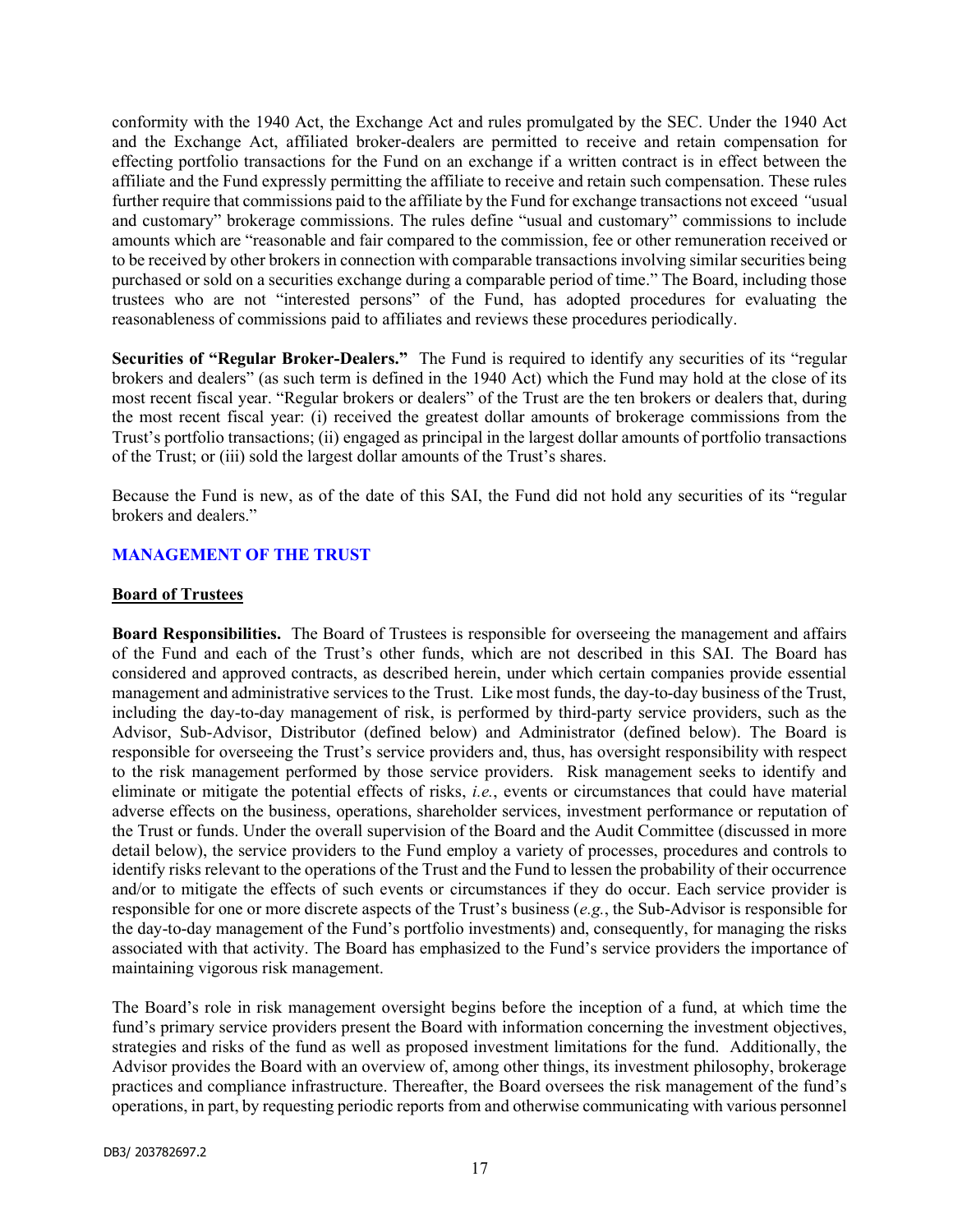of the fund and its service providers, including in particular the Trust's Chief Compliance Officer and the fund's independent accountants. The Board and, with respect to identified risks that relate to its scope of expertise, the Audit Committee oversee efforts by management and service providers to manage risks to which the fund may be exposed.

The Board is responsible for overseeing the nature, extent and quality of the services provided to the Fund by the Advisor and the Sub-Advisor and receives information about those services at its regular meetings. In addition, on an annual basis, in connection with its consideration of whether to renew the Advisory Agreement with the Advisor and the Sub-Advisory Agreement with the Sub-Advisor, the Board meets with the Advisor to review such services. Among other things, the Board regularly considers the Advisor's and Sub-Advisor's adherence to the Fund's investment restrictions and compliance with various Fund policies and procedures and with applicable securities regulations. The Board also reviews information about the Fund's investments, including, for example, portfolio holdings schedules and reports on the Advisor's and Sub-Advisor's use of higher-risk financial instruments in managing the Fund, if any, as well as reports on the Fund's investments in other investment companies, if any.

The Trust's Chief Compliance Officer reports regularly to the Board to review and discuss compliance issues and Fund, Advisor, and Sub-Advisor risk assessments. At least annually, the Trust's Chief Compliance Officer provides the Board with a report reviewing the adequacy and effectiveness of the Trust's policies and procedures and those of its service providers, including the Advisor and Sub-Advisor. The report addresses the operation of the policies and procedures of the Trust and each service provider since the date of the last report; any material changes to the policies and procedures since the date of the last report; any recommendations for material changes to the policies and procedures; and any material compliance matters since the date of the last report.

The Board receives reports from the Fund's service providers regarding operational risks and risks related to the valuation and liquidity of portfolio securities. The Administrator makes regular reports to the Board concerning investments for which market quotations are not readily available. Annually, the independent registered public accounting firm reviews with the Audit Committee its audit of the Fund's financial statements, focusing on major areas of risk encountered by the Fund and noting any significant deficiencies or material weaknesses in the Fund's internal controls. Additionally, in connection with its oversight function, the Board oversees Fund management's implementation of disclosure controls and procedures, which are designed to ensure that information required to be disclosed by the Trust in its periodic reports with the SEC are recorded, processed, summarized, and reported within the required time periods. The Board also oversees the Trust's internal controls over financial reporting, which comprise policies and procedures designed to provide reasonable assurance regarding the reliability of the Trust's financial reporting and the preparation of the Trust's financial statements.

From their review of these reports and discussions with the Advisor, Sub-Advisor, Chief Compliance Officer, independent registered public accounting firm, and other service providers, the Board and the Audit Committee review in detail any material risks of the Fund, thereby facilitating a dialogue about how management and service providers identify and mitigate those risks.

The Board recognizes that not all risks that may affect the Fund can be identified, that it may not be practical or cost-effective to eliminate or mitigate certain risks, that it may be necessary to bear certain risks (such as investment-related risks) to achieve the Fund's goals, and that the processes, procedures and controls employed to address certain risks may be limited in their effectiveness. Moreover, despite the periodic reports the Board receives, it may not be made aware of all of the relevant information of a particular risk. Most of the Fund's investment management and business affairs are carried out by or through the Advisor, Sub-Advisor, and other service providers. Each of these parties has an independent interest in risk management, but its policies and the methods by which one or more risk management functions are carried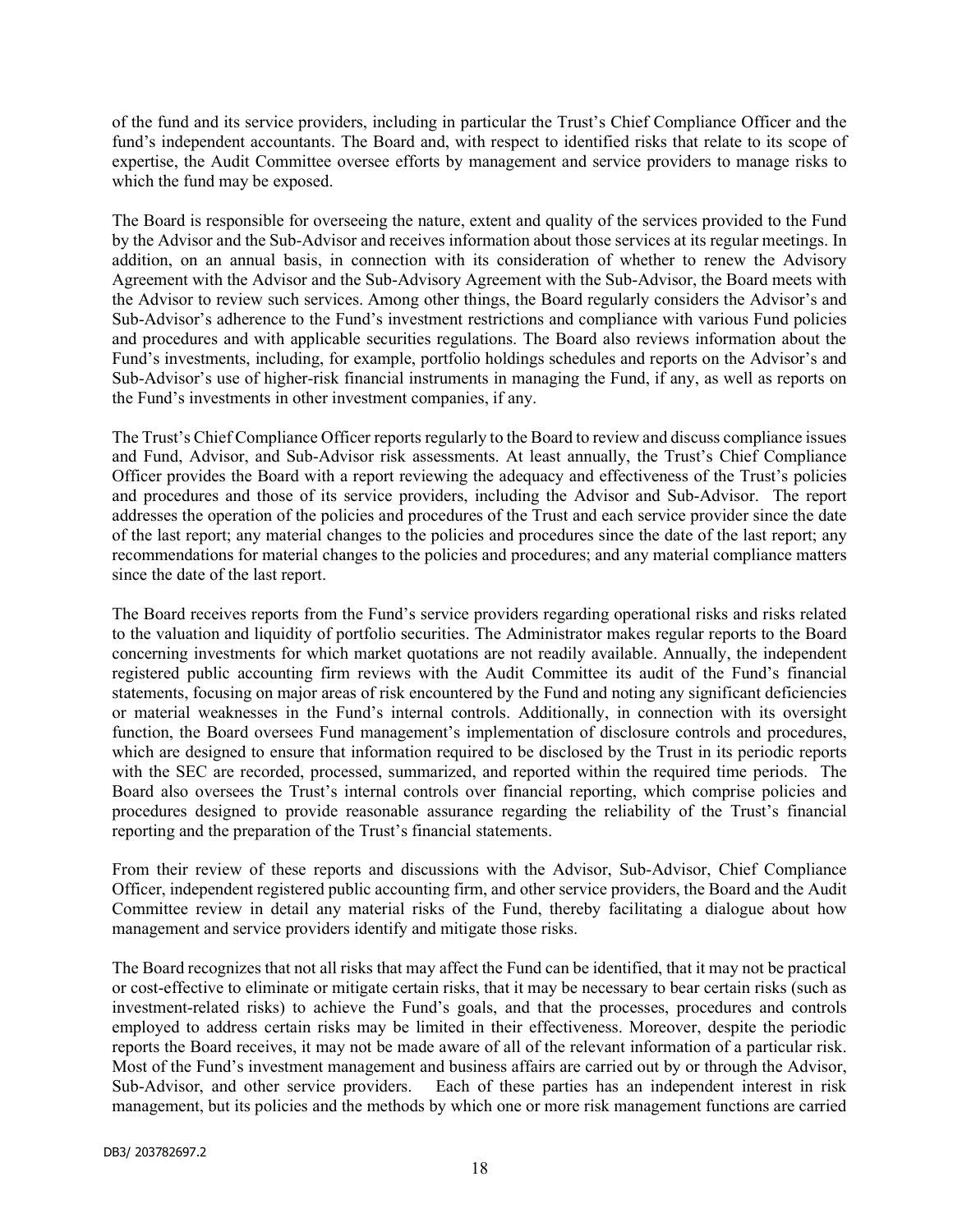out may differ from that of the Fund and the other parties in the setting of priorities, the resources available or the effectiveness of relevant controls. As a result of the foregoing and other factors, the Board's risk management oversight is subject to substantial limitations.

Members of the Board and Officers of the Trust. Set forth below are the names, ages, position with the Trust, term of office, and the principal occupations for a minimum of the last five years of each of the persons currently serving as members of the Board and as officers of the Trust. The members of the Board serve as Trustees for the life of the Trust or until retirement, removal, or their office is terminated pursuant to the Trust's Declaration of Trust.

The Chairman of the Board, Noah Hamman, is an interested person of the Trust as that term is defined in the 1940 Act. No Independent Trustee (defined below) serves as a lead independent trustee. The Trust has determined its leadership structure is appropriate given the specific characteristics the Trust and its operations. The Trust made this determination in consideration of, among other things, the fact that the Trustees who are not interested persons of the Fund (i.e., "Independent Trustees") constitute sixty-six percent (66%) of the Board, the fact that the Audit Committee is composed of the Independent Trustees, the amount of assets under management in the Trust, and the number of funds (and classes of shares) overseen by the Board. The Board also believes that its leadership structure facilitates the orderly and efficient flow of information to the Independent Trustees from Fund management.

| <b>Name, Address</b><br>and Date of Birth<br><sub>of</sub><br><b>Trustee/Officer</b>                          | Position(s)<br><b>Held with</b><br>the Trust,<br><b>Term of</b><br><b>Office and</b><br><b>Length of</b><br><b>Time Served</b> | <b>Principal Occupation(s)</b><br><b>During Past 5 Years</b>                                                                                                                                                                                                                                                                                                                                                                                                                              | <b>Number of</b><br><b>Portfolios</b><br>in Fund<br><b>Complex</b><br><b>Overseen</b><br>by Trustee | <b>Other</b><br><b>Directorships</b><br><b>Held by</b><br><b>Trustee</b><br><b>During Past</b><br><b>5 Years</b> |  |
|---------------------------------------------------------------------------------------------------------------|--------------------------------------------------------------------------------------------------------------------------------|-------------------------------------------------------------------------------------------------------------------------------------------------------------------------------------------------------------------------------------------------------------------------------------------------------------------------------------------------------------------------------------------------------------------------------------------------------------------------------------------|-----------------------------------------------------------------------------------------------------|------------------------------------------------------------------------------------------------------------------|--|
|                                                                                                               |                                                                                                                                | <b>Interested Trustee</b>                                                                                                                                                                                                                                                                                                                                                                                                                                                                 |                                                                                                     |                                                                                                                  |  |
| Noah Hamman*<br>4800 Montgomery<br>Lane, Suite 150<br>Bethesda, MD<br>20814                                   | Trustee (no<br>set term);<br>served since<br>2009                                                                              | Chief Executive Officer,<br>President, and Founder of<br>AdvisorShares Investments, LLC<br>$(2006$ -present).                                                                                                                                                                                                                                                                                                                                                                             | 22                                                                                                  | None                                                                                                             |  |
| (1968)                                                                                                        |                                                                                                                                |                                                                                                                                                                                                                                                                                                                                                                                                                                                                                           |                                                                                                     |                                                                                                                  |  |
| <b>Independent Trustees</b>                                                                                   |                                                                                                                                |                                                                                                                                                                                                                                                                                                                                                                                                                                                                                           |                                                                                                     |                                                                                                                  |  |
| Elizabeth<br>("Betsy")<br>Piper/Bach<br>4800 Montgomery<br>Lane, Suite 150<br>Bethesda, MD<br>20814<br>(1952) | Trustee (no<br>set term);<br>served since<br>2009                                                                              | <b>President of ASAE Business</b><br>Services, Inc. (2017-present),<br>ASAE Insurance Company (2020-<br>present), ASAE Investments, LLC<br>(2018-present), ASAE Real Estate<br>(2017-present) (ASAE (American<br>Society of Association Executives)<br>is a membership organization<br>serving the association and non-<br>profit community); President of<br>P/B Wealth Consulting (2017-<br>present); Vice-President/Chief<br>Operating Officer of NADA<br>(National Automobile Dealers | 22                                                                                                  | None                                                                                                             |  |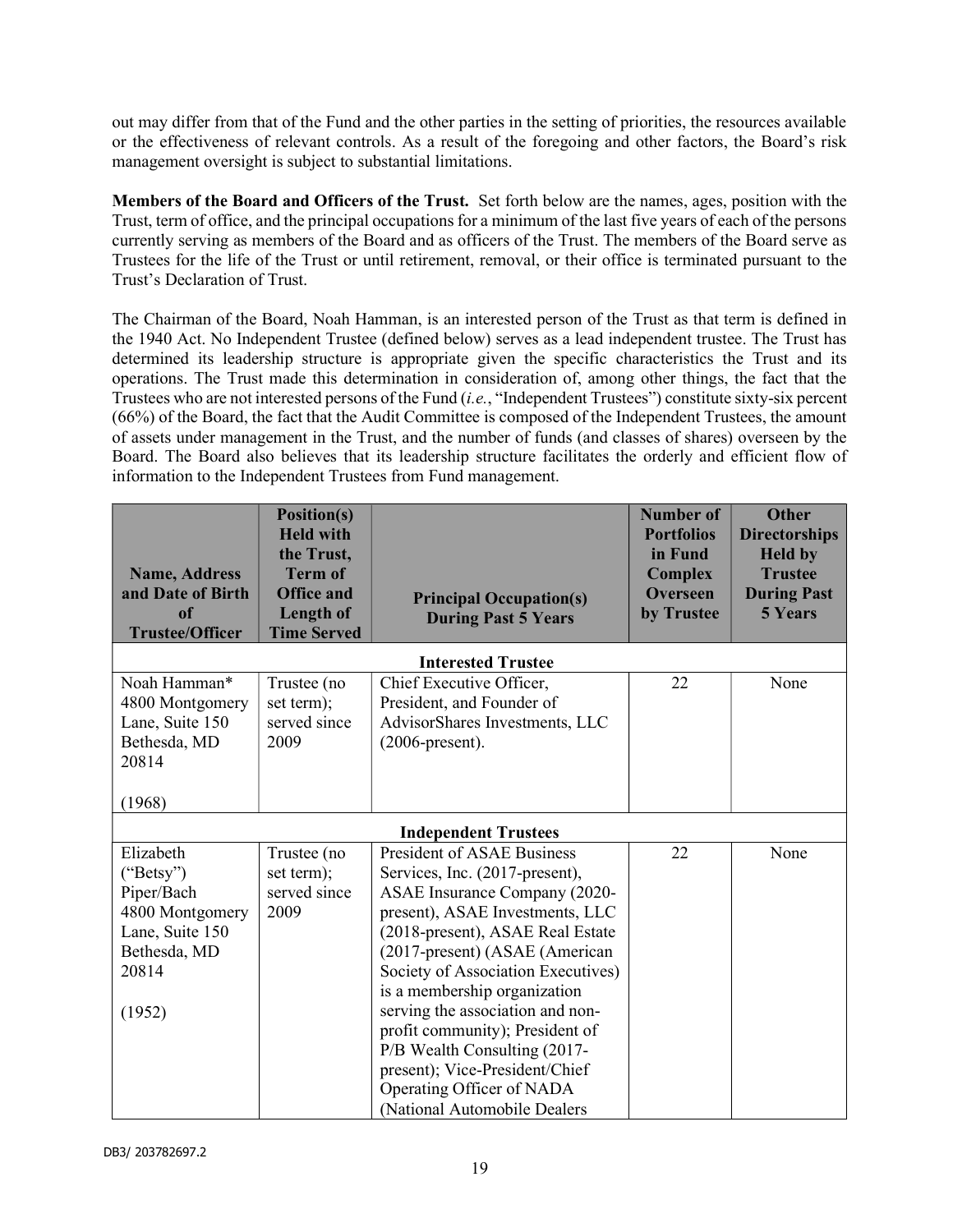| <b>Name, Address</b><br>and Date of Birth<br><sub>of</sub><br><b>Trustee/Officer</b>         | <b>Position(s)</b><br><b>Held with</b><br>the Trust,<br><b>Term of</b><br><b>Office and</b><br><b>Length of</b><br><b>Time Served</b> | <b>Principal Occupation(s)</b><br><b>During Past 5 Years</b>                                                                                                                                                                                                                                              | <b>Number of</b><br><b>Portfolios</b><br>in Fund<br><b>Complex</b><br><b>Overseen</b><br>by Trustee | <b>Other</b><br><b>Directorships</b><br><b>Held by</b><br><b>Trustee</b><br><b>During Past</b><br><b>5 Years</b> |
|----------------------------------------------------------------------------------------------|---------------------------------------------------------------------------------------------------------------------------------------|-----------------------------------------------------------------------------------------------------------------------------------------------------------------------------------------------------------------------------------------------------------------------------------------------------------|-----------------------------------------------------------------------------------------------------|------------------------------------------------------------------------------------------------------------------|
|                                                                                              |                                                                                                                                       | <b>Association</b> ) Retirement<br>Administrators, Inc. (2009-2017).                                                                                                                                                                                                                                      |                                                                                                     |                                                                                                                  |
| William G.<br>McVay<br>4800 Montgomery<br>Lane, Suite 150<br>Bethesda, MD<br>20814<br>(1954) | Trustee (no<br>set term);<br>served since<br>2011                                                                                     | Principal of Red Tortoise LLC (a<br>boutique investment counseling<br>firm) (May 2017-present);<br>Founder of RDK Strategies, LLC<br>(a firm providing investment<br>management research and<br>consulting solutions) (2007-<br>present).                                                                 | 22                                                                                                  | None                                                                                                             |
|                                                                                              |                                                                                                                                       | <b>Officers</b>                                                                                                                                                                                                                                                                                           |                                                                                                     |                                                                                                                  |
| Noah Hamman<br>4800<br>Montgomery<br>Lane, Suite 150<br>Bethesda, MD<br>20814<br>(1968)      | President (no<br>set term);<br>served since<br>2009                                                                                   | Chief Executive Officer, President,<br>and Founder of AdvisorShares<br>Investments, LLC (2006-present).                                                                                                                                                                                                   | N/A                                                                                                 | N/A                                                                                                              |
| Dan Ahrens<br>2030 Modern<br>Place<br>Dallas, TX 75214<br>(1966)                             | Secretary and<br>Treasurer (no<br>set terms);<br>served since<br>2009                                                                 | Managing Director of<br>AdvisorShares Investments, LLC<br>(2013-present); Chief Compliance<br>Officer of the Trust (2009-2013);<br><b>Executive Vice President of</b><br>AdvisorShares Investments, LLC<br>$(2008 - 2013).$                                                                               | N/A                                                                                                 | N/A                                                                                                              |
| Stefanie Little<br>11 Gina Marie<br>Lane<br>Elkton, MD<br>21921<br>(1967)                    | Chief<br>Compliance<br>Officer (no<br>set term);<br>served since<br>2013                                                              | Founder of Chenery Compliance<br>Group, LLC (2015-present); Chief<br>Compliance Officer of<br>AdvisorShares Investments, LLC<br>and the Trust (2013-present);<br>Managing Member of SEC<br>Compliance Alliance, LLC (2012-<br>present); President of Little<br>Consulting Group, Inc. (2011-<br>present). | N/A                                                                                                 | N/A                                                                                                              |

\* Mr. Hamman is an "interested" person of the Trust, as that term is defined in the 1940 Act, by virtue of his ownership and controlling interest in the Advisor.

Board Committee. The Board has established the following standing committee:

Audit Committee. The Board has an Audit Committee that is composed of each of the Independent Trustees. The Audit Committee operates under a written charter approved by the Board. The principal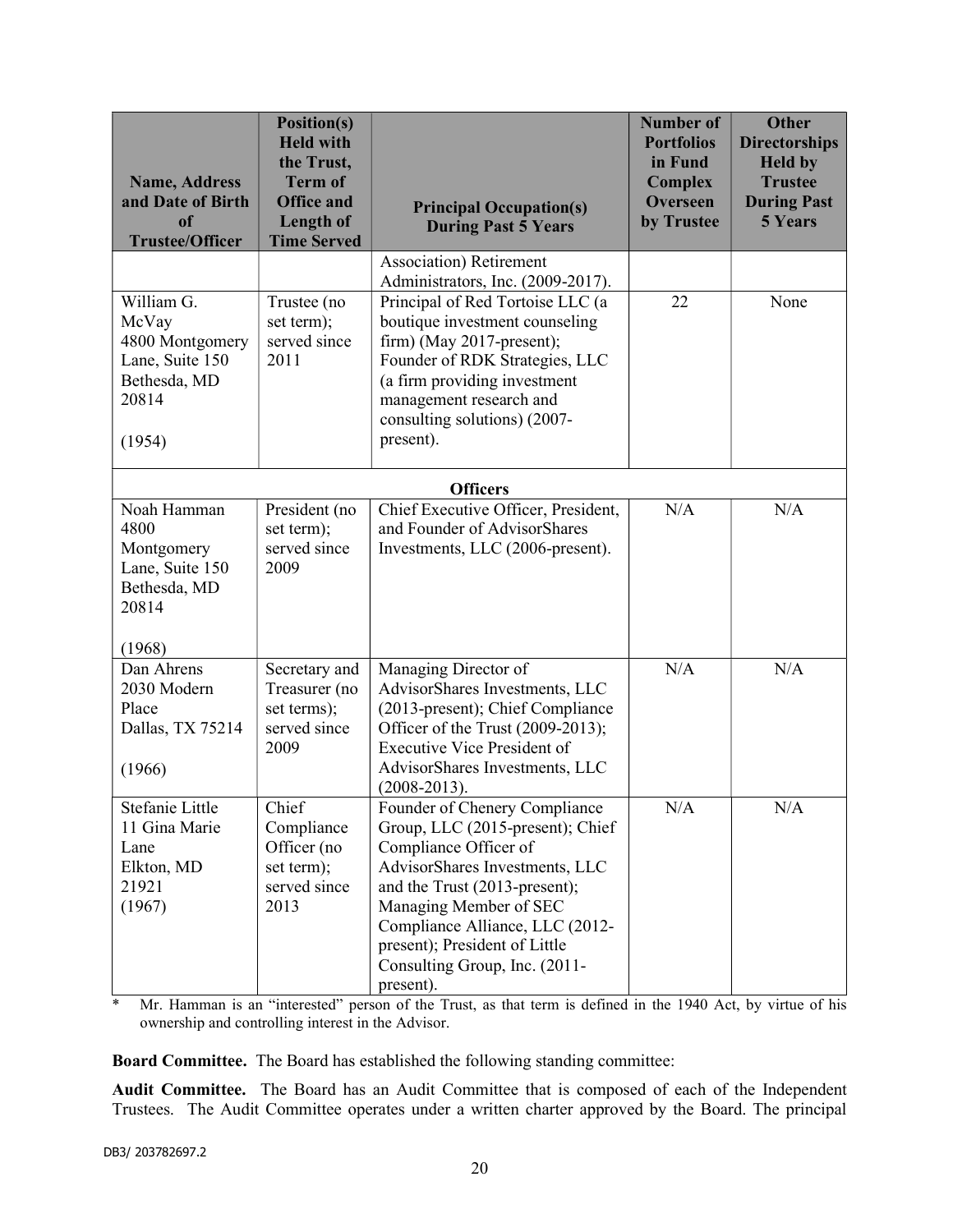responsibilities of the Audit Committee include: (i) recommending which firm to engage as the Trust's independent registered public accounting firm and whether to terminate this relationship; (ii) reviewing the independent registered public accounting firm's compensation, the proposed scope and terms of its engagement, and the firm's independence; (iii) serving as a channel of communication between the independent registered public accounting firm and the Board; (iv) reviewing the results of each external audit, including any qualifications in the independent registered public accounting firm's opinion, any related management letter, management's responses to recommendations made by the independent registered public accounting firm in connection with the audit, if any, reports submitted to the Committee by the Trust's service providers that are material to the Trust as a whole, and management's responses to any such reports; (v) reviewing the Trust's audited financial statements and considering any significant disputes between the Trust's management and the independent registered public accounting firm that arose in connection with the preparation of those financial statements; (vi) considering, in consultation with the independent registered public accounting firm and the Trust's senior internal accounting executive, the independent registered public accounting firm's report on the adequacy of the Trust's internal financial controls; (vii) reviewing, in consultation with the Trust's independent registered public accounting firm, major changes regarding auditing and accounting principles and practices to be followed when preparing the Trust's financial statements; and (viii) other audit related matters. The Audit Committee also serves as the Trust's Qualified Legal Compliance Committee, which provides a mechanism for reporting legal violations. The Audit Committee met 4 times during the most recently completed fiscal year.

Individual Trustee Qualifications. The Board has concluded that each of the Trustees should serve on the Board because of his or her ability to review and understand information about the Trust and the Fund provided by management, to identify and request other information he or she may deem relevant to the performance of his or her duties, to question management and other service providers regarding material factors bearing on the management and administration of the Fund, and to exercise his or her business judgment in a manner that serves the best interests of the Fund and its shareholders. The Board has concluded that each of the Trustees should serve as a Trustee based on his or her experience, qualifications, attributes and skills, as described below.

The Board has concluded that Mr. Hamman should serve as Trustee because of his extensive experience with mutual fund company business development, and the development of exchange-traded funds in particular, as well as his knowledge of and experience in the financial services industry in general.

The Board has concluded that Ms. Piper/Bach should serve as Trustee because of her extensive experience in and knowledge of public company accounting and auditing, the financial services industry, and fiduciary and banking law.

The Board has concluded that Mr. McVay should serve as Trustee because of his extensive experience in providing investment advice and business consulting services to financial institutions, endowments, foundations, corporations and pension funds.

Fund Shares Owned by Board Members. The following table shows the dollar amount range of each Trustee's "beneficial ownership" of shares of the Fund and all series of the Trust as of the end of the most recently completed calendar year. Dollar amount ranges disclosed are established by the SEC. "Beneficial ownership" is determined in accordance with Rule  $16a-1(a)(2)$  under the Exchange Act. As of May 31, 2021, the Trustees and officers of the Trust owned less than 1% of the outstanding shares of the Trust.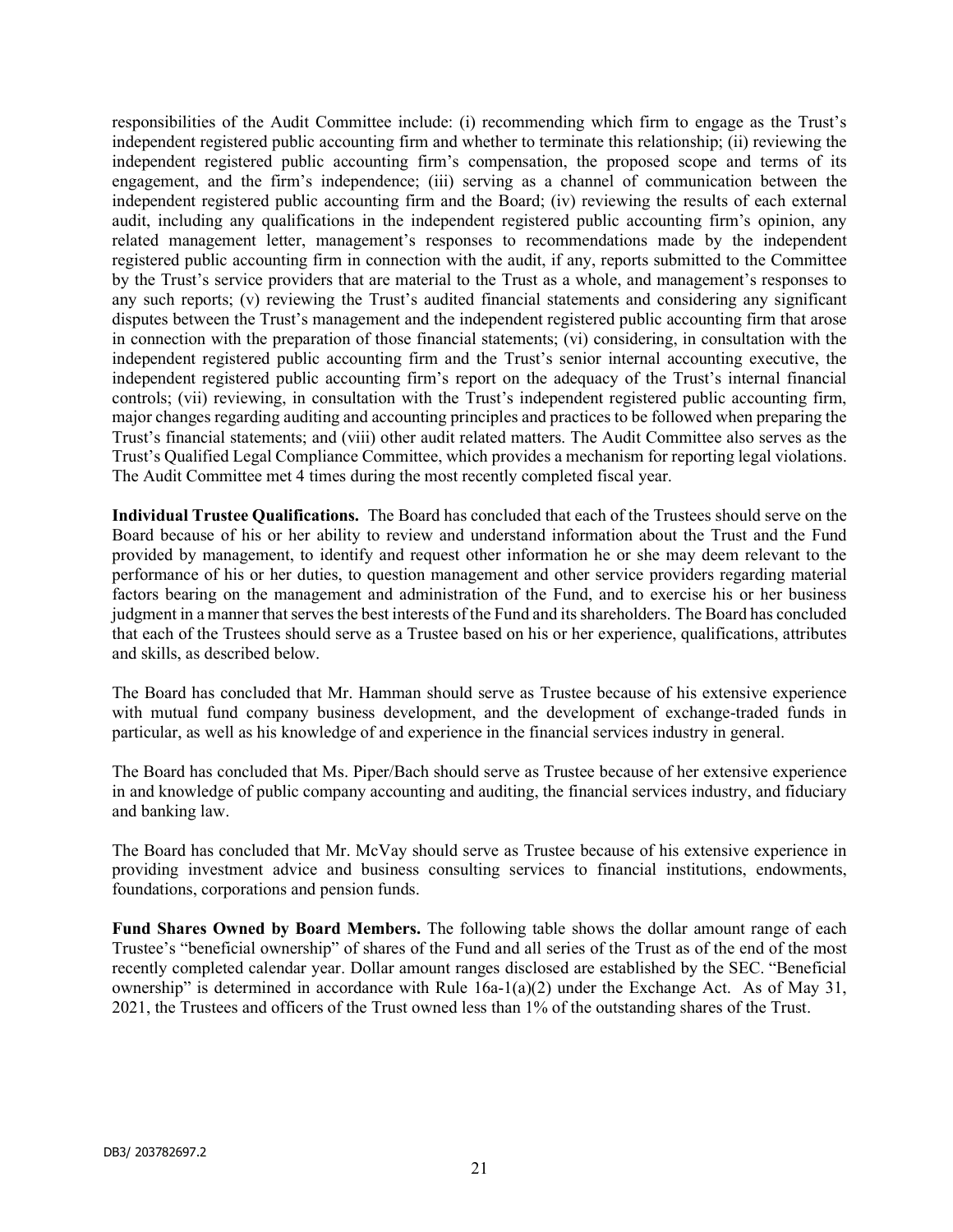| <b>Trustee Name</b>  | <b>Fund Name</b>                     | <b>Dollar Range of</b><br><b>Fund Shares</b> | <b>Aggregate Dollar</b><br><b>Range of Shares in</b><br><b>All Registered</b><br><b>Investment</b><br><b>Companies Overseen</b><br>by Trustee in Family<br>of Investment<br><b>Companies</b> |
|----------------------|--------------------------------------|----------------------------------------------|----------------------------------------------------------------------------------------------------------------------------------------------------------------------------------------------|
|                      | <b>Interested Trustee</b>            |                                              |                                                                                                                                                                                              |
| Noah Hamman          | AdvisorShares Gerber Kawasaki<br>ETF | None                                         | over \$100,000                                                                                                                                                                               |
|                      | <b>Independent Trustees</b>          |                                              |                                                                                                                                                                                              |
| Elizabeth Piper/Bach | AdvisorShares Gerber Kawasaki<br>ETF | None                                         | $$1-$10,000$                                                                                                                                                                                 |
| William G. McVay     | AdvisorShares Gerber Kawasaki<br>ETF | None                                         | \$10,001-\$50,000                                                                                                                                                                            |

Board Compensation. The following table sets forth the compensation that was paid to each Trustee by the Trust for the fiscal year ended June 30, 2020.

| <b>Name of Trustee</b>      | <b>Aggregate</b><br><b>Compensation</b><br><b>From Trust</b> | <b>Pension or</b><br><b>Retirement</b><br><b>Benefits</b><br><b>Accrued as</b><br>Part of Trust's<br><b>Expenses</b> | <b>Estimated</b><br>Annual<br><b>Benefits Upon</b><br><b>Retirement</b> | <b>Total</b><br><b>Compensation</b><br>from Fund<br>$Complex^*$ |
|-----------------------------|--------------------------------------------------------------|----------------------------------------------------------------------------------------------------------------------|-------------------------------------------------------------------------|-----------------------------------------------------------------|
| <b>Interested Trustee</b>   |                                                              |                                                                                                                      |                                                                         |                                                                 |
| Noah Hamman                 | \$0                                                          | N/A                                                                                                                  | N/A                                                                     | \$0                                                             |
| <b>Independent Trustees</b> |                                                              |                                                                                                                      |                                                                         |                                                                 |
| Elizabeth Piper/Bach        | \$40,000                                                     | N/A                                                                                                                  | N/A                                                                     | \$40,000                                                        |
| William G. McVay            | \$40,000                                                     | N/A                                                                                                                  | N/A                                                                     | \$40,000                                                        |

\* The Trust is the only registered investment company in the Fund Complex.

#### Control Persons and Principal Holders of Securities

Because the Fund is new, as of the date of this SAI, there were no owners of the Fund's shares.

#### Codes of Ethics

The Board, on behalf of the Trust, has adopted a code of ethics pursuant to Rule 17j-1 under the 1940 Act. In addition, the Advisor and Sub-Advisor each has adopted a code of ethics pursuant to Rule 17j-1. These codes of ethics (each, a "Code of Ethics" and collectively, the "Codes of Ethics") apply to the personal investing activities of trustees, directors, officers and certain employees ("access persons"). Rule 17j-1 and the Codes of Ethics are designed to prevent unlawful practices in connection with the purchase or sale of securities by access persons. Under each Code of Ethics, access persons are permitted to engage in personal securities transactions, but are required to report their personal securities transactions for monitoring purposes. In addition, certain access persons are required to obtain approval before investing in private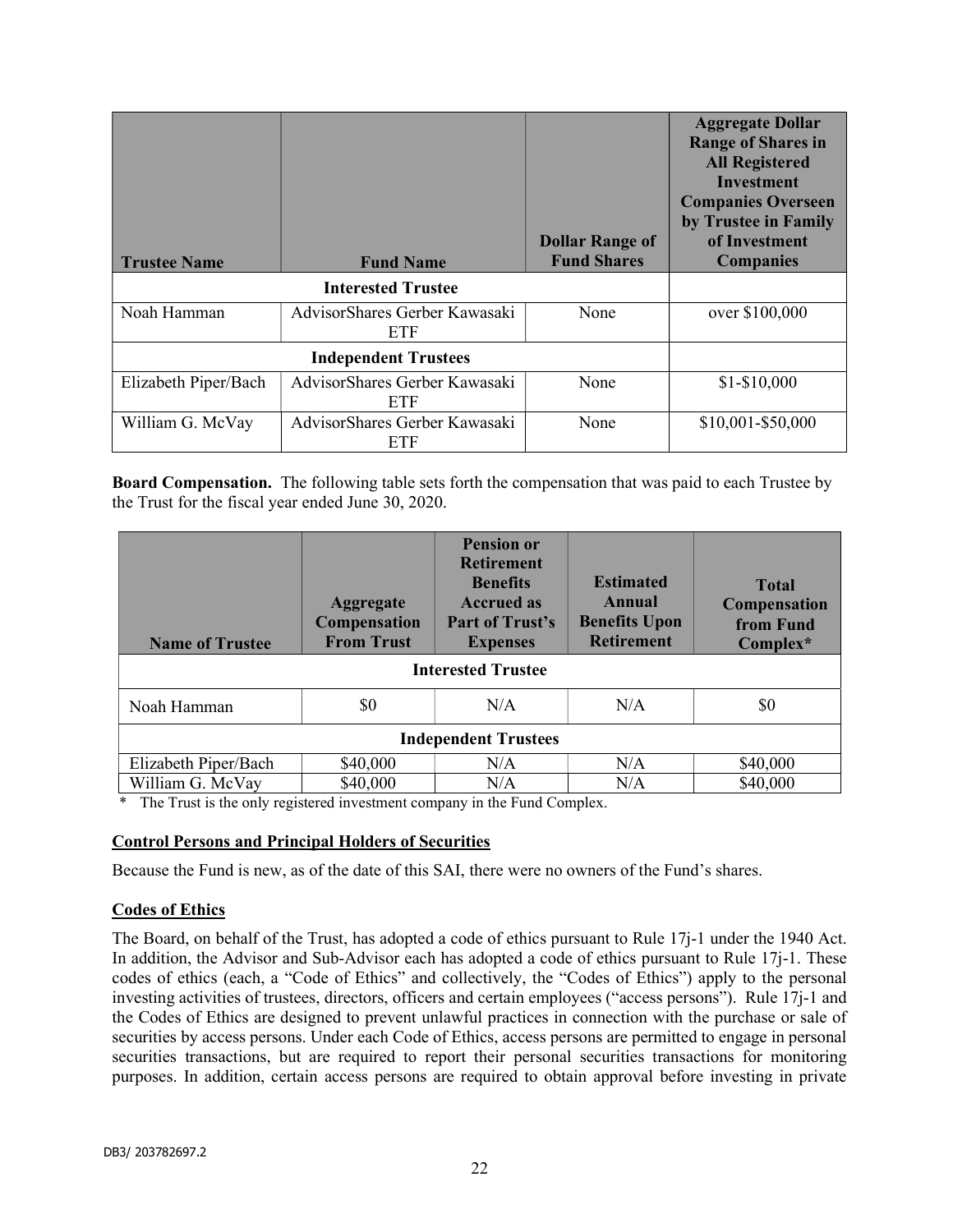placements and are prohibited from investing in IPOs. Copies of the Codes of Ethics are on file with the SEC and are available to the public.

#### Proxy Voting

The Board has delegated responsibility for decisions regarding proxy voting for securities held by the Fund to the Sub-Advisor. The Sub-Advisor will vote such proxies in accordance with its proxy policies and procedures, which are included in Appendix A to this SAI. The Board will periodically review the Fund's proxy voting record.

The Trust will annually disclose its complete proxy voting record on Form N-PX. The Trust's most recent Form N-PX will be available without charge, upon request by calling 877.843.3831 or by writing to the Trust at 4800 Montgomery Lane, Suite 150, Bethesda, Maryland 20814. The Trust's Form N-PX will also be available on the SEC's website at www.sec.gov.

#### The Advisor and the Advisory Agreement

The Advisor, a registered investment advisor under the Investment Advisers Act of 1940 (the "Advisers Act"), is located at 4800 Montgomery Lane, Suite 150, Bethesda, Maryland 20814. The Advisor is a Delaware limited liability company organized on October 12, 2006. The membership units are owned and controlled by Wilson Lane Group, LLC, which is controlled by Noah Hamman, Chief Executive Officer of the Advisor.

Pursuant to an investment advisory agreement with the Trust (the "Advisory Agreement"), the Advisor serves as the investment advisor for the Trust and provides investment advice to and oversees the day-today operations of the Fund, subject to the general supervision and oversight of the Board and the officers of the Trust. In addition to maintaining its overall responsibility to manage the Fund, the Advisor oversees the investment and reinvestment of the assets of the Fund by the Sub-Advisor, in accordance with the investment objective, policies, and limitations of the Fund.

The Advisor bears all costs associated with providing these advisory services and the expenses of the members of the Board who are affiliated with or interested persons of the Advisor. The Advisor, from its own resources, including profits from advisory fees received from the Fund, provided such fees are legitimate and not excessive, may make payments to broker-dealers and other financial institutions for their expenses in connection with the distribution of Fund shares, and otherwise currently pay all distribution costs for Fund shares. The Advisor may from time to time reimburse certain expenses of the Fund in order to limit the Fund's operating expenses as described in the Fund's Prospectus.

For its investment management services, the Advisor is entitled to a fee, which is calculated daily and paid monthly, at the annual rate listed below based on the average daily net assets of the Fund. [With respect to the Fund, the Advisor has contractually agreed to waive its fees and/or reimburse expenses in order to keep net expenses (excluding amounts payable pursuant to any plan adopted in accordance with Rule 12b-1, interest expense, taxes, brokerage commissions, acquired fund fees and expenses, other expenditures which are capitalized in accordance with generally accepted accounting principles, and extraordinary expenses) from exceeding the Maximum Annual Operating Expense Limit (listed below) of the Fund's average daily net assets for at least one year from the date of the Prospectus. The expense limitation agreement may be terminated without payment of any penalty (i) by the Trust for any reason and at any time and (ii) by the Advisor, for any reason, upon ninety (90) days' prior written notice to the Trust, such termination by the Advisor to be effective as of the close of business on the last day of the then-current one year period. If at any point it becomes unnecessary for the Advisor to waive fees or make expense reimbursements, the Board may permit the Advisor to retain the difference between the Fund's total annual operating expenses and the Fund's Maximum Annual Operating Expense Limit currently in effect, or, if lower, the expense limitation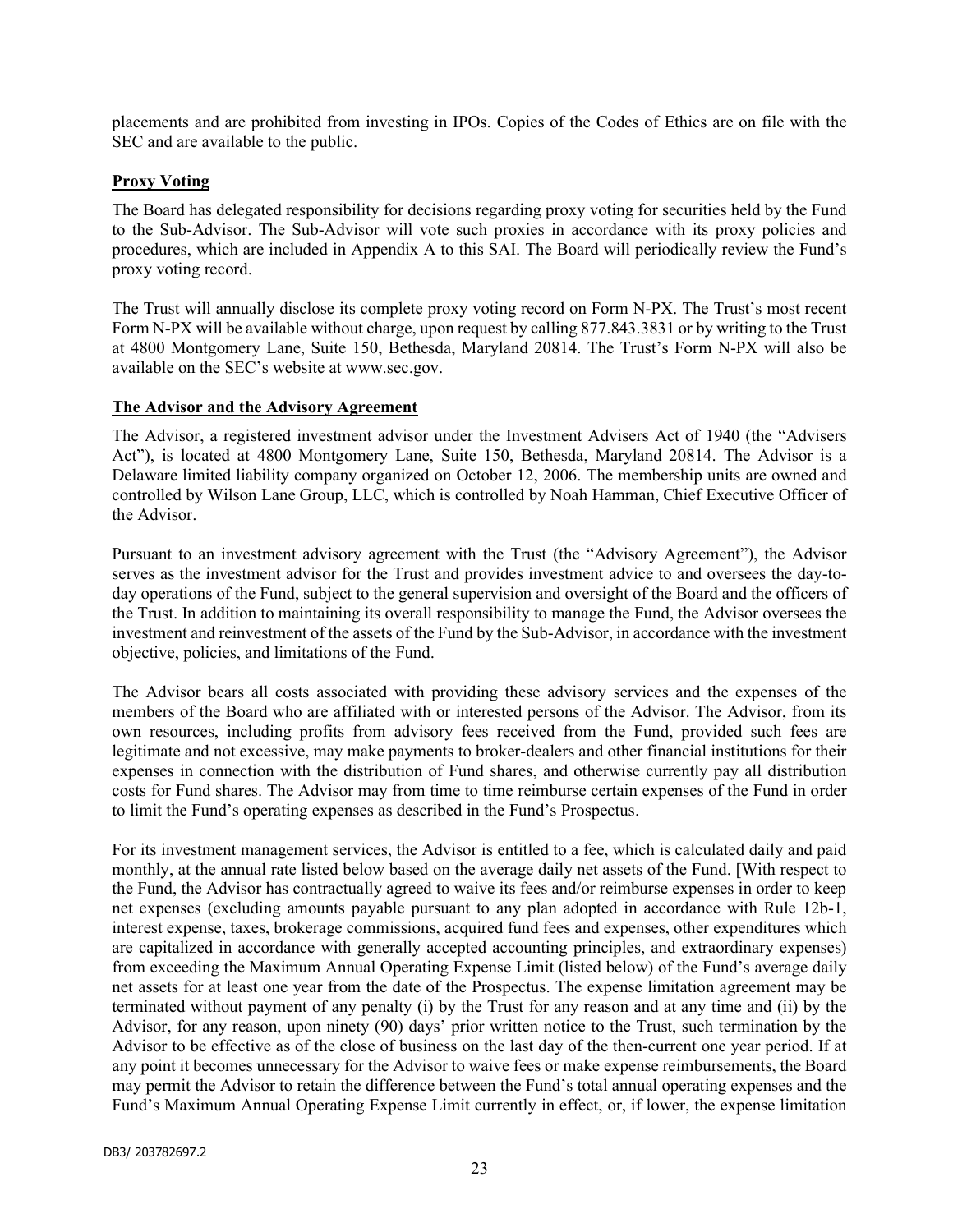that was in effect at the time of the waiver and/or reimbursement, to recapture all or a portion of its prior fee reductions or expense reimbursements within three years of the date they were waived or reimbursed.]

| <b>Fund</b>                       | <b>Annual Advisory Fee as</b><br>a % of Average Daily<br><b>Net Assets</b> | <b>Maximum Annual</b><br><b>Operating Expense</b><br>Limit |
|-----------------------------------|----------------------------------------------------------------------------|------------------------------------------------------------|
| AdvisorShares Gerber Kawasaki ETF | 0.75%                                                                      | $0.75\%$                                                   |

Pursuant to a fund services agreement between the Trust and the Advisor, the Advisor seeks to enter into arrangements with broker-dealers and other intermediaries to (1) obtain information about the nature of shareholders who own shares of the Trust through the intermediary and (2) permit certain share transactions through the intermediary without the imposition of a sales, transaction, or trade charge. The Advisor is entitled to reimbursement of a portion of expenditures that it makes relating to shareholder services of up to the lesser of 50% of the expenditures made by the Advisor on behalf of the Fund or an annual fee of 0.03% of the Fund's average daily net assets.

The Advisor, pursuant to an exemptive order granted by the SEC and subject to certain conditions, including Board approval, may, without shareholder approval, hire one or more new unaffiliated sub-advisors for the Fund, materially amend the terms of an agreement with an unaffiliated sub-advisor, or continue the employment of an unaffiliated sub-advisor after events that would otherwise cause an automatic termination of a sub-advisory agreement. Consequently, under the exemptive order, the Advisor has the right to hire or replace a sub-advisor when the Board and the Advisor feel that a change would benefit the Fund. Within 90 days of retaining a new sub-advisor, shareholders of the Fund will receive notification of the change. This "manager of managers" arrangement enables the Fund to operate with greater efficiency and without incurring the expense and delays associated with obtaining shareholder approval of sub-advisory agreements. The arrangement does not permit the Advisor's investment advisory fee paid by the Fund to be increased or change the Advisor's obligations under the Advisory Agreement, including the Advisor's responsibility to monitor and oversee sub-advisory services furnished to the Fund, without shareholder approval.

#### The Sub-Advisor and the Sub-Advisory Agreement

Pursuant to a sub-advisory agreement, the Sub-Advisor serves as the investment sub-advisor to the Fund, makes the investment decisions for the Fund, and continuously reviews, supervises and administers the investment program of the Fund, subject to the supervision and oversight of, and policies established by, the Advisor and the Board. The Sub-Advisor is owned and controlled by Ross Gerber and Danilo Kawasaki.

For its services under the Sub-Advisory Agreement, the Sub-Advisor is entitled to a fee calculated daily and paid monthly by the Advisor at an annual rate of 0.50% based on the average daily net assets of the Fund.

#### Portfolio Manager

This section includes information about the Fund's portfolio manager, including information about other accounts he manages, the dollar range of Fund shares he owns, and how he is compensated.

Portfolio Manager Compensation. The portfolio manager is compensated by the Sub-Advisor and does not receive any compensation directly from the Fund or the Advisor. The Sub-Advisor pays the portfolio manager a salary plus a discretionary bonus. The discretionary bonus is based on accomplishments of the team and enterprise objectives. Since the portfolio manager is also a principal of the Sub- Advisor, he receives partnership distributions in addition to his salary and discretionary bonus. The portfolio manager is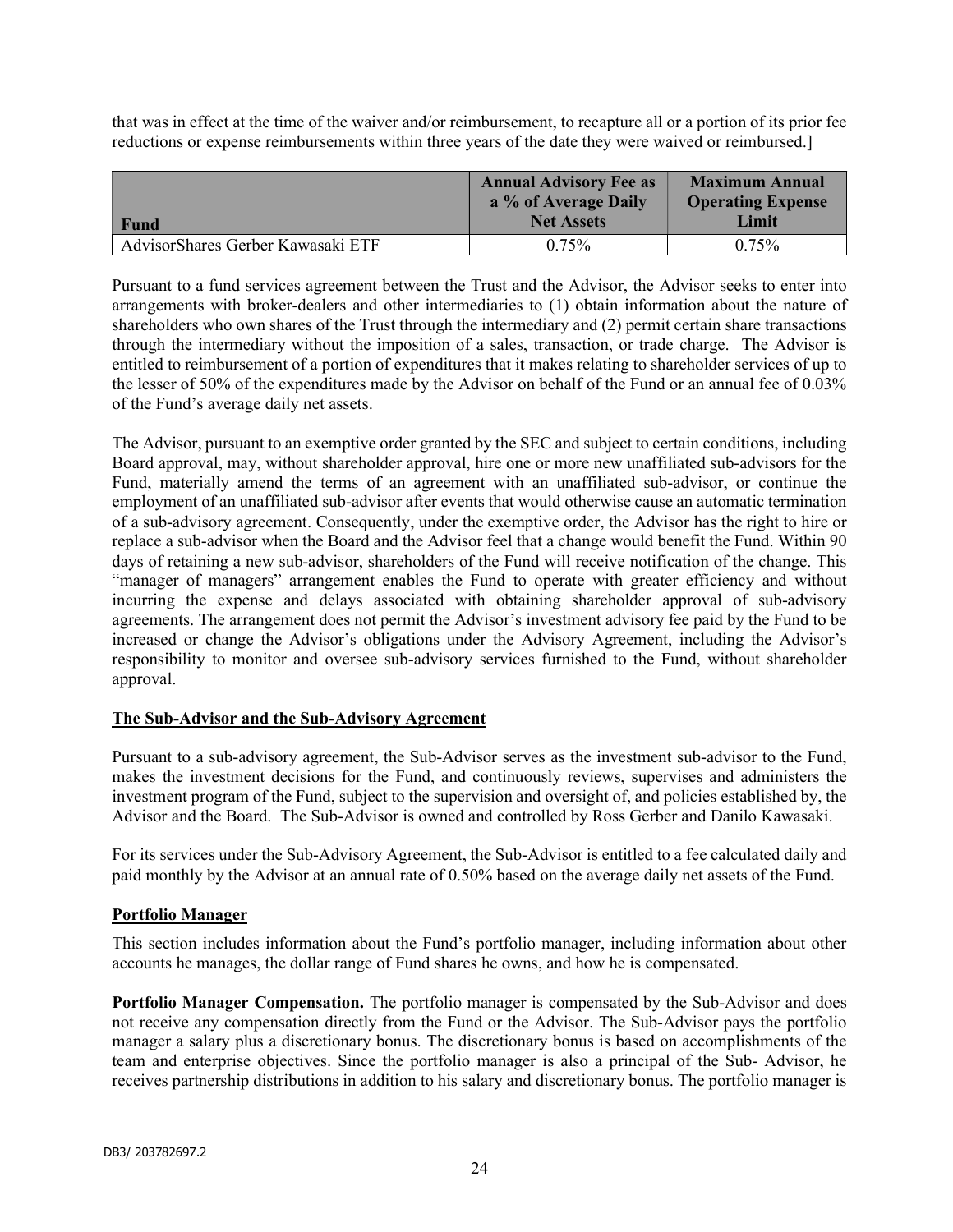also compensated with a percentage of the amount of assets under management and/or clients under his direct management for financial planning and investment management services rendered.

Fund Shares Owned by Portfolio Manager. As of the date of this SAI, the portfolio manager did not own any shares of the Fund.

Other Accounts Managed by Portfolio Manager. As of May 31, 2021, the portfolio manager was responsible for the day-to-day management of other accounts as follows:

|             | <b>Registered Investment</b><br><b>Companies</b> |                                               | <b>Other Pooled</b><br><b>Investment Vehicles</b> |                                                | <b>Other Accounts</b>                             |                                                |
|-------------|--------------------------------------------------|-----------------------------------------------|---------------------------------------------------|------------------------------------------------|---------------------------------------------------|------------------------------------------------|
| <b>Name</b> | Number of<br><b>Accounts</b>                     | <b>Total</b><br><b>Assets(in</b><br>millions) | <b>Number</b><br>of<br><b>Accounts</b>            | <b>Total</b><br><b>Assets</b><br>(in millions) | <b>Number</b><br><sup>of</sup><br><b>Accounts</b> | <b>Total</b><br><b>Assets (in</b><br>millions) |
| Ross Gerber |                                                  | \$0                                           |                                                   | \$0                                            | 284                                               | \$190                                          |

## Conflicts of Interest

The portfolio manager's management of "other accounts" may give rise to potential conflicts of interest in connection with his management of the Fund's investments, on the one hand, and the investments of the other accounts, on the other. The other accounts may have the same investment objective as the Fund. Therefore, a potential conflict of interest may arise as a result of the identical investment objectives, whereby the portfolio manager could favor one account over another. Another potential conflict could include the portfolio manager's knowledge about the size, timing and possible market impact of Fund trades, whereby the portfolio manager could use this information to the advantage of other accounts and to the disadvantage of the Fund. The portfolio manager, the Advisor, the Sub-Advisor, and related parties may engage in a broad spectrum of activities. In the ordinary course of their business activities, the portfolio manager, the Advisor, the Sub-Advisor, and those related parties may engage in activities where the interests of certain divisions of the Advisor or Sub-Advisor and their related parties or the interests of their clients may conflict with the interests of the shareholders of the Fund. However, the Sub-Advisor has established policies and procedures to ensure that the purchase and sale of securities among all accounts the Sub-Advisor manages are fairly and equitably allocated.

#### Administration, Custody and Transfer Agency Agreements

The Bank of New York Mellon ("BNYM" or the "Administrator") serves as administrator, custodian and transfer agent for the Fund. The principal address of the Administrator is 240 Greenwich Street, New York, New York 10286. Under the Fund's Administration and Accounting Agreement with the Trust, the Administrator provides necessary administrative and accounting services for the maintenance and operations of the Trust and the Fund. In addition, the Administrator makes available the office space, equipment, personnel and facilities required to provide such services. Under the Fund's Custodian Agreement with the Trust, the Administrator maintains in separate accounts cash, securities and other assets of the Trust and the Fund, keeps all necessary accounts and records, and provides other services. The Administrator is required, upon the order of the Trust, to deliver securities held by it and to make payments for securities purchased by the Fund. Pursuant to the Fund's Transfer Agency and Service Agreement with the Trust, the Administrator acts as a transfer agent for the Fund's authorized and issued shares of beneficial interest, and as dividend disbursing agent of the Fund.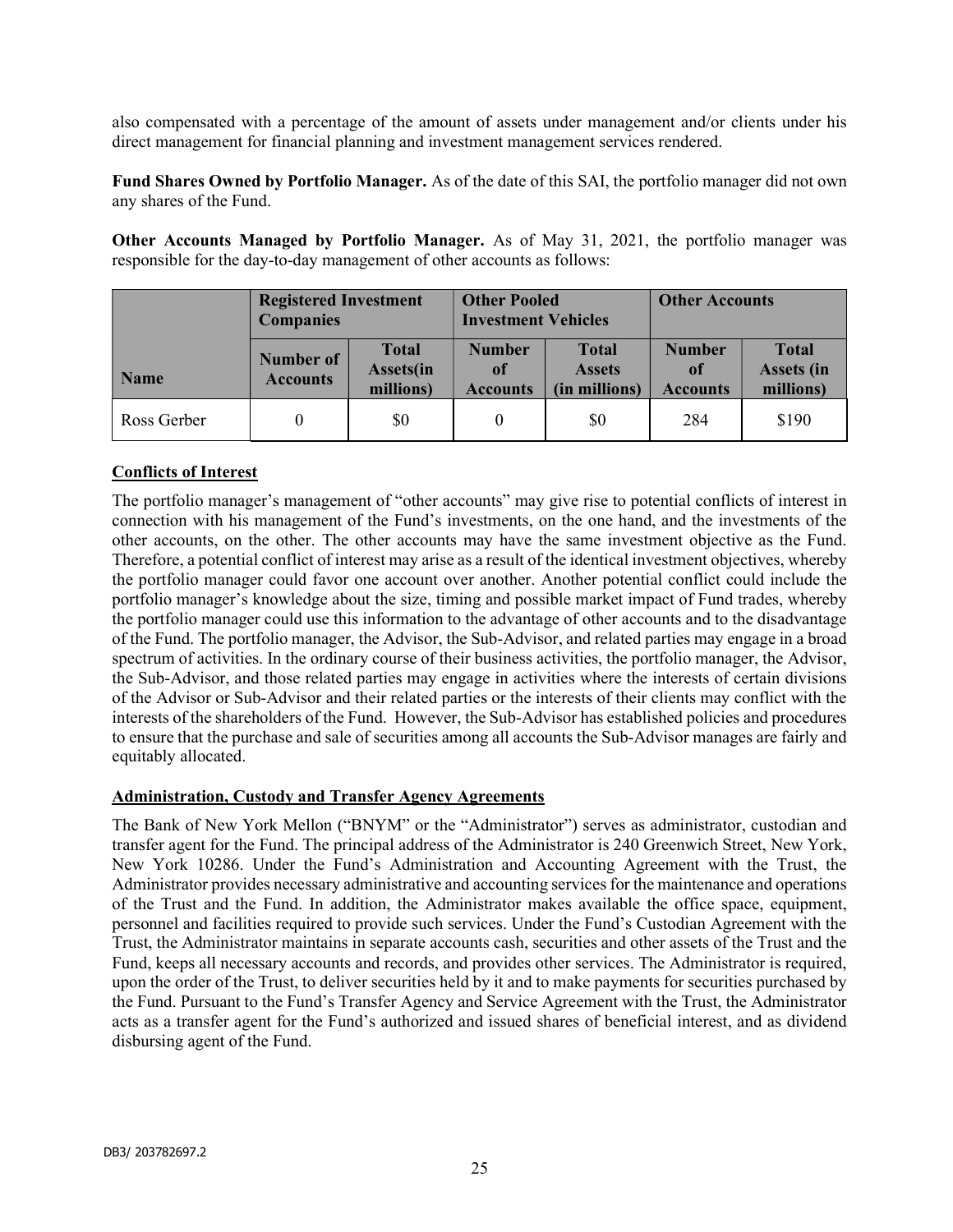In consideration for its administrative services, the Administrator is entitled to a fee, which is calculated daily and paid monthly, at an annual rate of 0.025% on the first \$1 billion on the gross adjusted assets of the Fund and 0.02% on the gross adjusted assets of the Fund exceeding \$1 billion.

### **Distribution**

Distributor. Foreside Fund Services, LLC (the "Distributor") serves as the principal underwriter and distributor of shares of the Fund. The principal address of the Distributor is Three Canal Plaza, Suite 100, Portland, Maine 04101. The Distributor has entered into an agreement with the Trust pursuant to which it distributes shares of the Fund (the "Distribution Agreement"). The Distributor continually distributes shares of the Fund on a best effort basis. The Distributor has no obligation to sell any specific quantity of Fund shares. The Distribution Agreement will continue for two years from its effective date and is renewable annually. Shares are continuously offered for sale by the Fund through the Distributor only in Creation Units, as described in the Fund's Prospectus and this SAI. Shares amounting to less than a Creation Unit are not distributed by the Distributor. The Distributor is a broker-dealer registered under the Exchange Act and a member of the Financial Industry Regulatory Authority, Inc. ("FINRA"). The Distributor, its affiliates and officers have no role in determining the investment policies or which securities are to be purchased or sold by the Fund. The Distributor is not affiliated with the Trust, the Advisor, the Sub-Advisor or any stock exchange.

The Distribution Agreement for the Fund provides that it may be terminated at any time, without the payment of any penalty, on at least 60 days' prior written notice to the other party (i) by vote of a majority of the Independent Trustees or (ii) by vote of a majority of the outstanding voting securities (as defined in the 1940 Act) of the Fund. The Distribution Agreement will terminate automatically in the event of its "assignment," as that term is defined in the 1940 Act.

Distribution Plan. The Fund has adopted a distribution plan pursuant to Rule 12b-1 under the 1940 Act (the "Distribution Plan"). Under the Distribution Plan, the Distributor, or designated service providers, may receive up to 0.25% of the Fund's assets attributable to shares as compensation for distribution services. Distribution services may include, but are not limited to: (i) services in connection with distribution assistance or (ii) payments to financial institutions and other financial intermediaries, such as broker-dealers, mutual fund "supermarkets" and the Distributor's affiliates and subsidiaries, as compensation for services or reimbursement of expenses incurred in connection with distribution assistance.

No distribution fees are currently charged to the Fund; there are no plans to impose distribution fees, and no distribution fees will be charged for at least a year from the date of this SAI. However, in the event that distribution fees are charged in the future, because the Fund will pay these fees out of assets on an ongoing basis, over time distribution fees may cost you more than other types of sales charges and will increase the cost of your investment in the Fund.

Costs and Expenses. The Fund bears all expenses of its operation other than those assumed by the Advisor, which are discussed in detail above under "The Advisor and the Advisory Agreement."

Payments to Broker-Dealers and Other Financial Intermediaries. The Advisor and/or Sub-Advisor (the "Advisor Entities") may pay certain broker-dealers, banks and other financial intermediaries ("Intermediaries") for certain activities related to the Fund and other series of the Trust. The Advisor Entities make these payments from their own assets and not from the assets of the Fund. Although a portion of the Advisor Entities' revenue comes directly or indirectly in part from fees paid by the Fund and other series of the Trust, these payments do not increase the price paid by investors for the purchase of shares of, or the cost of owning, the Fund or other series of the Trust. The Advisor Entities make payments for Intermediaries' participation in activities that are designed to make registered representatives, other professionals and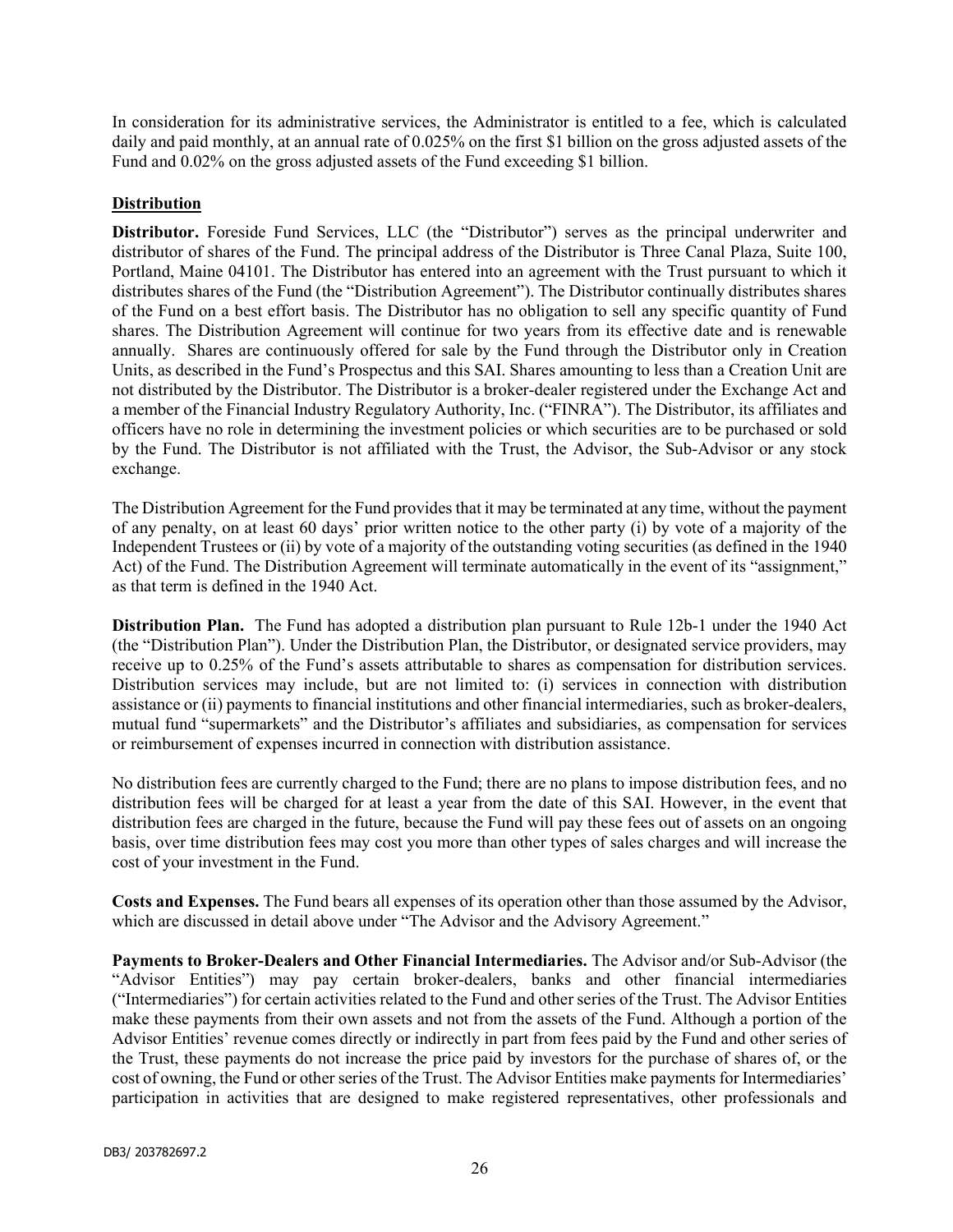individual investors more knowledgeable about exchange-traded products, including the Fund, or for other activities, such as participation in marketing activities and presentations, educational training programs, conferences, the development of technology platforms and reporting systems ("Education Costs"). The Advisor Entities also make payments to Intermediaries for certain printing, publishing and mailing costs associated with the Fund or materials relating to ETPs in general ("Publishing Costs"). In addition, the Advisor Entities make payments to Intermediaries that make shares of the Fund and certain other series of the Trust available to their clients, develop new products that feature the Advisor or otherwise promote the Fund and other series of the Trust. The Advisor Entities may also reimburse expenses or make payments from their own assets to Intermediaries or other persons in consideration of services or other activities that the Advisor Entities believe may benefit their business or facilitate investment in the Fund or other series of the Trust. Payments of the type described above are sometimes referred to as revenue-sharing payments.

Payments to an Intermediary may be significant to the Intermediary, and amounts that Intermediaries pay to your salesperson or other investment professional may also be significant for your salesperson or other investment professional. Because an Intermediary may make decisions about which investment options it will recommend or make available to its clients or what services to provide for various products based on payments it receives or is eligible to receive, such payments may create conflicts of interest between the Intermediary and its clients and these financial incentives may cause the Intermediary to recommend the Fund and other series of the Trust over other investments. The same conflict of interest and financial incentive exist with respect to your salesperson or other investment professional if he or she receives similar payments from his or her Intermediary firm.

The Advisor may determine to make such payments based on any number of metrics. For example, the Advisor may make payments at year-end or other intervals in a fixed amount, an amount based upon an Intermediary's services at defined levels or an amount based on the Intermediary's net sales of one or more series of the Trust in a year or other period, any of which arrangements may include an agreed-upon minimum or maximum payment, or any combination of the foregoing. As of the date of this SAI, the Advisor anticipates that the payments paid by the Advisor in connection with the Fund and other series of the Trust will be immaterial to the Advisor in the aggregate for the next year. Please contact your salesperson or other investment professional for more information regarding any such payments his or her Intermediary firm may receive. Any payments made by the Advisor to an Intermediary may create the incentive for an Intermediary to encourage customers to buy shares of the Fund and/or other series of the Trust.

#### Securities Lending

The Fund participates in a securities lending program offered by BNYM (the "Program"), providing for the lending of securities to qualified brokers. Securities lending income includes earnings of such temporary cash investments, plus or minus any rebate to a borrower. These earnings (after any rebate) are then divided between BNYM, as a fee for its services under the Program, and the Fund, according to agreed-upon rates. Collateral on all securities loaned is accepted in cash and is maintained at a minimum level of 102% (105% in the case of certain foreign securities) of the market value, plus interest, if applicable, of investments on loan. It is the Fund's policy to obtain additional collateral from or return excess collateral to the borrower by the end of the next business day, following the valuation date of the securities loaned. Therefore, the value of the collateral held may be temporarily less than the value of the securities on loan. Lending securities entails a risk of loss to the Fund if and to the extent that the market value of the securities loaned were to increase and the borrower did not increase the collateral accordingly, and the borrower fails to return the securities. Under the terms of the Program, the Fund is indemnified for such losses by BNYM. Cash collateral is held in a separate account managed by BNYM, who is authorized to exclusively enter into overnight repurchase agreements, which are collateralized at 102% with securities issued or fully guaranteed by the U.S. Treasury; U.S. Government or any agency, instrumentality or authority of the U.S. Government. The securities purchased with cash collateral received are reflected in the Schedule of Investments. BNYM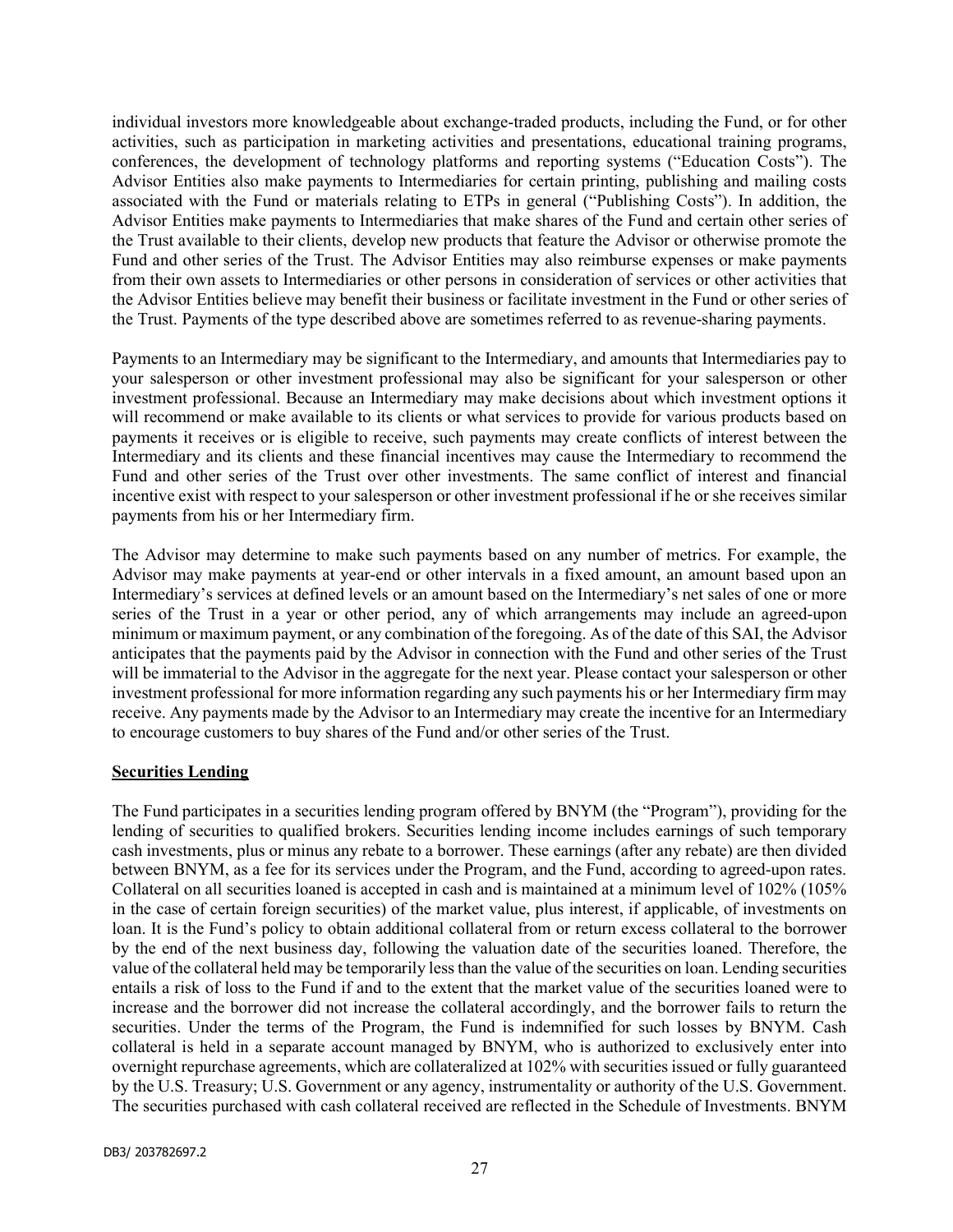bears the risk of any deficiency in the amount of the cash collateral available for return to the borrower due to any loss on the collateral invested.

#### BOOK-ENTRY ONLY SYSTEM

The following information supplements and should be read in conjunction with the section in the Fund's Prospectus entitled "Shareholder Information."

Depository Trust Company ("DTC") acts as securities depository for the Fund's shares. Shares of the Fund are represented by securities registered in the name of DTC or its nominee, Cede & Co., and deposited with, or on behalf of, DTC.

DTC, a limited-purpose trust company, was created to hold securities of its participants (the "DTC Participants") and to facilitate the clearance and settlement of securities transactions among the DTC Participants in such securities through electronic book-entry changes in accounts of the DTC Participants, thereby eliminating the need for physical movement of securities' certificates. DTC Participants include securities brokers and dealers, banks, trust companies, clearing corporations and certain other organizations, some of whom (and/or their representatives) own DTC. More specifically, DTC is owned by a number of its DTC Participants and by the New York Stock Exchange (the "NYSE") and FINRA. Access to the DTC system is also available to others such as banks, brokers, dealers and trust companies that clear through or maintain a custodial relationship with a DTC Participant, either directly or indirectly (the "Indirect Participants").

Beneficial ownership of shares is limited to DTC Participants, Indirect Participants and persons holding interests through DTC Participants and Indirect Participants. Ownership of beneficial interests in shares (owners of such beneficial interests are referred to herein as "Beneficial Owners") is shown on, and the transfer of ownership is effected only through, records maintained by DTC (with respect to DTC Participants) and on the records of DTC Participants (with respect to Indirect Participants and Beneficial Owners that are not DTC Participants). Beneficial Owners will receive from or through the DTC Participant a written confirmation relating to their purchase of shares.

Conveyance of all notices, statements and other communications to Beneficial Owners is effected as follows. Pursuant to the Depositary Agreement between the Trust and DTC, DTC is required to make available to the Trust upon request and for a fee to be charged to the Trust a listing of the shares of the Fund held by each DTC Participant. The Trust shall inquire of each such DTC Participant as to the number of Beneficial Owners holding shares, directly or indirectly, through such DTC Participant. The Trust shall provide each such DTC Participant with copies of such notice, statement or other communication, in such form, number and at such place as such DTC Participant may reasonably request, in order that such notice, statement or communication may be transmitted by such DTC Participant, directly or indirectly, to such Beneficial Owners. In addition, the Trust shall pay to each such DTC Participants a fair and reasonable amount as reimbursement for the expenses attendant to such transmittal, all subject to applicable statutory and regulatory requirements.

Share distributions shall be made to DTC or its nominee, Cede & Co., as the registered holder of all shares. DTC or its nominee, upon receipt of any such distributions, shall credit immediately DTC Participants' accounts with payments in amounts proportionate to their respective beneficial interests in shares of the Fund as shown on the records of DTC or its nominee. Payments by DTC Participants to Indirect Participants and Beneficial Owners of shares held through such DTC Participants will be governed by standing instructions and customary practices, as is now the case with securities held for the accounts of customers in bearer form or registered in a "street name," and will be the responsibility of such DTC Participants.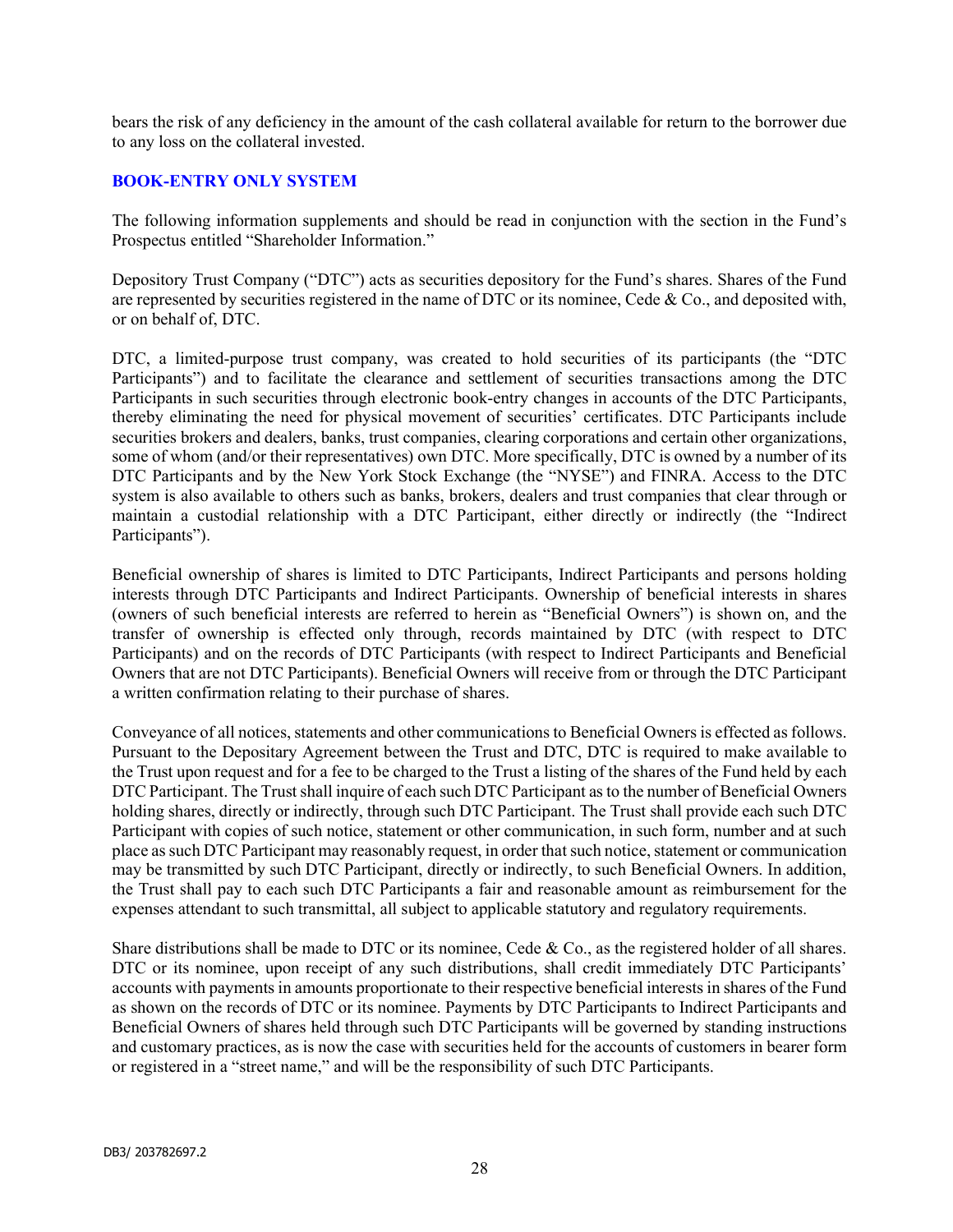The Trust has no responsibility or liability for any aspect of the records relating to or notices to Beneficial Owners, or payments made on account of beneficial ownership interests in such shares, or for maintaining, supervising or reviewing any records relating to such beneficial ownership interests, or for any other aspect of the relationship between DTC and the DTC Participants or the relationship between such DTC Participants and the Indirect Participants and Beneficial Owners owning through such DTC Participants.

DTC may decide to discontinue providing its service with respect to shares at any time by giving reasonable notice to the Trust and discharging its responsibilities with respect thereto under applicable law. Under such circumstances, the Trust shall take action to find a replacement for DTC to perform its functions at a comparable cost. The DTC Participants' rules and policies are made publicly available through its website at www.dtcc.com.

## PURCHASE AND REDEMPTION OF CREATION UNITS

## Purchase (Creation)

The Trust issues and sells shares of the Fund only in Creation Units on a continuous basis through the Distributor, at their NAV next determined after receipt, on any Business Day (as defined below), of an order received in proper form.

A "Business Day" with respect to the Fund is any day on which the Exchange is open for business. As of the date of this SAI, the Exchange observes the following holidays: New Year's Day, Martin Luther King, Jr. Day, President's Day (Washington's Birthday), Good Friday, Memorial Day (observed), Independence Day, Labor Day, Thanksgiving Day and Christmas Day.

Fund Deposit. The consideration for purchase of a Creation Unit of the Fund generally consists of an inkind deposit of a designated portfolio of securities – the "Deposit Securities" – per each Creation Unit constituting a substantial replication, or a representation, of the securities included in the Fund's portfolio and an amount of cash – the Cash Component – computed as described below. Together, the Deposit Securities and the Cash Component constitute the "Fund Deposit," which represents the minimum initial and subsequent investment amount for a Creation Unit of the Fund. The Cash Component is an amount equal to the difference between the NAV of the shares (per Creation Unit) and the market value of the Deposit Securities. If the Cash Component is a positive number (*i.e.*, the NAV per Creation Unit exceeds the market value of the Deposit Securities), the Cash Component shall be such positive amount. If the Cash Component is a negative number  $(i.e.,$  the NAV per Creation Unit is less than the market value of the Deposit Securities), the Cash Component shall be such negative amount and the creator will be entitled to receive cash from the Fund in an amount equal to the Cash Component. The Cash Component serves the function of compensating for any differences between the NAV per Creation Unit and the market value of the Deposit Securities.

The Administrator, through the National Securities Clearing Corporation ("NSCC") (discussed below), makes available on each Business Day, immediately prior to the opening of business on the Exchange (currently 9:30 a.m., Eastern Time), the list of the names and the required number of shares of each Deposit Security to be included in the current Fund Deposit (based on information at the end of the previous Business Day) for the Fund. Such Fund Deposit is applicable, subject to any adjustments as described below, in order to effect creations of Creation Units of the Fund until such time as the next-announced composition of the Deposit Securities is made available.

The identity and number of shares of the Deposit Securities required for a Fund Deposit for the Fund changes as rebalancing adjustments and corporate action events are reflected from time to time by the Advisor or Sub-Advisor with a view to the investment objective of the Fund. In addition, the Trust reserves the right to permit or require the substitution of an amount of cash – *i.e.*, a "cash in lieu" amount – to be added to the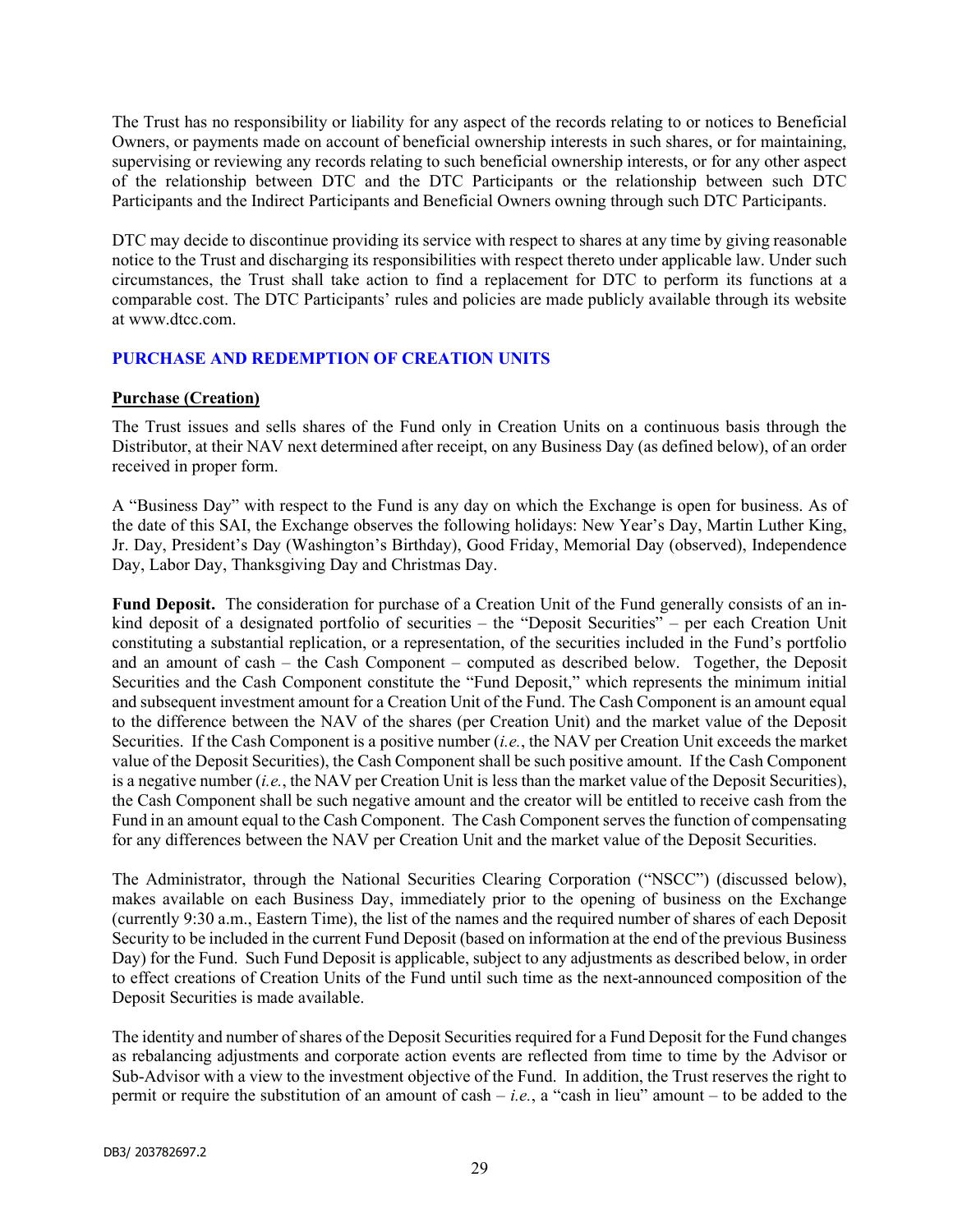Cash Component to replace any Deposit Security which may not be available in sufficient quantity for delivery or which may not be eligible for transfer through the Clearing Process (discussed below), or which may not be eligible for trading by an Authorized Participant (as defined below) or the investor for which it is acting. The Trust also reserves the right to offer an "all cash" option for creations of Creation Units for the Fund.

In addition to the list of names and numbers of securities constituting the current Deposit Securities of a Fund Deposit, the Administrator, through the NSCC, also makes available on each Business Day, the estimated Cash Component, effective through and including the previous Business Day, per outstanding Creation Unit of the Fund.

Procedures for Purchase of Creation Units. To be eligible to place orders to create a Creation Unit of the Fund, an entity must be (i) a "Participating Party," i.e., a broker-dealer or other participant in the clearing process through the Continuous Net Settlement System of the NSCC (the "Clearing Process"), a clearing agency that is registered with the SEC; or (ii) a DTC Participant (see "Book Entry Only System"), and, in each case, must have executed an agreement with the Trust, the Distributor and the Administrator with respect to creations and redemptions of Creation Units ("Participant Agreement") (discussed below). A Participating Party and DTC Participant are collectively referred to as an "Authorized Participant." Investors should contact the Distributor for the names of Authorized Participants that have signed a Participant Agreement with the Fund. All shares of the Fund, however created, will be entered on the records of DTC in the name of Cede & Co. for the account of a DTC Participant.

All orders to create Creation Units, whether through the Clearing Process (through a Participating Party) or outside the Clearing Process (through a DTC Participant), must be received by the Fund's transfer agent no later than the close of the regular trading session on the Exchange (ordinarily 4:00 p.m., Eastern Time) ("Closing Time"), in each case on the date such order is placed in order for the creation of Creation Units to be effected based on the NAV of shares of the Fund as next determined on such date after receipt of the order in proper form. The date on which an order to create Creation Units (or an order to redeem Creation Units as discussed below) is placed is referred to as the "Transmittal Date." Orders must be transmitted by an Authorized Participant by telephone or other transmission method acceptable to the Fund's transfer agent pursuant to procedures set forth in the Participant Agreement, as described below (see "Placement of Creation Orders Using Clearing Process" and "Placement of Creation Orders Outside Clearing Process"). Severe economic or market disruptions or changes, or telephone or other communication failure, may impede the ability to reach the Fund's transfer agent or an Authorized Participant.

Orders to create Creation Units of the Fund shall be placed with an Authorized Participant, as applicable, in the form required by such Authorized Participant. In addition, the Authorized Participant may request the investor to make certain representations or enter into agreements with respect to the order, i.e., to provide for payments of cash, when required. Investors should be aware that their particular broker may not have executed a Participant Agreement and, therefore, orders to create Creation Units of the Fund have to be placed by the investor's broker through an Authorized Participant that has executed a Participant Agreement. At any given time there may be only a limited number of broker-dealers that have executed a Participant Agreement. Those placing orders for Creation Units through the Clearing Process should afford sufficient time to permit proper submission of the order to the Distributor prior to the Closing Time on the Transmittal Date.

Orders for creation that are effected outside the Clearing Process are likely to require transmittal by the DTC Participant earlier on the Transmittal Date than orders effected using the Clearing Process. Those persons placing orders outside the Clearing Process should ascertain the deadlines applicable to DTC and the Federal Reserve Bank wire system by contacting the operations department of the broker or depository institution effecting such transfer of Deposit Securities and Cash Component.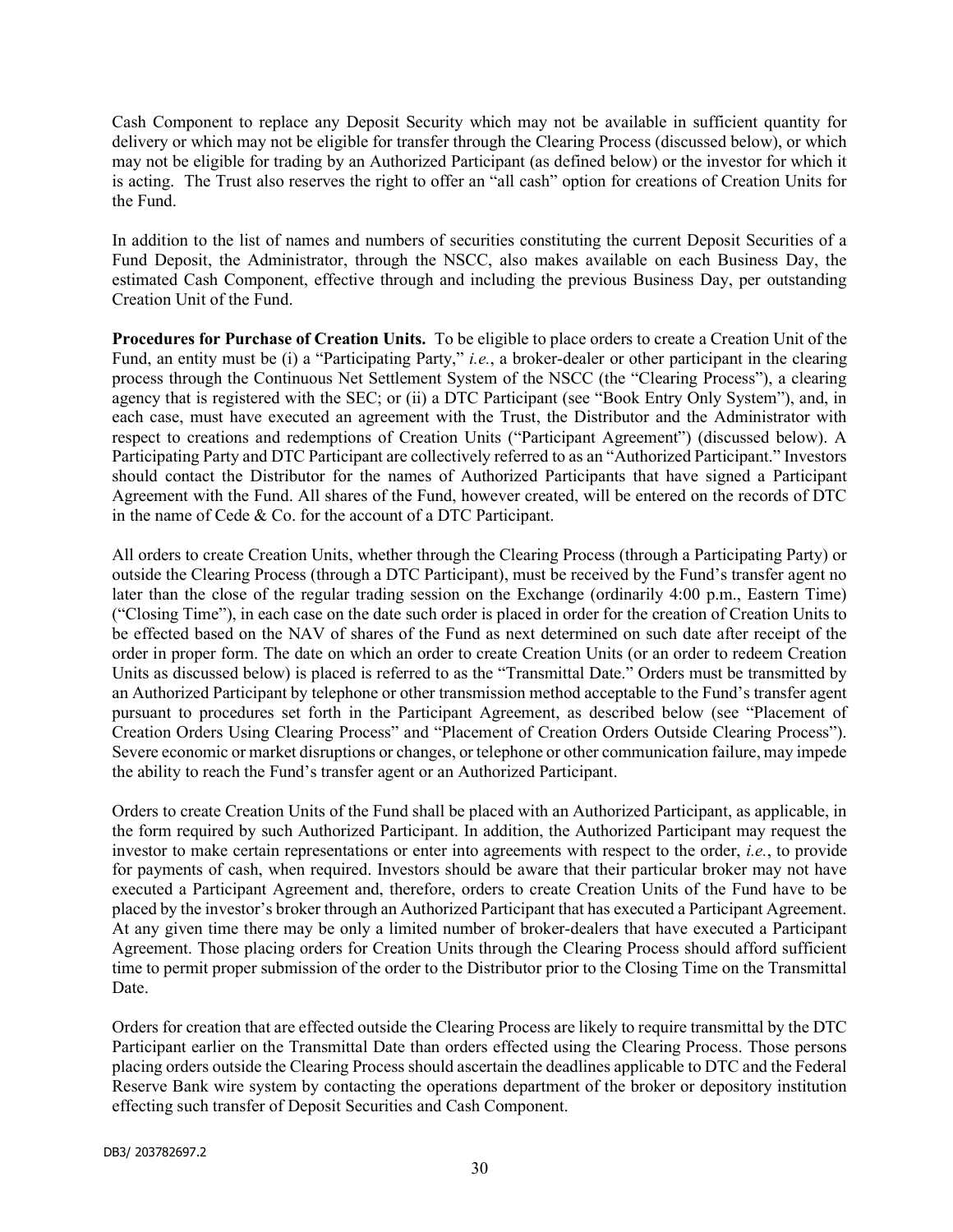Placement of Creation Orders Using the Clearing Process. The Clearing Process is the process of creating or redeeming Creation Units through the Continuous Net Settlement System of the NSCC. Fund Deposits made through the Clearing Process must be delivered through a Participating Party that has executed a Participant Agreement. The Participant Agreement authorizes the Fund's transfer agent to transmit to NSCC, on behalf of the Participating Party, such trade instructions as are necessary to effect the Participating Party's creation order. Pursuant to such trade instructions to NSCC, the Participating Party agrees to deliver the requisite Deposit Securities and the Cash Component to the Trust, together with such additional information as may be required by the Distributor. An order to create Creation Units through the Clearing Process is deemed received by the Distributor on the Transmittal Date if (i) such order is received by the Distributor not later than the Closing Time on such Transmittal Date and (ii) all other procedures set forth in the Participant Agreement are properly followed.

Placement of Creation Orders Outside the Clearing Process. Fund Deposits made outside the Clearing Process must be delivered through a DTC Participant that has executed a Participant Agreement with the Trust, the Distributor and the Administrator. A DTC Participant who wishes to place an order creating Creation Units to be effected outside the Clearing Process need not be a Participating Party, but such orders must state that the DTC Participant is not using the Clearing Process and that the creation of Creation Units will instead be effected through a transfer of securities and cash directly through DTC. A Fund Deposit transfer must be ordered by the DTC Participant on the Transmittal Date in a timely fashion so as to ensure the delivery of the requisite number of Deposit Securities through DTC to the account of the Trust by no later than 11:00 a.m., Eastern Time, of the next Business Day immediately following the Transmittal Date. All questions as to the number of Deposit Securities to be delivered and the validity, form and eligibility (including time of receipt) for the deposit of any tendered securities will be determined by the Trust, whose determination shall be final and binding. The cash equal to the Cash Component must be transferred directly to the Administrator through the Federal Reserve wire system in a timely manner so as to be received by the Administrator no later than 2:00 p.m., Eastern Time, on the next Business Day immediately following such Transmittal Date. An order to create Creation Units outside the Clearing Process is deemed received on the Transmittal Date if (i) such order is received not later than the Closing Time on such Transmittal Date and (ii) all other procedures set forth in the Participant Agreement are properly followed. However, if the Administrator does not receive both the requisite Deposit Securities and the Cash Component by 11:00 a.m. and 2:00 p.m., respectively, on the next Business Day immediately following the Transmittal Date, such order will be cancelled. Upon written notice to the Fund's transfer agent, such cancelled order may be resubmitted the following Business Day using a Fund Deposit as newly constituted to reflect the then current NAV of the Fund. The delivery of Creation Units of the Fund so created will occur no later than the third (3rd) Business Day following the day on which the purchase order is deemed received.

Creation Units may be created in advance of receipt by the Trust of all or a portion of the applicable Deposit Securities as described below. In these circumstances, the initial deposit will have a value greater than the NAV of the shares on the date the order is placed in proper form since in addition to available Deposit Securities, cash must be deposited in an amount equal to the sum of the Cash Component plus 115% of the market value of the undelivered Deposit Securities (the "Additional Cash Deposit"). The order shall be deemed to be received on the Business Day on which the order is placed provided that the order is placed in proper form prior to the Closing Time on such date and federal funds in the appropriate amount are deposited with the Administrator by 11:00 a.m., Eastern Time, the following Business Day. If the order is not placed in proper form by the Closing Time or federal funds in the appropriate amount are not received by 11:00 a.m. the next Business Day, then the order may be deemed to be rejected and the investor shall be liable to the Trust for losses, if any, resulting therefrom. An additional amount of cash shall be required to be deposited with the Trust, pending delivery of the missing Deposit Securities to the extent necessary to maintain the Additional Cash Deposit with the Trust in an amount at least equal to 115% of the daily marked to market value of the missing Deposit Securities. To the extent that missing Deposit Securities are not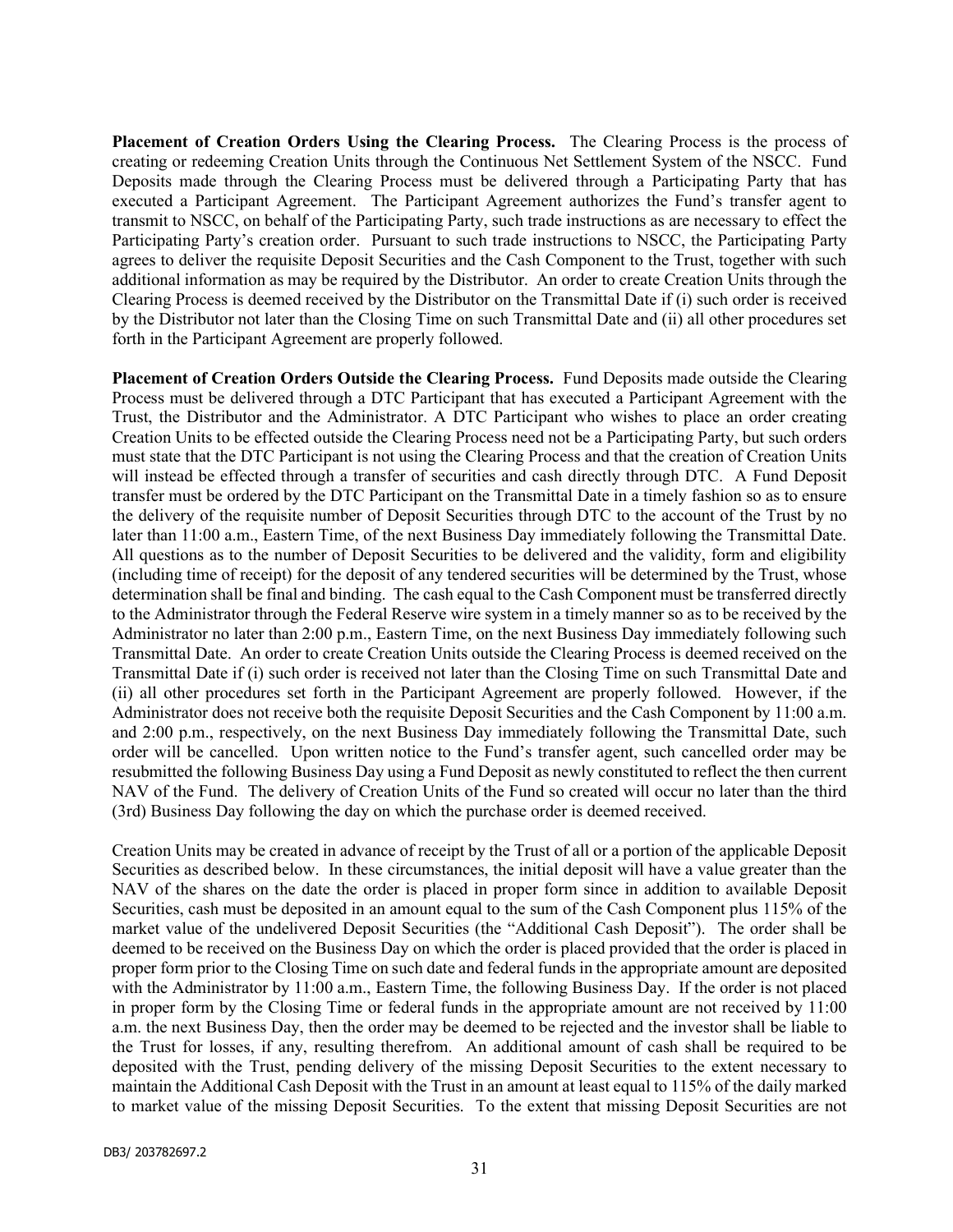received by 1:00 p.m., Eastern Time, on the third Business Day following the day on which the purchase order is deemed received or in the event a mark to market payment is not made within one Business Day following notification that such a payment is required, the Trust may use the cash on deposit to purchase the missing Deposit Securities. Authorized Participants will be liable to the Trust for the costs incurred by the Trust in connection with any such purchases. These costs will be deemed to include the amount by which the actual purchase price of the Deposit Securities exceeds the market value of such Deposit Securities on the day the purchase order was deemed received plus the brokerage and related transaction costs associated with such purchases. The Trust will return any unused portion of the Additional Cash Deposit once all of the missing Deposit Securities have been properly received by the Administrator or purchased by the Trust and deposited into the Trust. In addition, a transaction fee will be charged in all cases. The delivery of Creation Units of the Fund so created will occur no later than the third Business Day following the day on which the purchase order is deemed received.

Acceptance of Orders for Creation Units. The Trust reserves the absolute right to reject a creation order transmitted to it in respect of the Fund if (a) the order is not in proper form, (b) the investor(s), upon obtaining the shares ordered, would own 80% or more of the currently outstanding shares of the Fund, (c) the Deposit Securities delivered are not as disseminated through the facilities of the Exchange for that date by the Administrator, as described above, (d) acceptance of the Deposit Securities would have certain adverse tax consequences to the Fund, (e) the acceptance of the Deposit Securities would, in the opinion of counsel, be unlawful, (f) the acceptance of the Fund Deposit would otherwise, in the discretion of the Trust or the Advisor, have an adverse effect on the Trust or the rights of beneficial owners, or (g) in the event that circumstances outside the control of the Trust, the Distributor and the Advisor make it for all practical purposes impossible to process creation orders. Examples of such circumstances include acts of God or public service or utility problems such as fires, floods, extreme weather conditions and power outages resulting in telephone, telecopy and computer failures; market conditions or activities causing trading halts; systems failures involving computer or other information systems affecting the Trust, the Advisor, the Distributor, DTC, NSCC or any other participant in the creation process, and similar extraordinary events. The Fund or its designee shall notify a prospective creator of a Creation Unit and/or the Authorized Participant acting on behalf of the creator of a Creation Unit of its rejection of the order of such person. The Trust, the Administrator and the Distributor are under no duty, however, to give notification of any defects or irregularities in the delivery of Fund Deposits nor shall any of them incur any liability for the failure to give any such notification.

All questions as to the number of shares of each security in the Deposit Securities and the validity, form, eligibility and acceptance for deposit of any securities to be delivered shall be determined by the Trust, and the Trust's determination shall be final and binding.

Creation Transaction Fee. To compensate the Trust for transfer and other transaction costs involved in creation transactions through the Clearing Process, investors will be required to pay a minimum creation transaction fee, assessed per transaction, as follows:

| " unu                                                            | <b>Transaction Fee*</b><br>reation |
|------------------------------------------------------------------|------------------------------------|
| <b>ETF</b><br>Advisor <sup>s</sup><br>Gerber Kawasaki)<br>Shares | \$500                              |

\* To the extent a Creation Unit consists of more than 100 securities, an additional Creation Transaction Fee may be charged to Authorized Participants to the next highest \$500 increment at the following rates: (i) \$5 per book-entry security settled via the NSCC's CNS and (ii) \$15 per security for "in-kind" settlements settled outside the NSCC, and all physical settlements, including options, futures and other derivatives.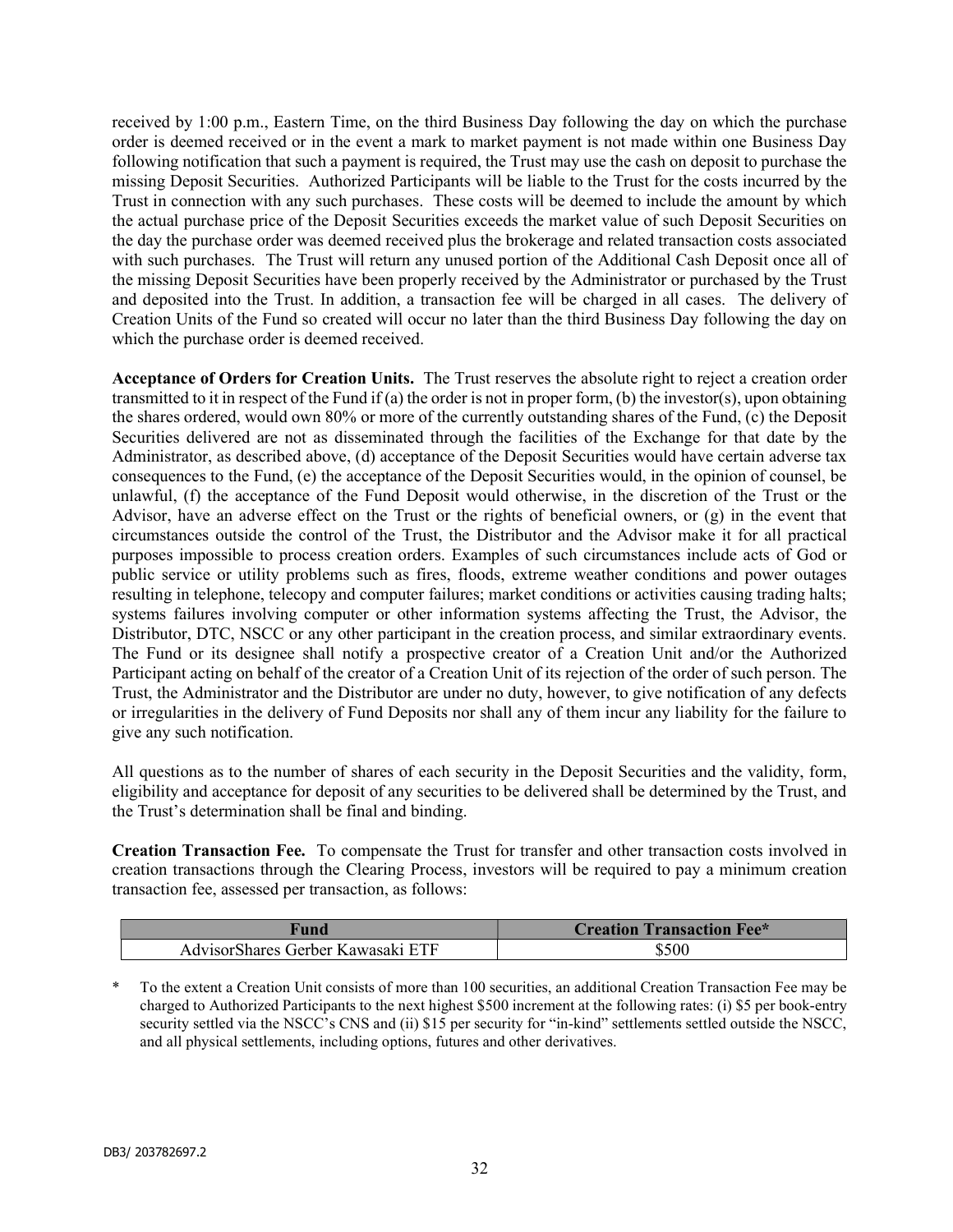The Fund, subject to approval by the Board, may adjust the fee from time to time based upon actual experience. Investors who use the services of a broker or other such intermediary in addition to an Authorized Participant to effect a creation of a Creation Unit may be charged a fee for such services.

## Redemption

Shares may be redeemed only in Creation Units at their NAV next determined after receipt of a redemption request in proper form by the Fund through the Administrator and only on a Business Day. The Trust will not redeem shares in amounts less than Creation Units. Beneficial Owners must accumulate enough shares in the secondary market to constitute a Creation Unit in order to have such shares redeemed by the Trust. There can be no assurance, however, that there will be sufficient liquidity in the public trading market at any time to permit assembly of a Creation Unit. Investors should expect to incur brokerage and other costs in connection with assembling a sufficient number of shares to constitute a redeemable Creation Unit.

With respect to the Fund, the Administrator, through the NSCC, makes available immediately prior to the opening of business on the Exchange (currently 9:30 a.m., Eastern Time) on each Business Day, the Fund Securities that will be applicable (subject to possible amendment or correction) to redemption requests received in proper form (as defined below) on that day. Fund Securities received on redemption may not be identical to Deposit Securities which are applicable to creations of Creation Units.

Redemption Method. Unless cash redemptions are available or specified for the Fund, the redemption proceeds for a Creation Unit generally consist of Fund Securities, as announced by the Administrator on the Business Day of the request for redemption received in proper form, plus cash in an amount equal to the difference between the NAV of the shares being redeemed, as next determined after receipt of a request in proper form, and the value of Fund Securities (the "Cash Redemption Amount"), less a redemption transaction fee described below in the section entitled "Redemption Transaction Fee." In the event that Fund Securities have a value greater than the NAV of the shares, a compensating cash payment equal to the differential is required to be made by or through an Authorized Participant by the redeeming shareholder.

Placement of Redemption Orders Using Clearing Process. Orders to redeem Creation Units through the Clearing Process must be delivered through a Participating Party that has executed the Participant Agreement. An order to redeem Creation Units using the Clearing Process is deemed received on the Transmittal Date if (i) such order is received by the Administrator not later than the Closing Time on such Transmittal Date; and (ii) all other procedures set forth in the Participant Agreement are properly followed; such order will be effected based on the NAV of the Fund as next determined. An order to redeem Creation Units using the Clearing Process made in proper form but received by the Fund after the Closing Time will be deemed received on the next Business Day immediately following the Transmittal Date and will be effected at the NAV next determined on such Business Day. The requisite Fund Securities and the Cash Redemption Amount will be transferred by the third (3rd) NSCC Business Day following the date on which such request for redemption is deemed received.

Placement of Redemption Orders Outside Clearing Process. Orders to redeem Creation Units outside the Clearing Process must be delivered through a DTC Participant that has executed the Participant Agreement. A DTC Participant who wishes to place an order for redemption of Creation Units to be effected outside the Clearing Process need not be a Participating Party, but such orders must state that the DTC Participant is not using the Clearing Process and that redemption of Creation Units will instead be effected through transfer of shares directly through DTC. An order to redeem Creation Units outside the Clearing Process is deemed received by the Administrator on the Transmittal Date if (i) such order is received by the Administrator not later than the Closing Time on such Transmittal Date; (ii) such order is accompanied or proceeded by the requisite number of shares of the Fund and/or the Cash Redemption Amount specified in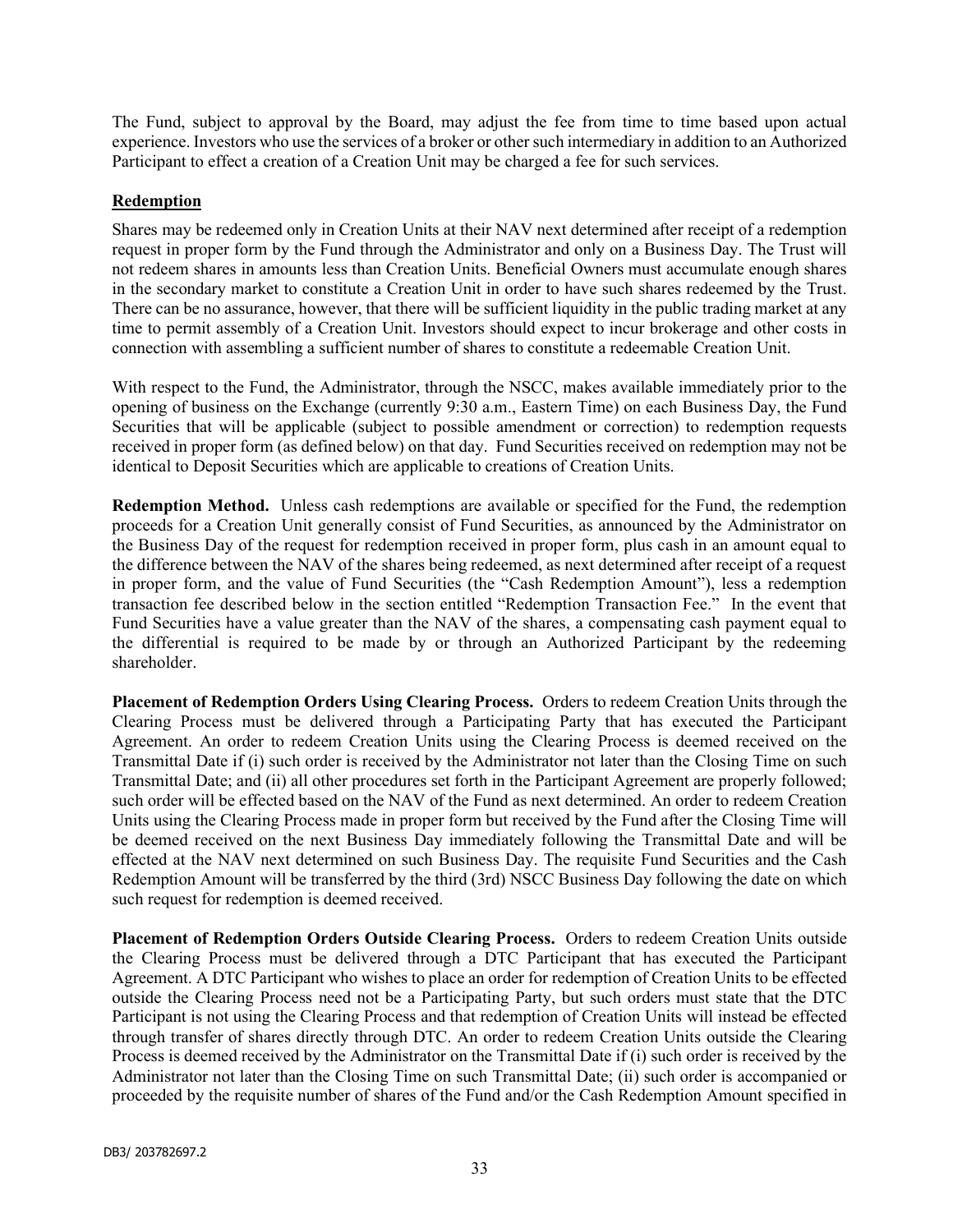such order, which delivery must be made through DTC to the Administrator no later than 11:00 a.m. and 2:00 p.m., respectively, Eastern Time, on the next Business Day following such Transmittal Date (the "DTC Cut-Off-Time"); and (iii) all other procedures set forth in the Participant Agreement are properly followed.

After the Administrator has deemed an order for redemption outside the Clearing Process received, the Administrator will initiate procedures to transfer the requisite Fund Securities, which are expected to be delivered within three business days, and/or the Cash Redemption Amount to the Authorized Participant, on behalf of the redeeming Beneficial Owner, by the third Business Day following the Transmittal Date on which such redemption order is deemed received by the Administrator.

The calculation of the value of the Fund Securities and the Cash Redemption Amount to be delivered upon redemption will be made by the Administrator according to the procedures set forth under "Determination of Net Asset Value" computed on the Business Day on which a redemption order is deemed received by the Administrator. Therefore, if a redemption order in proper form is submitted to the Administrator by a DTC Participant not later than the Closing Time on the Transmittal Date, and the requisite number of shares of the Fund are delivered to the custodian prior to the DTC Cut-Off-Time, then the value of the Fund Securities and/or the Cash Redemption Amount to be delivered will be determined by the Administrator on such Transmittal Date. If, however, a redemption order is submitted to the Administrator by a DTC Participant not later than the Closing Time on the Transmittal Date, but either (1) the requisite number of shares of the Fund are not delivered by the DTC Cut-Off-Time as described above on the next Business Day following the Transmittal Date or (2) the redemption order is not submitted in proper form, then the redemption order will not be deemed received as of the Transmittal Date. In such case, the value of the Fund Securities and the Cash Redemption Amount to be delivered will be computed on the Business Day that such order is deemed received by the Administrator, *i.e.*, the Business Day on which the shares of the Fund are delivered through DTC to the Administrator by the DTC Cut-Off-Time on such Business Day pursuant to a properly submitted redemption order.

If it is not possible to effect deliveries of the Fund Securities, the Trust may in its discretion exercise its option to redeem such shares in cash, and the redeeming Beneficial Owner will be required to receive its redemption proceeds in cash. In addition, an investor may request a redemption in cash which the Fund may, in its sole discretion, permit. In either case, the investor will receive a cash payment equal to the NAV of its shares based on the NAV of shares of the Fund next determined after the redemption request is received in proper form (minus a redemption transaction fee and additional charge for requested cash redemptions specified above, to offset the Trust's brokerage and other transaction costs associated with the disposition of Fund Securities). The Fund may also, in its sole discretion, upon request of a shareholder, provide such redeemer a portfolio of securities which differs from the exact composition of the Fund Securities but does not differ in NAV.

Redemptions of shares for Fund Securities will be subject to compliance with applicable federal and state securities laws and the Fund (whether or not it otherwise permits cash redemptions) reserves the right to redeem Creation Units for cash to the extent that the Fund could not lawfully deliver specific Fund Securities upon redemptions or could not do so without first registering the Fund Securities under such laws. An Authorized Participant or an investor for which it is acting subject to a legal restriction with respect to a particular stock included in the Fund Securities applicable to the redemption of a Creation Unit may be paid an equivalent amount of cash. The Authorized Participant may request the redeeming Beneficial Owner of the shares to complete an order form or to enter into agreements with respect to such matters as compensating cash payment, beneficial ownership of shares or delivery instructions.

The right of redemption may be suspended or the date of payment postponed with respect to the Fund (1) for any period during which the NYSE is closed (other than customary weekend and holiday closings), (2) for any period during which trading on the NYSE is suspended or restricted, (3) for any period during which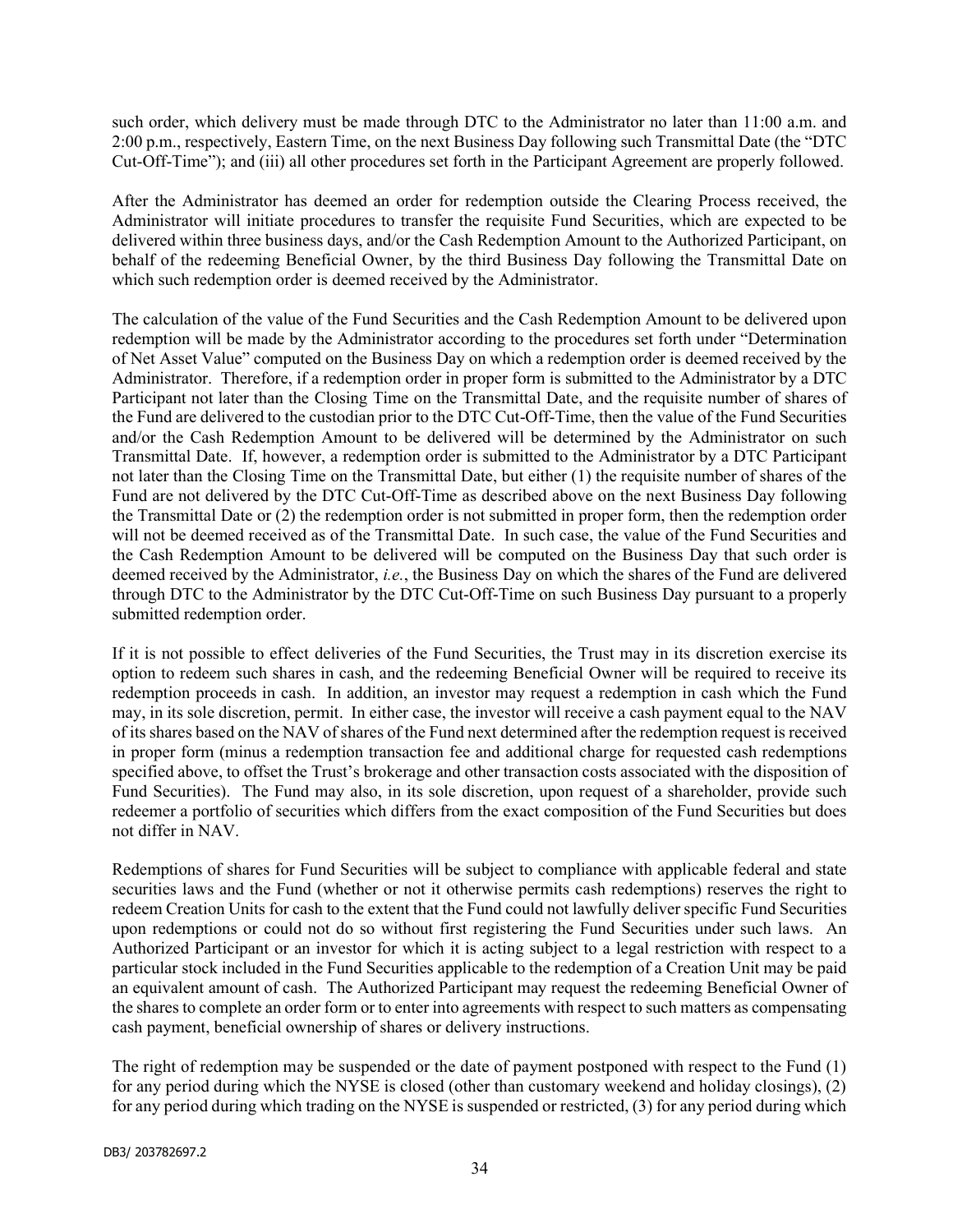an emergency exists as a result of which disposal of the shares of the Fund or determination of the shares' NAV is not reasonably practicable, or (4) in such other circumstance as is permitted by the SEC.

Redemption Transaction Fee. To compensate the Trust for transfer and other transaction costs involved in redemption transactions through the Clearing Process, investors will be required to pay a minimum redemption transaction fee, assessed per transaction as follows:

| †und                              | <b>Redemption Transaction Fee*</b> |
|-----------------------------------|------------------------------------|
| AdvisorShares Gerber Kawasaki ETF | \$500                              |

\* To the extent a Creation Unit consists of more than 100 securities, an additional Redemption Transaction Fee may be charged to Authorized Participants to the next highest \$500 increment at the following rates: (i) \$5 per bookentry security settled via the NSCC's CNS and (ii) \$15 per security for "in-kind" settlements settled outside the NSCC, and all physical settlements, including options, futures and other derivatives.

The Fund, subject to approval by the Board, may adjust the fee from time to time based upon actual experience. Investors who use the services of a broker or other such intermediary in addition to an Authorized Participant to effect a redemption of a Creation Unit may be charged a fee for such services.

#### DETERMINATION OF NET ASSET VALUE

The following information supplements and should be read in conjunction with the section in the Prospectus entitled "Calculating Net Asset Value."

The NAV per share of the Fund is computed by dividing the value of the net assets of the Fund (i.e., the value of its total assets less total liabilities) by the total number of shares of the Fund outstanding, rounded to the nearest cent. Expenses and fees, including without limitation, the management, administration and distribution fees, are accrued daily and taken into account for purposes of determining NAV per share. The NAV per share for the Fund is calculated by the Administrator and determined as of the regularly scheduled close of normal trading on the NYSE (normally 4:00 p.m. Eastern Time) on each day that the NYSE is open.

In computing the Fund's NAV, the Fund's securities holdings are valued based on their last readily available market price. Price information on listed securities, including ETFs in which the Fund invests, is taken from the exchange where the security is primarily traded. Other portfolio securities and assets for which market quotations are not readily available or determined to not represent the current fair value are valued based on fair value as determined in good faith by the Advisor or Sub-Advisor in accordance with procedures adopted by the Board.

# DIVIDENDS, DISTRIBUTIONS, AND TAXES

#### Dividends and Distributions

The following information supplements and should be read in conjunction with the section in the Prospectus entitled "Shareholder Information."

General Policies. Dividends from net investment income, if any, are declared and paid at least annually by the Fund. Distributions of net realized securities gains, if any, generally are declared and paid once a year, but the Fund may make distributions on a more frequent basis for the Fund to comply with the distribution requirements of the Internal Revenue Code, in all events in a manner consistent with the provisions of the 1940 Act.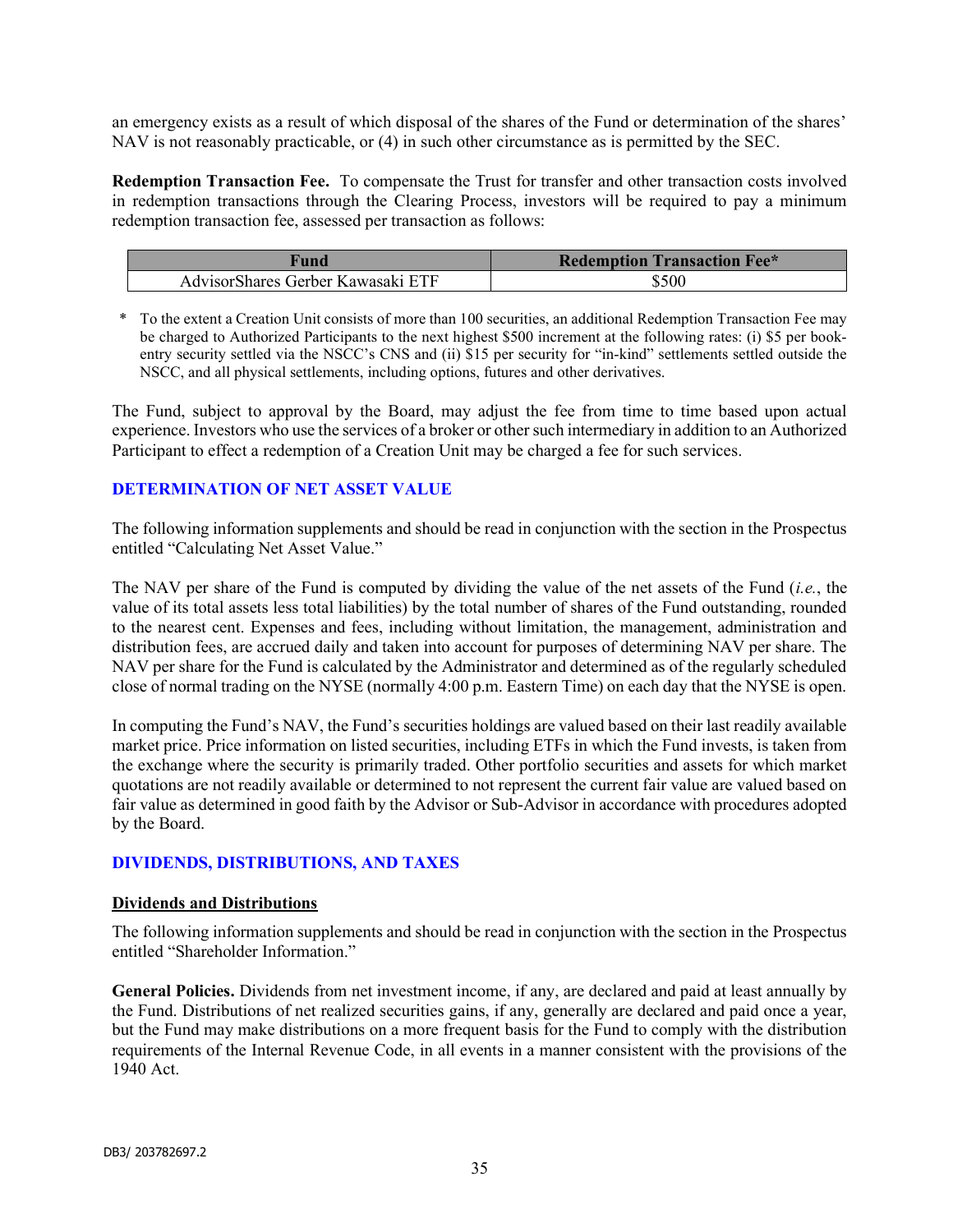Dividends and other distributions on shares are distributed, as described below, on a pro rata basis to Beneficial Owners of such shares. Dividend payments are made through DTC Participants and Indirect Participants to Beneficial Owners then of record with proceeds received from the Fund.

The Fund may make additional distributions to the extent necessary (i) to distribute the entire annual taxable income of the Fund, plus any net capital gains and (ii) to avoid imposition of the excise tax imposed by Section 4982 of the Internal Revenue Code. Management of the Trust reserves the right to declare special dividends for the Fund if, in its reasonable discretion, such action is necessary or advisable to preserve the status of the Fund as a RIC or to avoid imposition of income or excise taxes on undistributed income.

Dividend Reinvestment Service. No reinvestment service is provided by the Trust. Broker-dealers may make available the DTC book-entry Dividend Reinvestment Service for use by Beneficial Owners of the Fund for reinvestment of their dividend distributions. Beneficial Owners should contact their broker to determine the availability and costs of the service and the details of participation therein. Brokers may require Beneficial Owners to adhere to specific procedures and timetables. If this service is available and used, dividend distributions of both income and realized gains will be automatically reinvested in additional whole shares of the Fund purchased in the secondary market.

## Federal Income Taxes

The following is a summary of certain additional U.S. federal income tax considerations generally affecting the Fund and its shareholders that supplements the summary in the Prospectus. No attempt is made to present a comprehensive explanation of the federal, state, local or foreign tax treatment of the Fund or its shareholders, and the discussion here and in the Prospectus is not intended to be a substitute for careful tax planning.

The following general discussion of certain federal income tax consequences is based on provisions of the Internal Revenue Code and the regulations issued thereunder as in effect on the date of this SAI. New legislation, as well as administrative changes or court decisions, may significantly change the conclusions expressed herein, and may have a retroactive effect with respect to the transactions contemplated herein.

Shareholders are urged to consult their own tax advisors regarding the application of the provisions of tax law described in this SAI in light of the particular tax situations of the shareholders and regarding specific questions as to federal, state, or local taxes.

Regulated Investment Company (RIC) Status. The Fund will seek to qualify for and elect treatment as a RIC under the Internal Revenue Code. Provided that for each tax year the Fund: (i) meets the requirements to be treated as a RIC (as discussed below); and (ii) distributes at least an amount equal to the sum of 90% of the Fund's net investment income for such year (including, for this purpose, the excess of net realized short-term capital gains over net long-term capital losses) and 90% of its net tax-exempt interest income (the "Distribution Requirement"), the Fund itself will not be subject to federal income taxes to the extent the Fund's net investment income and the Fund's net realized capital gains, if any, are timely distributed to the Fund's shareholders. One of several requirements for RIC qualification is that the Fund must receive at least 90% of the Fund's gross income each year from dividends, interest, payments with respect to certain securities loans, gains from the sale or other disposition of stock, securities or foreign currencies, or other income derived with respect to the Fund's business of investing in stock, securities, foreign currencies and net income from an interest in a qualified publicly traded partnership (the "90% Test"). A second requirement for qualification as a RIC is that the Fund must diversify its holdings so that, at the end of each quarter of the Fund's taxable year: (a) at least 50% of the market value of the Fund's total assets is represented by cash and cash items, U.S. government securities, securities of other RICs, and other securities, with these other securities limited, in respect to any one issuer, to an amount not greater than 5% of the value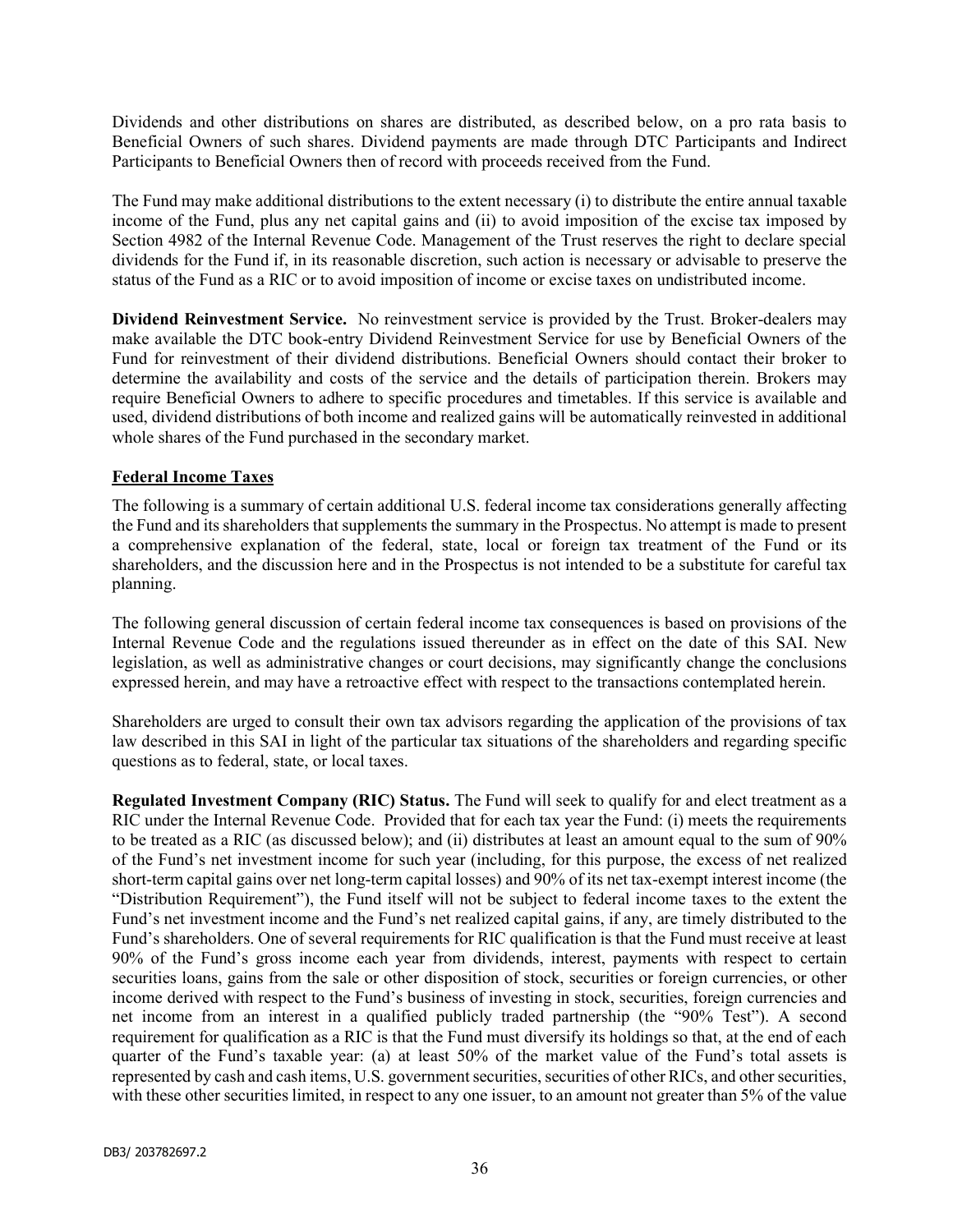of the Fund's total assets or 10% of the outstanding voting securities of such issuer; and (b) not more than 25% of the value of its total assets are invested, including through corporations in which the Fund owns a 20% or more voting stock interest, in the securities (other than U.S. government securities or securities of other RICs) of any one issuer, the securities (other than securities of other RICs) of two or more issuers which the Fund controls and which are engaged in the same, similar, or related trades or businesses, or the securities of one or more qualified publicly traded partnerships (the "Asset Test").

If the Fund fails to satisfy the 90% Test or the Asset Test, the Fund may be eligible for relief provisions if the failures are due to reasonable cause and not willful neglect and if a penalty tax is paid with respect to each failure to satisfy the applicable requirements. Additionally, relief is provided for certain de minimis failures of the Asset Test. In order to qualify for relief provisions for a failure to meet the Asset Test, the Fund may be required to dispose of certain assets. If the Fund fails to qualify for treatment as a RIC for any year, and the relief provisions are not available, all of its taxable income will be subject to federal income tax at the regular corporate rate without any deduction for distributions to shareholders. In such case, its shareholders would be taxed as if they received ordinary dividends, although the dividends could be eligible for the dividends received deduction for corporate shareholders and the dividends may be eligible for the lower tax rates available to non-corporate shareholders on qualified dividend income. To requalify for treatment as a RIC in a subsequent taxable year, the Fund would be required to satisfy the RIC qualification requirements for that year and to distribute any earnings and profits from any year in which the Fund failed to qualify for tax treatment as a RIC. If the Fund failed to qualify as a RIC for a period greater than two taxable years, it would generally be required to pay a Fund-level tax on certain net builtin gains recognized with respect to certain of its assets upon a disposition of such assets within five years of qualifying as a RIC in a subsequent year. The Board reserves the right not to maintain the qualification of the Fund for treatment as a RIC if it determines such course of action to be beneficial to shareholders. If the Fund determines that it will not qualify for treatment as a RIC under Subchapter M of the Internal Revenue Code, the Fund will establish procedures to reflect the anticipated tax liability in the Fund's NAV.

The Fund may elect to treat part or all of any "qualified late year loss" as if it had been incurred in the succeeding taxable year in determining the Fund's taxable income, net capital gain, net short-term capital gain, and earnings and profits. A "qualified late year loss" generally includes net capital loss, net long-term capital loss, or net short-term capital loss incurred after October 31 of the current taxable year, and certain other late-year losses.

The treatment of capital loss carryovers for the Fund is similar to the rules that apply to capital loss carryovers of individuals, which provide that such losses are carried over indefinitely. If the Fund has a "net capital loss" (that is, capital losses in excess of capital gains) for a taxable year, the excess of the Fund's net shortterm capital losses over its net long-term capital gains is treated as a short-term capital loss arising on the first day of the Fund's next taxable year, and the excess (if any) of the Fund's net long-term capital losses over its net short-term capital gains is treated as a long-term capital loss arising on the first day of the Fund's next taxable year. The carryover of capital losses may be limited under the general loss limitation rules if the Fund experiences an ownership change as defined in the Internal Revenue Code.

Notwithstanding the Distribution Requirement described above, which generally requires the Fund to distribute at least 90% of its annual investment company taxable income and the excess of its exempt-interest income (but does not require any minimum distribution of net capital gain), the Fund will generally be subject to a nondeductible 4% federal excise tax to the extent it fails to distribute by the end of any calendar year at least the sum of 98% of its ordinary income for the year and 98.2% of its capital gain net income for the one-year period ending on October 31 of that year, plus certain other amounts. The Fund intends to make sufficient distributions, or deemed distributions, to avoid imposition of the excise tax, but can make no assurances that all such tax liability will be eliminated. The Fund may in certain circumstances be required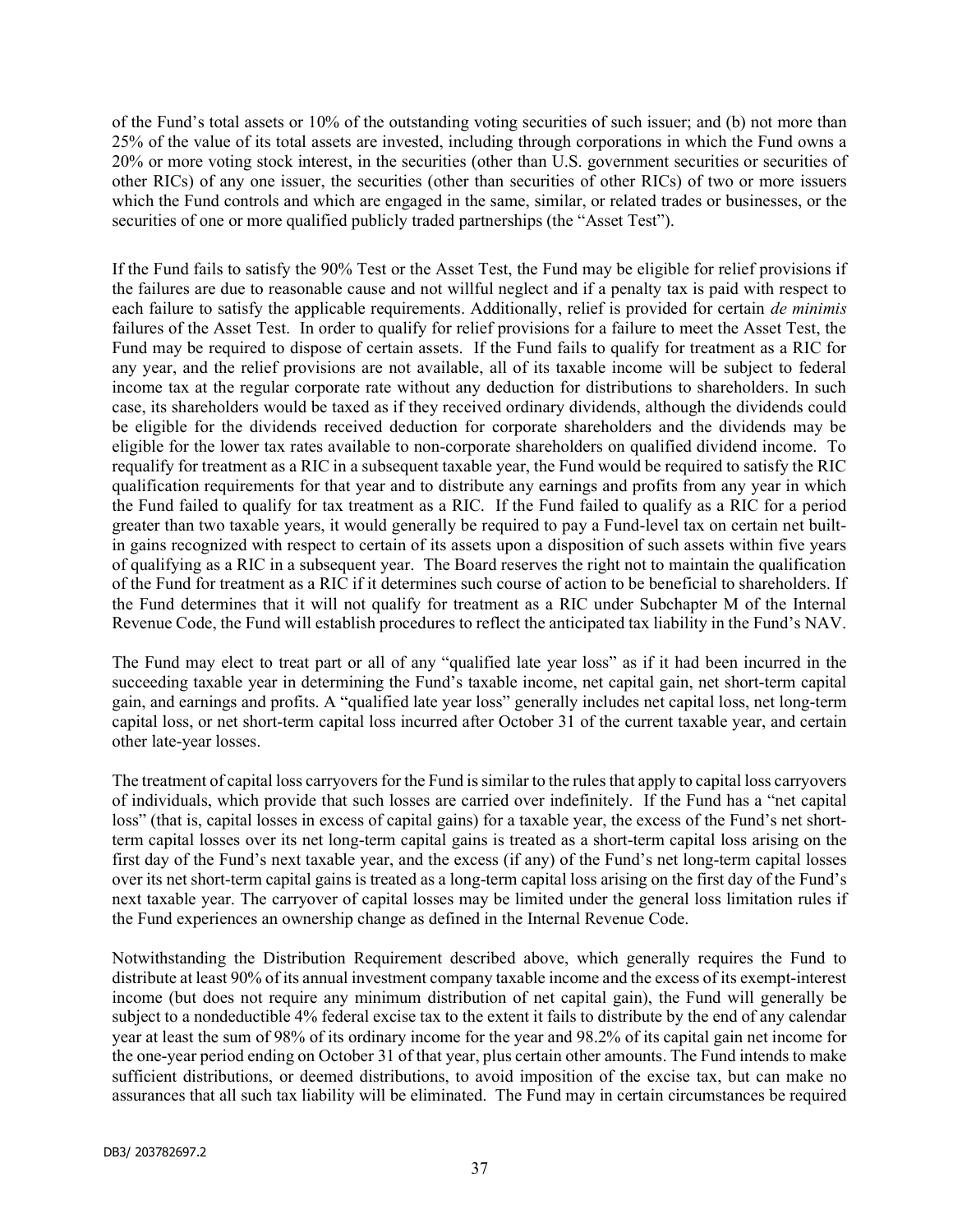to liquidate Fund investments in order to make sufficient distributions to avoid federal excise tax liability at a time when the investment advisor might not otherwise have chosen to do so, and liquidation of investments in such circumstances may affect the ability of the Fund to satisfy the requirements for qualification as a RIC.

Fund Distributions. The Fund receives income generally in the form of dividends and interest on investments. This income, plus net short-term capital gains, if any, less expenses incurred in the operation of the Fund, constitutes the Fund's net investment income from which dividends may be paid to you. The Fund intends to distribute substantially all its net investment income and net realized capital gains to shareholders, at least annually. Any distributions by the Fund from such income will be taxable to you as ordinary income or at the lower capital gains rates that apply to individuals receiving qualified dividend income, whether you take them in cash or in additional shares.

Distributions by the Fund are currently eligible for the reduced maximum tax rate to individuals of 20% (lower rates apply to individuals in lower tax brackets) to the extent that the Fund receives qualified dividend income on the securities it holds and the Fund reports the distributions as qualified dividend income. Qualified dividend income is, in general, dividend income from taxable domestic corporations and certain foreign corporations (e.g., foreign corporations incorporated in a possession of the United States or in certain countries with a comprehensive tax treaty with the United States, or the stock of which is readily tradable on an established securities market in the United States). A dividend will not be treated as qualified dividend income to the extent that: (i) the shareholder has not held the shares on which the dividend was paid for more than 60 days during the 121-day period that begins on the date that is 60 days before the date on which the shares become "ex-dividend" (which is the day on which declared distributions (dividends or capital gains) are deducted from the Fund's assets before it calculates the net asset value) with respect to such dividend, (ii) the Fund has not satisfied similar holding period requirements with respect to the securities it holds that paid the dividends distributed to the shareholder), (iii) the shareholder is under an obligation (whether pursuant to a short sale or otherwise) to make related payments with respect to substantially similar or related property, or (iv) the shareholder elects to treat such dividend as investment income under section 163(d)(4)(B) of the Internal Revenue Code. Therefore, if you lend your shares in the Fund, such as pursuant to a securities lending arrangement, you may lose the ability to treat dividends (paid while the shares are held by the borrower) as qualified dividend income. Distributions that the Fund receives from an ETF, an underlying fund taxable as a RIC, or from a REIT will be treated as qualified dividend income only to the extent so reported by such ETF, underlying fund or REIT. Certain of the Fund's trading strategy may limit its ability to distribute dividends eligible to be reported as qualified dividend income.

Distributions by the Fund of its net short-term capital gains will be taxable as ordinary income. Capital gain distributions consisting of the Fund's net capital gains will be taxable as long-term capital gains for individual shareholders currently set at a maximum rate of 20% regardless of how long you have held your shares in the Fund.

In the case of corporate shareholders, the Fund's distributions (other than capital gain distributions) generally qualify for the dividends-received deduction to the extent such distributions are so reported and do not exceed the gross amount of qualifying dividends received by the Fund for the year. Generally, and subject to certain limitations (including certain holding period limitations), a dividend will be treated as a qualifying dividend if it has been received from a domestic corporation. Certain of the Fund's trading strategy may limit its ability to distribute dividends eligible for the dividends-received deduction for corporate shareholders.

Shareholders who have not held Fund shares for a full year should be aware that the Fund may report and distribute, as ordinary dividends or capital gain dividends, a percentage of income that is not equal to the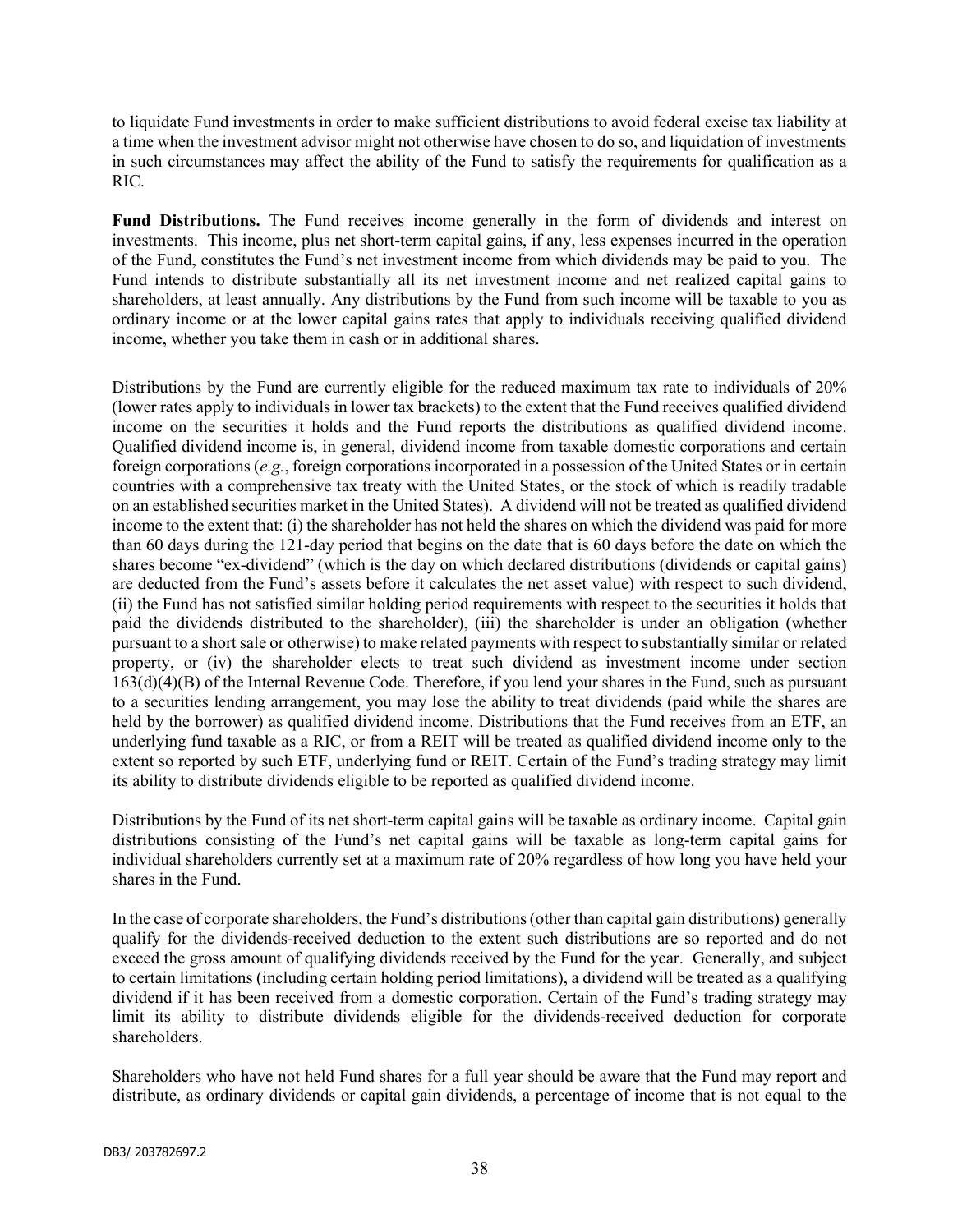percentage of the Fund's ordinary income or net capital gain, respectively, actually earned during the period of investment in the Fund.

If the Fund's distributions for a taxable year exceed its current and accumulated earnings and profits, all or a portion of the distributions made for the taxable year may be recharacterized as a return of capital to shareholders. A return of capital distribution will generally not be taxable, but will reduce each shareholder's cost basis in the Fund and generally result in a higher reported capital gain or lower reported capital loss when those shares on which the distribution was received are sold. After a shareholder's basis in the Fund's shares has been reduced to zero, distributions by the Fund in excess of earnings and profits will be treated as gain from the sale of the shareholder's shares.

A dividend or distribution received shortly after the purchase of shares reduces the net asset value of the shares by the amount of the dividend or distribution and, although in effect a return of capital, will be taxable to the shareholder. If the net asset value of shares were reduced below the shareholder's cost by dividends or distributions representing gains realized on sales of securities, such dividends or distributions would be a return of investment though taxable to the shareholder in the same manner as other dividends or distributions.

Dividends declared to shareholders of record in October, November or December and actually paid in January of the following year will be treated as having been received by shareholders on December 31 of the calendar year in which declared. Under this rule, therefore, a shareholder may be taxed in one year on dividends or distributions actually received in January of the following year.

Shareholders will be notified annually by the Fund (or by your broker) as to the federal tax status of all distributions made by the Fund. Distributions may be subject to state and local taxes.

Medicare Tax. U.S. individuals with adjusted gross income exceeding certain thresholds (\$250,000 if married filing jointly or if considered a "surviving spouse" for federal income tax purposes, \$125,000 if married filing separately, and \$200,000 in other cases) are subject to a 3.8% Medicare contribution tax on all or a portion of their "net investment income," including interest, dividends, and capital gains (including capital gains realized on the sale or exchange of shares and capital gain distributions). This 3.8% tax also applies to all or a portion of the undistributed net investment income of certain shareholders that are estates and trusts.

Sale, Exchange or Redemption of Shares. Sales and exchanges of Fund shares are generally taxable transactions for federal income tax purposes. In general, if you hold your shares as a capital asset, gain or loss realized will be capital in nature and will be classified as long-term capital gain or loss if the shares have been held for more than 12 months and otherwise will be treated as a short-term capital gain or loss.

All or a portion of any loss realized upon the sale of Fund shares will be disallowed to the extent that substantially identical shares in the Fund are purchased (through reinvestment of dividends or otherwise) within 30 days before or after a sale. Any loss disallowed under these rules will be added to the tax basis in the newly purchased shares. In addition, any loss realized by a shareholder on the disposition of shares held for six months or less is treated as a long-term capital loss to the extent of any amounts treated as distributions of long-term capital gains to the shareholder with respect to such shares (including any amounts credited to the shareholder as undistributed capital gains).

Cost Basis Reporting. The cost basis of shares acquired by purchase will generally be based on the amount paid for the shares and then may be subsequently adjusted for other applicable transactions as required by the Internal Revenue Code. The difference between the selling price and the cost basis of shares generally determines the amount of the capital gain or loss realized on the sale or exchange of shares. Contact the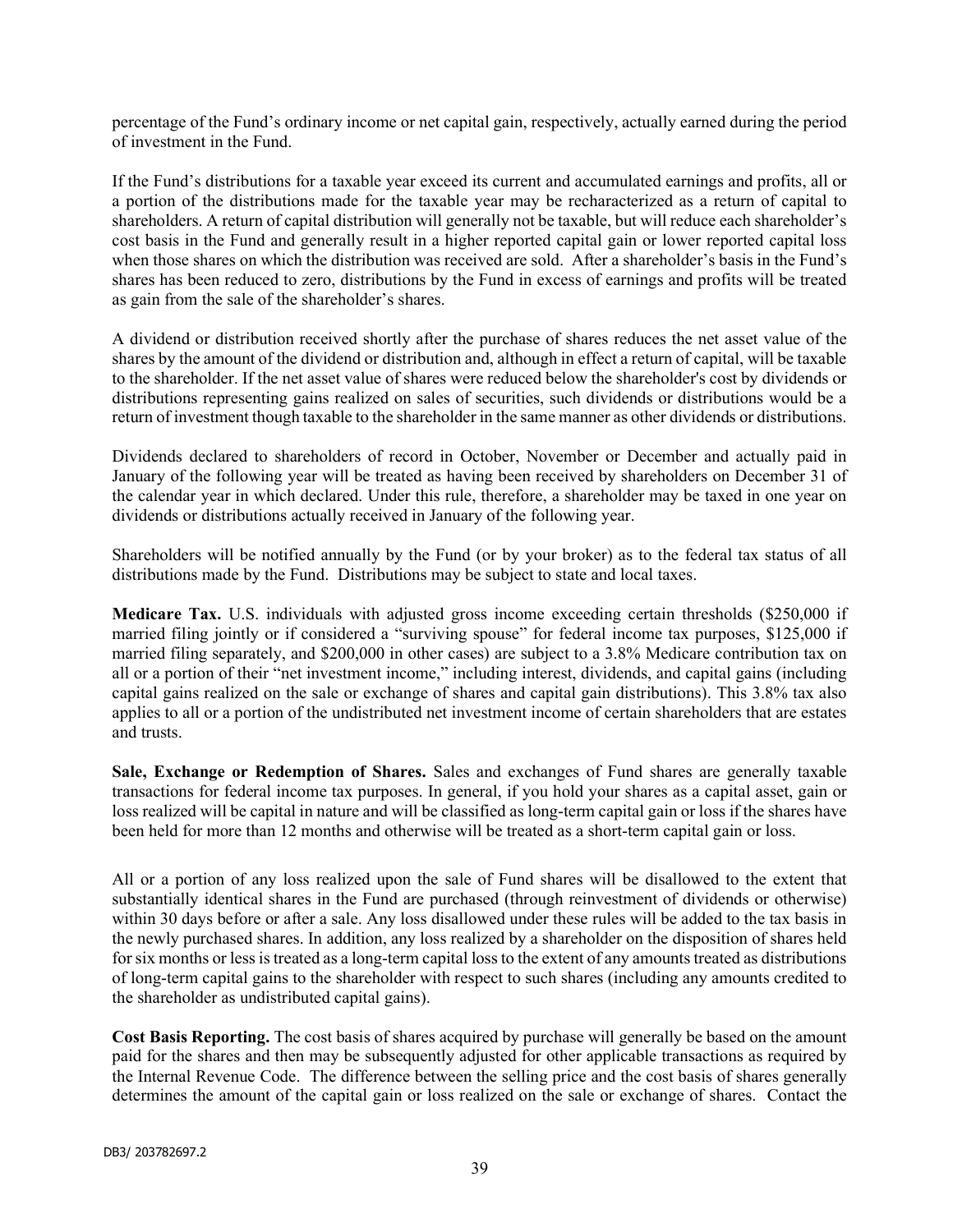broker through whom you purchased your shares to obtain information with respect to the available cost basis reporting methods and elections for your account.

Foreign Taxes. The Fund may be subject to withholding and other taxes imposed by foreign countries on dividends, interest and other income it may earn from investing in foreign securities which may reduce the return on such investments. The Fund does not expect to satisfy the requirements for passing through to its shareholders any share of foreign taxes paid by the Fund, with the result that shareholders will not include such taxes in their gross incomes and will not be entitled to a tax deduction or credit for such taxes on their own tax returns. Tax conventions between certain countries and the U.S. may reduce or eliminate such taxes in some cases. The Fund's investments in foreign securities or foreign currencies may increase or accelerate the Fund's recognition of ordinary income and may affect the timing or amount of the Fund's distributions.

Complex Securities. The Fund may invest in complex securities such as equity options, index options, repurchase agreements, foreign currency contracts, hedges and swaps, transactions treated as straddles for U.S. federal income tax purposes, and futures contracts. These investments may be subject to numerous special and complex tax rules. These rules could affect the Fund's ability to qualify as a RIC, affect whether gains and losses recognized by the Fund are treated as ordinary income or capital gain, accelerate the recognition of income to the Fund and/or defer the Fund's ability to recognize losses. In turn, those rules may affect the amount, timing or character of the income distributed by the Fund. These provisions also may require the Fund to mark to market certain types of positions in its portfolio  $(i.e.,$  treat them as if they were closed out) which may cause the Fund to recognize income without receiving cash with which to make distributions in amounts necessary to satisfy the RIC Distribution Requirement and for avoiding excise taxes. Accordingly, in order to avoid certain income and excise taxes, the Fund may be required to liquidate its investments at a time when the investment adviser might not otherwise have chosen to do so. The Fund intends to monitor its transactions, intends to make appropriate tax elections, and intends to make appropriate entries in its books and records in order to mitigate the effect of these rules and preserve its eligibility for treatment as a RIC. To the extent the Fund invests in an underlying fund that is taxable as a RIC, the rules applicable to the tax treatment of complex securities will also apply to the underlying funds that also invest in such complex securities and investments.

The Fund may invest in ETFs that are structured in a manner that causes income, gains, losses, credits and deductions of the ETFs to be taken into account for U.S. federal income tax purposes by the Fund whether or not any distributions are made from the ETFs to the Fund. Thus, the Fund may be required to take into account income or gains in a taxable year without receiving any cash and may have to sell assets to distribute such income or gains. Those sales will generally result in additional taxable gain or loss and may occur at a time when the investment advisor would not otherwise have chosen to sell such securities.

If the Fund acquires any equity interest in certain foreign investment entities (i) that receive at least 75% of their annual gross income from passive sources (such as interest, dividends, certain rents and royalties, or capital gains) or (ii) where at least 50% of the corporation's assets (computed based on average fair market value) either produce or are held for the production of passive income ("passive foreign investment companies" or "PFICs"), the Fund will generally be subject to one of the following special tax regimes: (i) the Fund may be liable for U.S. federal income tax, and an additional interest charge, on a portion of any "excess distribution" from such foreign entity or any gain from the disposition of such shares, even if the entire distribution or gain is paid out by the Fund as a dividend to its shareholders; (ii) if the Fund were able and elected to treat a PFIC as a "qualified electing fund" or "QEF," the Fund would be required each year to include in income, and distribute to shareholders in accordance with the distribution requirements set forth above, the Fund's pro rata share of the ordinary earnings and net capital gains of the PFIC, whether or not such earnings or gains are distributed to the Fund; or (iii) the Fund may be entitled to mark-to-market annually shares of the PFIC, and in such event would be required to distribute to shareholders any such mark-to-market gains in accordance with the distribution requirements set forth above. The Fund intends to make the appropriate tax elections, if possible, and take any additional steps that are necessary to mitigate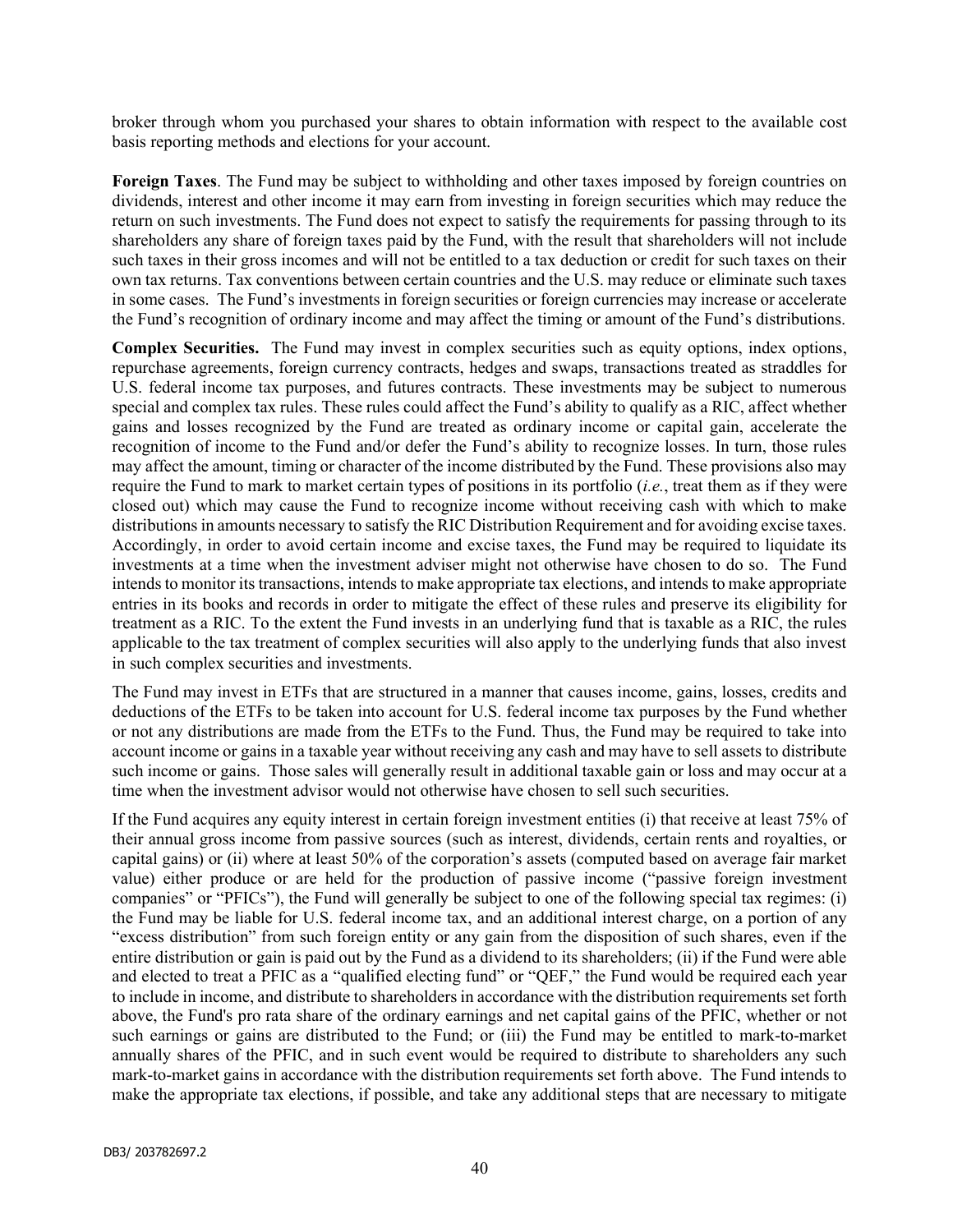the effect of these rules. The Fund may limit and/or manage its holdings in passive foreign investment companies to limit its tax liability or maximize its return from these investments. Amounts included in income each year by the Fund arising from a QEF election will be "qualifying income" under the 90% Test (as described above) even if not distributed to the Fund, if the Fund derives such income from its business of investing in stock, securities or currencies.

Backup Withholding. In certain cases, the Fund or financial intermediaries, such as brokers, through which shareholders own Fund shares will be required to withhold (as "backup withholding") on reportable dividends and distributions, as well as the proceeds of any redemptions of Creation Units, paid to a shareholder who: (1) has failed to provide a correct taxpayer identification number (usually the shareholder's social security number); (2) is subject to backup withholding by the Internal Revenue Service ("IRS"); (3) has failed to provide the Fund with the certifications required by the IRS to document that the shareholder is not subject to backup withholding; or (4) has failed to certify that he or she is a U.S. person (including a U.S. resident alien). The backup withholding rate is currently 24%. Backup withholding will not, however, be applied to payments that have been subject to the 30% withholding tax applicable to shareholders who are neither citizens nor residents of the U.S. (discussed below).

Foreign Shareholders. Any foreign investors in the Fund may be subject to U.S. withholding and estate tax and are encouraged to consult their tax advisors prior to investing in the Fund. Foreign shareholders (*i.e.*, nonresident alien individuals and foreign corporations, partnerships, trusts and estates) are generally subject to U.S. withholding tax at the rate of 30% (or a lower tax treaty rate) on distributions of taxable ordinary income. The Fund may, under certain circumstances, report all or a portion of a dividend as an "interestrelated dividend" or a "short-term capital gain dividend," which would generally be exempt from this 30% U.S. withholding tax, provided certain other requirements are met. Short-term capital gain dividends received by a nonresident alien individual who is present in the U.S. for a period or periods aggregating 183 days or more during the taxable year are not exempt from this 30% withholding tax. Gains realized by foreign shareholders from the sale or other disposition of shares of the Fund generally are not subject to U.S. taxation, unless the recipient is an individual who is physically present in the U.S. for 183 days or more per year. Foreign shareholders who fail to provide an applicable IRS form may be subject to backup withholding on certain payments from the Fund. Backup withholding will not be applied to payments that are subject to the 30% (or lower applicable treaty rate) withholding tax described in this paragraph. Different tax consequences may result if the foreign shareholder is engaged in a trade or business within the United States. In addition, the tax consequences to a foreign shareholder entitled to claim the benefits of a tax treaty may be different than those described above.

Unless certain non-U.S. entities that hold Fund shares comply with IRS requirements that generally require them to report information regarding U.S. persons investing in, or holding accounts with, such entities, a 30% withholding tax may apply to Fund distributions payable to such entities. A non-U.S. shareholder may be exempt from the withholding described in this paragraph under an applicable intergovernmental agreement between the U.S. and a foreign government, provided that the shareholder and the applicable foreign government comply with the terms of the agreement.

A beneficial holder of shares who is a foreign person may be subject to foreign, state and local tax and to the U.S. federal estate tax in addition to the federal income tax consequences referred to above. If a shareholder is eligible for the benefits of a tax treaty, any effectively connected income or gain will generally be subject to U.S. federal income tax on a net basis only if it is also attributable to a permanent establishment or fixed base maintained by the shareholder in the United States.

Taxes on Purchases and Redemptions of Creation Units. A person who purchases a Creation Unit by exchanging securities in-kind generally will recognize a gain or loss equal to the difference between (a) the sum of the market value of the Creation Units at the time and any net cash received, and (b) the sum of the purchaser's aggregate basis in the securities surrendered and any net cash paid for the Creation Units. The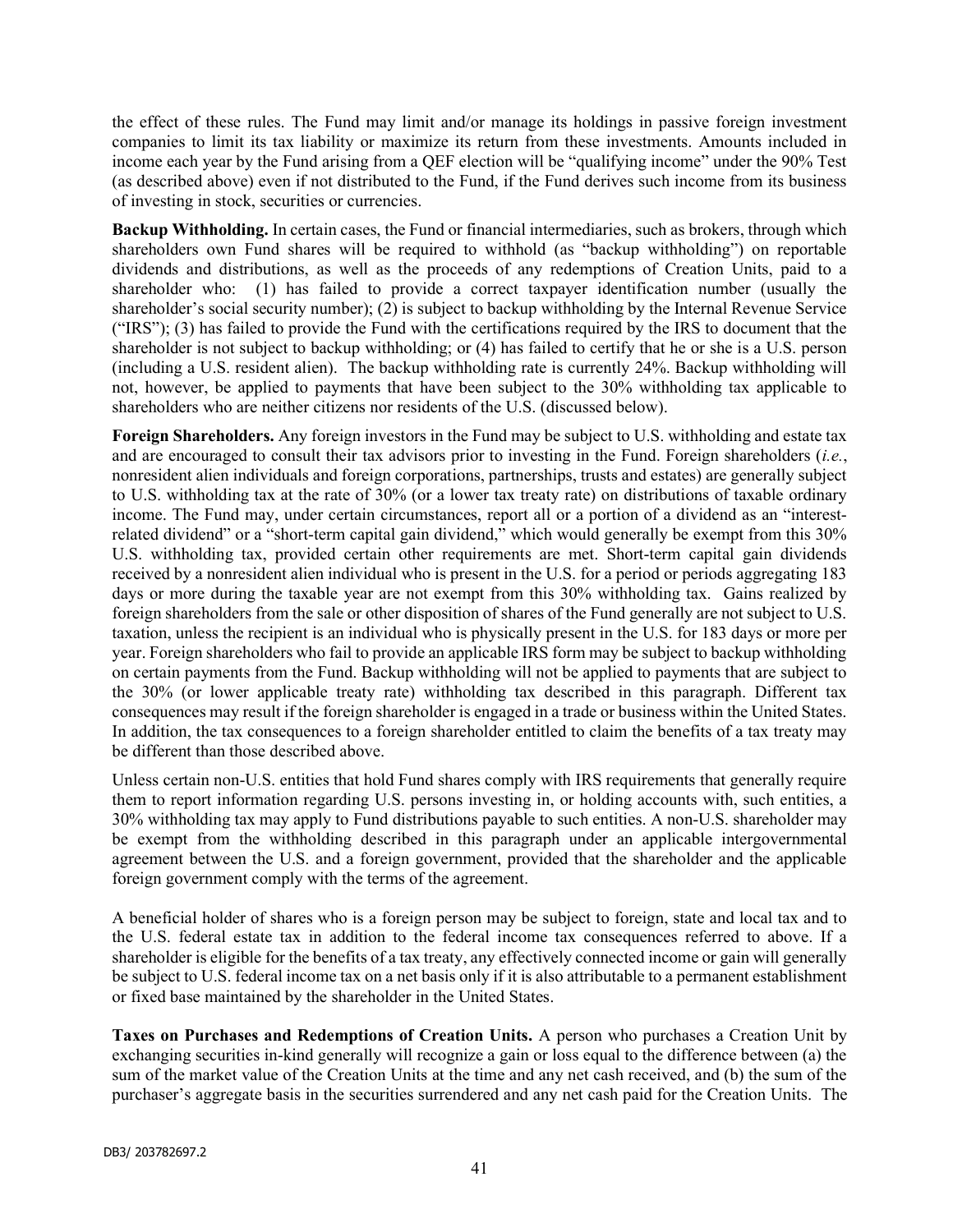ability of Authorized Participants to receive a full or partial cash redemption of Creation Units of the Fund may limit the tax efficiency of the Fund. A person who redeems Creation Units and receives securities inkind from the Fund will generally recognize a gain or loss equal to the difference between (x) the sum of the redeemer's basis in the Creation Units and any net cash paid, and (y) the sum of the aggregate market value of the securities received and any net cash received. The IRS, however, may assert that a loss realized upon an exchange of securities for Creation Units may not be deducted currently under the rules governing "wash sales" by an Authorized Participant that does not mark-to-market its holdings, or on the basis that there has been no significant change in economic position.

Any capital gain or loss realized upon the creation of Creation Units will generally be treated as long-term capital gain or loss if the securities exchanged for such Creation Units have been held for more than one year. Any capital gain or loss realized upon the redemption of Creation Units should generally be treated as long-term capital gain or loss if the shares comprising the Creation Units have been held for more than one year. Otherwise, such capital gains or losses will be treated as short-term capital gains or losses. Any loss upon a redemption of Creation Units held for six months or less should be treated as long-term capital loss to the extent of any amounts treated as distributions to the person redeeming the Creation Units of long-term capital gain with respect to the Creation Units (including any amounts credited to that person as undistributed capital gains). Persons purchasing or redeeming Creation Units should consult their own tax advisors with respect to the tax treatment of any creation or redemption transaction.

The Fund has the right to reject an order for Creation Units if the purchaser (or a group of purchasers) would, upon obtaining the shares so ordered, own 80% or more of the outstanding shares of the Fund and if, pursuant to section 351 of the Internal Revenue Code, the Fund would have a basis in the deposit securities different from the market value of such securities on the date of deposit. The Fund also has the right to require information necessary to determine beneficial share ownership for purposes of the 80% determination. If the Fund does issue Creation Units to a purchaser (or a group of purchasers) that would, upon obtaining the Creation Units so ordered, own 80% or more of the outstanding shares of the Fund, the purchaser (or a group of purchasers) will not recognize gain or loss upon the exchange of securities for Creation Units.

The Fund may include cash when paying the redemption price for Creation Units in addition to, or in place of, the delivery of a basket of securities. The Fund may be required to sell portfolio securities in order to obtain the cash needed to distribute redemption proceeds. This may cause the Fund to recognize investment income and/or capital gains or losses that it might not have recognized if it had completely satisfied the redemption in-kind. As a result, the Fund may be less tax efficient if it includes such a cash payment than if the in-kind redemption process was used.

Other Tax Considerations. Certain tax-exempt shareholders, including qualified pension plans, individual retirement accounts, salary deferral arrangements, 401(k) plans, and other tax-exempt entities, generally are exempt from federal income taxation except with respect to their unrelated business taxable income ("UBTI"). Tax-exempt entities are not permitted to offset losses from one trade or business against the income or gain of another trade or business. Certain net losses incurred prior to January 1, 2018 are permitted to offset gain and income created by an unrelated trade or business, if otherwise available. Under current law, a RIC generally serves to block UBTI from being realized by its tax-exempt shareholders with respect to the RIC's investments. However, notwithstanding the foregoing, tax-exempt shareholders could realize UBTI by virtue of an investment in the Fund where, for example, (i) the Fund invests in residual interests of Real Estate Mortgage Investment Conduits ("REMICs"), (ii) the Fund invests in a REIT that is a taxable mortgage pool ("TMP") or that has a subsidiary that is a TMP or that hold residual interests in a REMIC or (iii) shares in the Fund constitute debt-financed property in the hands of the tax-exempt shareholder within the meaning of section 514(b) of the Internal Revenue Code. Charitable remainder trusts are subject to special rules and should consult their tax advisors. The IRS has issued guidance with respect to these issues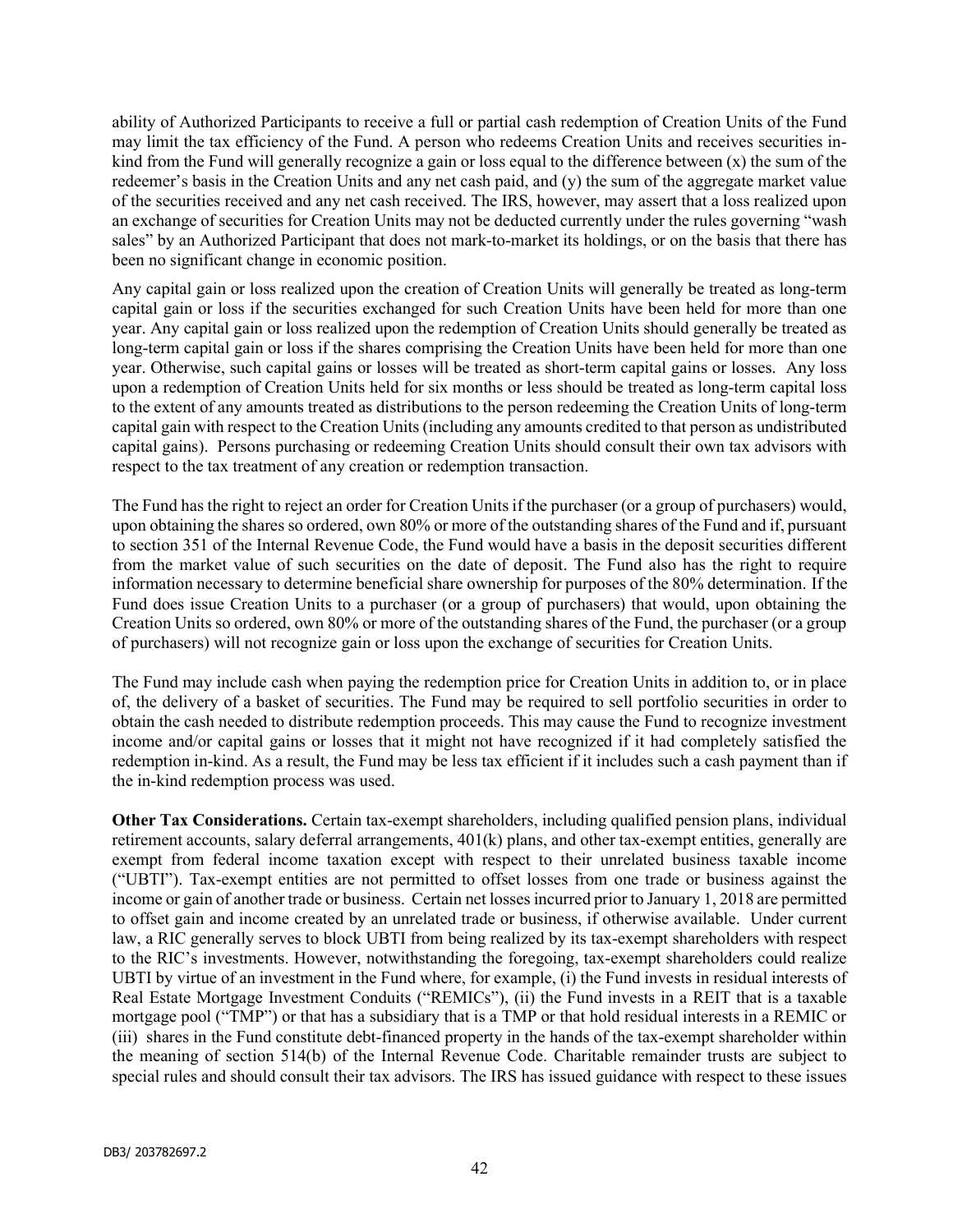and prospective shareholders, especially charitable remainder trusts, are strongly encouraged to consult with their tax advisors regarding these issues.

The Fund's shares held in a tax qualified retirement account will generally not be subject to federal taxation on income and capital gains distributions from the Fund until a shareholder begins receiving payments from their retirement account.

Under U.S. Treasury regulations, if a shareholder recognizes a loss of \$2 million or more for an individual shareholder or \$10 million or more for a corporate shareholder in any single taxable year (or certain greater amounts over a combination of years), the shareholder must file with the IRS a disclosure statement on IRS Form 8886. Direct shareholders of portfolio securities are in many cases excepted from this reporting requirement, but under current guidance, shareholders of a RIC such as the Fund are not excepted. The fact that a loss is reportable under these regulations does not affect the legal determination of whether the taxpayer's treatment of the loss is proper. Shareholders should consult their tax advisors to determine the applicability of these regulations in light of their individual circumstances.

The Fund may be subject to tax or taxes in certain states where the Fund does business. Furthermore, in those states which have income tax laws, the tax treatment of the Fund and of Fund shareholders with respect to distributions by the Fund may differ from federal tax treatment.

Shareholders are urged to consult their own tax advisors regarding the particular tax consequences to them of an investment in the Fund and regarding specific questions as to foreign, federal, state, or local taxes.

## OTHER INFORMATION

#### Portfolio Holdings

The Board has approved portfolio holdings disclosure policies that govern the timing and circumstances of disclosure to shareholders and third parties of information regarding the portfolio investments held by the Fund. These policies and procedures, as described below, are designed to ensure that disclosure of portfolio holdings is in the best interests of Fund shareholders, and address conflicts of interest between the interests of Fund shareholders and those of the Advisor, Sub-Advisor, Distributor, or any affiliated person of the Fund, the Advisor, Sub-Advisor, or Distributor.

Each Business Day, Fund portfolio holdings information will be provided to the Fund's transfer agent or other agent for dissemination through the facilities of the NSCC and/or other fee-based subscription services to NSCC members and/or subscribers to those other fee-based subscription services, including Authorized Participants, and to entities that publish and/or analyze such information in connection with the process of purchasing or redeeming Creation Units or trading shares of the Fund in the secondary market. This information typically reflects the Fund's anticipated holdings on the following Business Day. Daily access to information concerning the Fund's portfolio holdings also is permitted (i) to certain personnel of those service providers who are involved in portfolio management and providing administrative, operational, risk management, or other support to portfolio management, including affiliated broker-dealers and/or Authorized Participants and (ii) to other personnel of the Advisor, Sub-Advisor, and other service providers, such as the Administrator, and fund accountant, who deal directly with, or assist in, functions related to investment management, administration, custody and fund accounting, as may be necessary to conduct business in the ordinary course in a manner consistent with agreements with the Fund and/or the terms of the Fund's current registration statement.

From time to time, information concerning Fund portfolio holdings, other than portfolio holdings information made available in connection with the creation/redemption process, as discussed above, may also be provided to other entities that provide additional services to the Fund, including, among others, rating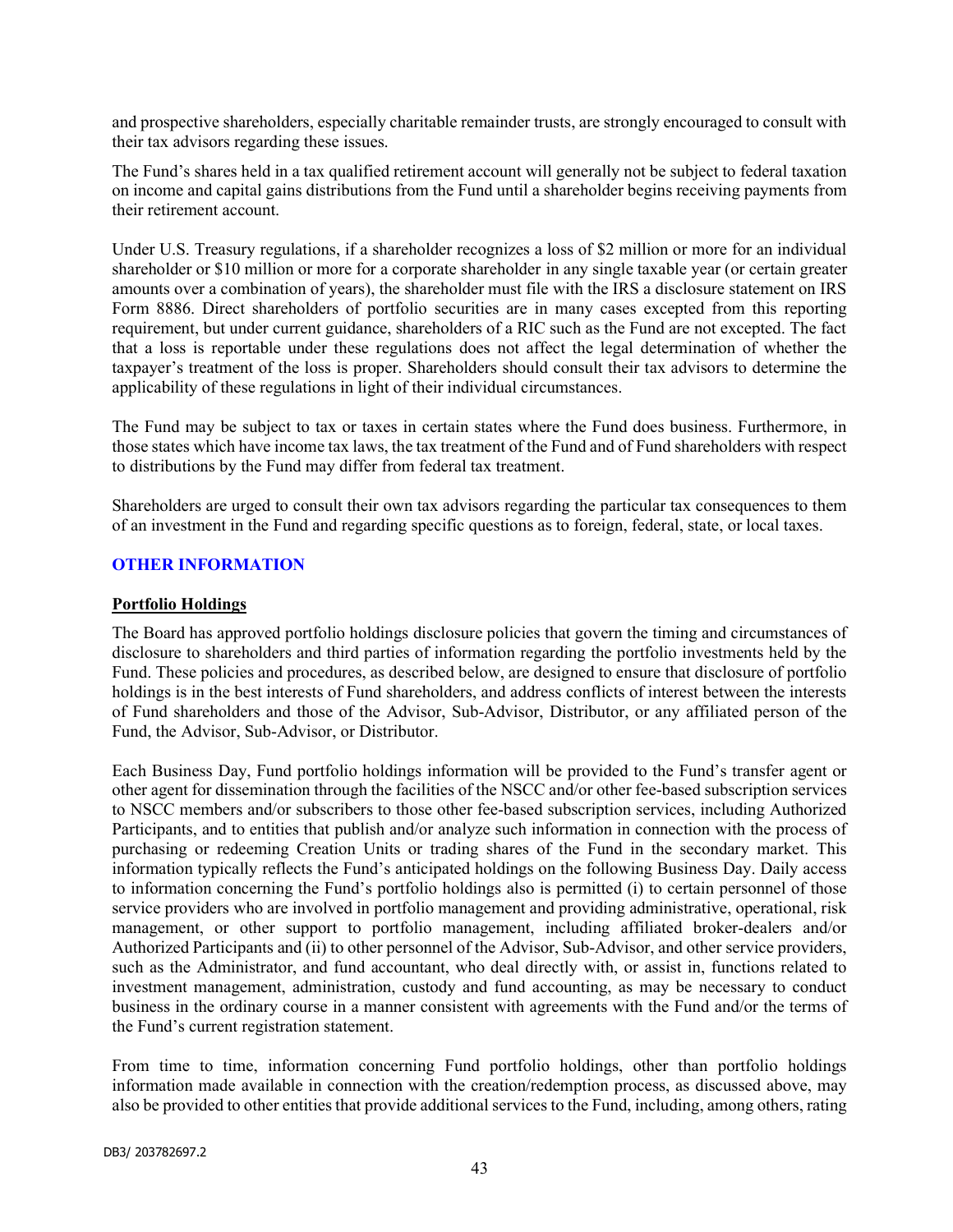or ranking organizations, in the ordinary course of business, no earlier than one Business Day following the date of the information. Portfolio holdings information made available in connection with the creation/redemption process may be provided to other entities that provide additional services to the Fund in the ordinary course of business after it has been disseminated to the NSCC.

The Fund's Chief Compliance Officer, or a compliance manager designated by the Chief Compliance Officer, may also grant exceptions to permit additional disclosure of Fund portfolio holdings information at differing times and with different lag times (the period from the date of the information to the date the information is made available), if any, in instances where the Fund has legitimate business purposes for doing so, it is in the best interests of shareholders, and the recipients are subject to a duty of confidentiality, including a duty not to trade on the nonpublic information and are required to execute an agreement to that effect. The Board will be informed of any such disclosures at its next regularly scheduled meeting or as soon as is reasonably practicable thereafter. In no event shall the Fund, the Advisor, the Sub-Advisor, or any other party receive any direct or indirect compensation in connection with the disclosure of information about Fund portfolio holdings.

The Board exercises continuing oversight of the disclosure of the Fund's portfolio holdings by (1) overseeing the implementation and enforcement of portfolio holdings disclosure policies and procedures, the Codes of Ethics, and protection of non-public information policies and procedures (collectively, the "Portfolio Holdings Governing Policies") by the Fund's Chief Compliance Officer and the Fund, (2) considering reports and recommendations by the Chief Compliance Officer concerning any material compliance matters (as defined in Rule 38a-1 under the 1940 Act and Rule 206(4)-7 under the Advisers Act) that may arise in connection with any Portfolio Holdings Governing Policies, and (3) considering whether to approve or ratify any amendment to any Portfolio Holdings Governing Policies. The Board and the Fund reserve the right to amend the Portfolio Holdings Governing Policies at any time and from time to time without prior notice in their sole discretion. For purposes of the Portfolio Holdings Governing Policies, the term "portfolio holdings" means the equity and debt securities  $(e.g.,$  stocks and bonds) held by the Fund and does not mean the cash investments, derivatives, and other investment positions (collectively, other investment positions) held by the Fund, which are not disclosed.

In addition to the permitted disclosures described above, the Fund must disclose its complete holdings in its Annual Report and Semi-Annual Report to shareholders and file its complete schedule of portfolio holdings with the SEC for the first and third quarters of each fiscal year as an exhibit to its reports on Form N-PORT. All of these reports are available, free of charge, on the EDGAR database on the SEC's website at www.sec.gov.

# Voting Rights

Each share has one vote with respect to matters upon which a shareholder vote is required consistent with the requirements of the 1940 Act and the rules promulgated thereunder. Shareholders receive one vote for every full Fund share owned. The Fund will vote separately on matters relating solely to the Fund. All shares of the Fund are freely transferable.

As a Delaware statutory trust, the Trust is not required to hold annual shareholder meetings unless otherwise required by the 1940 Act. However, a meeting may be called by the Board on the written request of shareholders owning at least 10% of the outstanding shares of the Trust entitled to vote. If a meeting is requested by shareholders, the Trust will provide appropriate assistance and information to the shareholders who requested the meeting. Shareholder inquiries can be made by calling 877.843.3831 or by writing to the Trust at 4800 Montgomery Lane, Suite 150, Bethesda, Maryland 20814.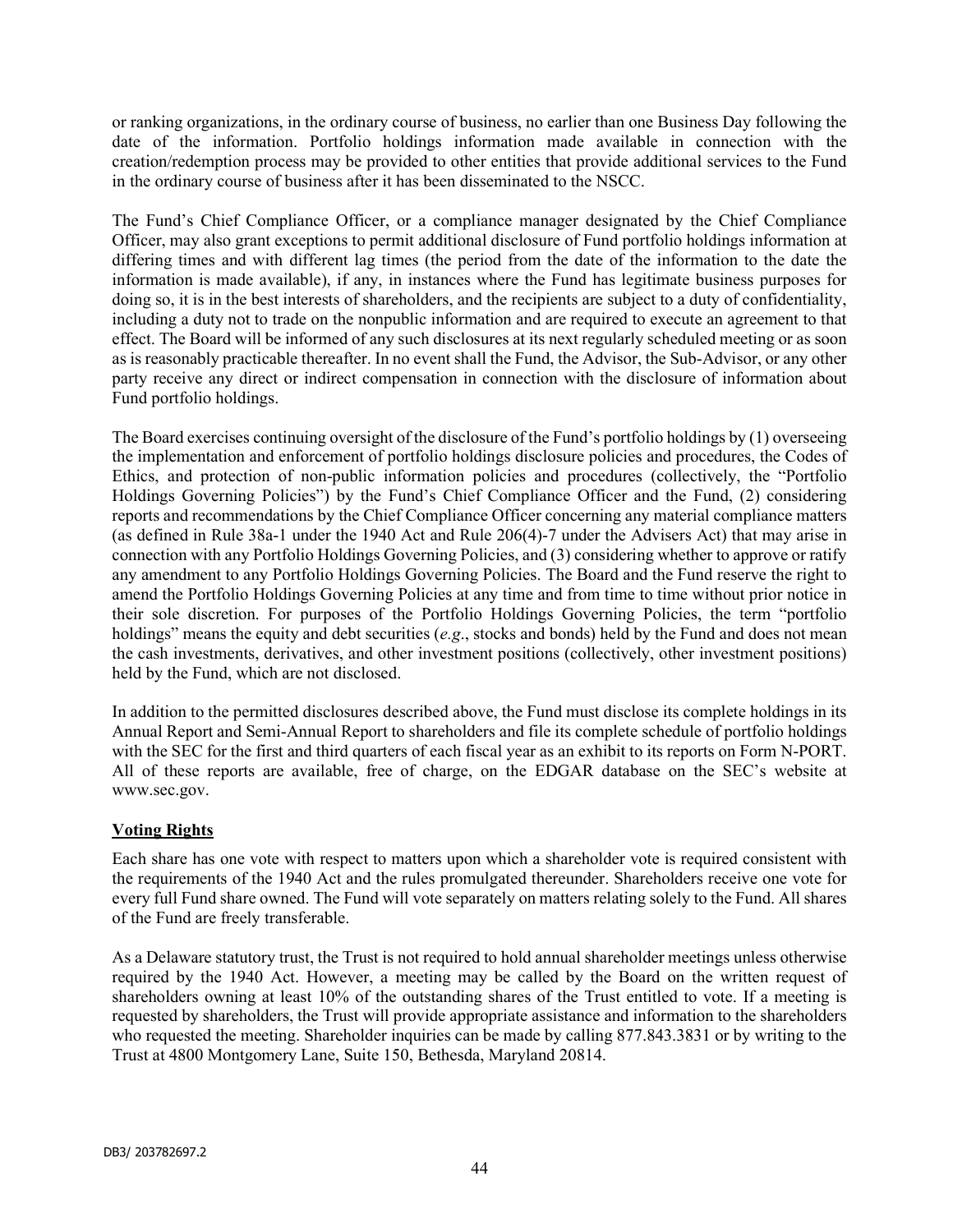#### Shareholder Inquiries

Shareholders may visit the Trust's website at www.advisorshares.com or call 877.843.3831 to obtain information on account statements, procedures, and other related information.

#### **COUNSEL**

Morgan, Lewis & Bockius LLP, located at 1111 Pennsylvania Avenue, N.W., Washington, D.C. 20004, serves as counsel to the Trust.

#### INDEPENDENT REGISTERED PUBLIC ACCOUNTING FIRM

Tait, Weller & Baker LLP, located at Two Liberty Place, 50 South 16th Street, Suite 2900, Philadelphia, Pennsylvania 19102, serves as the Fund's independent registered public accounting firm. The independent registered public accounting firm is responsible for auditing the annual financial statements of the Fund.

#### **CUSTODIAN**

BNYM, located at 240 Greenwich Street, New York, New York 10286, serves as custodian for the Trust and the Fund under a custody agreement between the Trust and the Custodian. Pursuant to the agreement, BNYM holds the portfolio securities of the Fund and maintains all necessary related accounts and records.

#### FINANCIAL STATEMENTS

As of the date of this SAI, the Fund has not yet commenced operations and therefore, it does not have any financial statements. The Fund's financial statements will be available after the Fund has completed its first fiscal year of operations.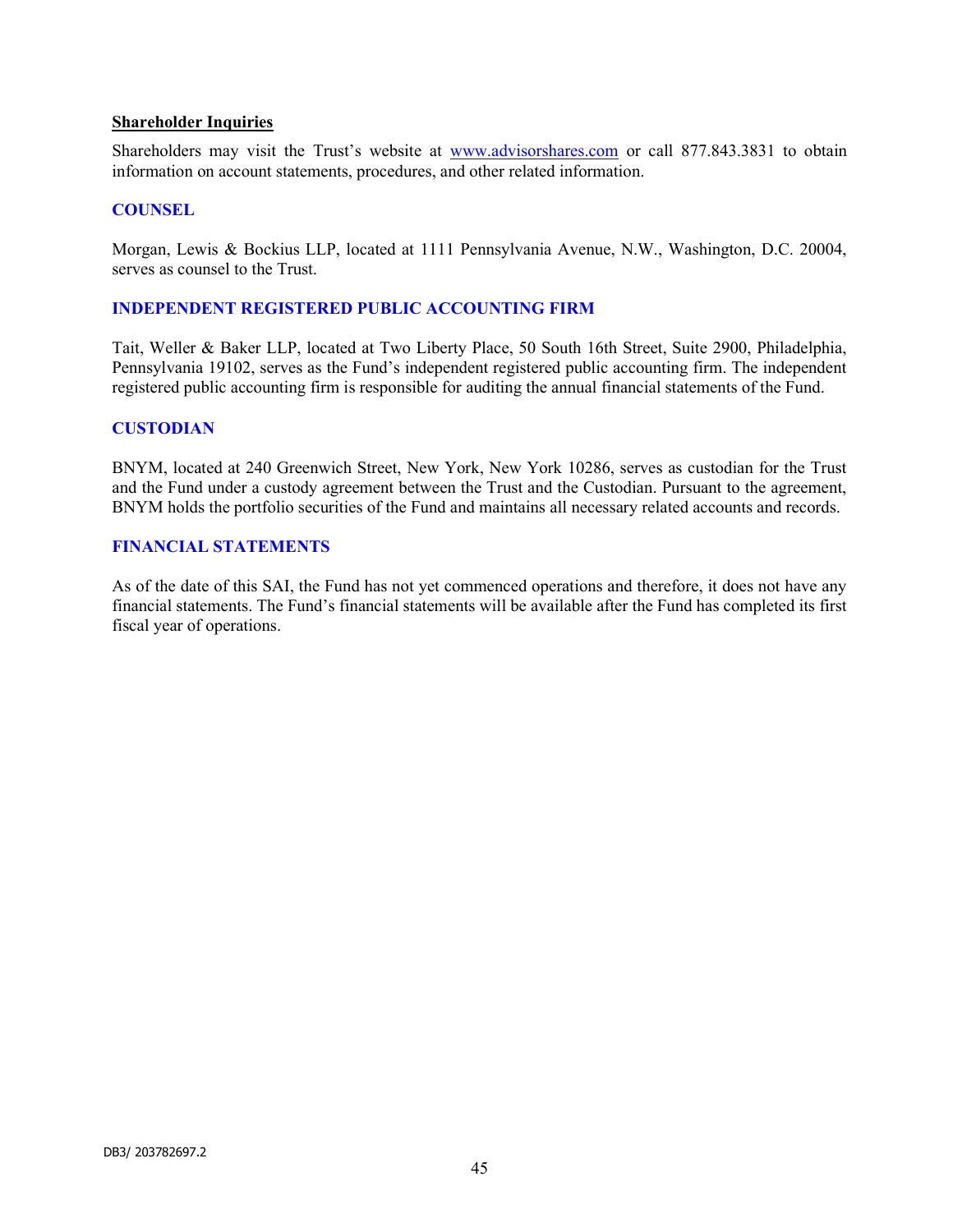# APPENDIX A

# Gerber Kawasaki, Inc. Proxy Voting Policy

Rule 206(4)-6 under the Investment Advisers Act of 1940 helps to ensure that SECregistered advisers act in the best interest of their clients when exercising proxy voting authority. The rule obligates advisers to provide clients with information on how their securities were voted.

Advisers that have explicit or implicit voting authority must comply with rule 206(4)-6. Therefore, even when the advisory contract is silent, the rule applies if the adviser's voting authority is implied by an overall delegation of discretionary authority. The rule does not apply to advisers that provide clients with advice about voting proxies but do not have authority to vote them.

The Firm does not vote proxy's for clients. If clients seek advice relating to proxy we offer our opinion in a fair and balanced manner. We also disclose our position on any proxy vote if a client inquires.

A. Fiduciary Duty. The SEC adopted rule 206(4)-6 to regulate proxy voting by investment advisers with authority to vote their clients' proxies. Under the Investment Advisers Act, an adviser is a fiduciary that owes each of its clients the duties of care and loyalty with respect to all services undertaken on the client's behalf, which may or may not include proxy voting. To satisfy its duty of loyalty, the adviser must cast proxy votes in a way that will advance the best interest of its client. The adviser must not put its own interests ahead of the client's.

Under rule 206(4)-6, it is a fraudulent, deceptive, or manipulative act, practice, or course of business for an investment adviser to exercise voting authority over client proxies unless the investment adviser:

- 1. Adopts and implements written policies and procedures that are reasonably designed to ensure that the adviser votes proxies in the client's best interest;
- 2. Discloses to clients how they may obtain information regarding how their proxies were voted; and
- 3. Describes proxy voting policies and procedures and furnishes a copy of the policies and procedures to the client when requested to do so.

# The Adviser will keep a record of:

- 4. any advice given to a client regarding proxy voting.
- 5. any proxy material received on behalf of a client and the steps taken to forward such material to the client.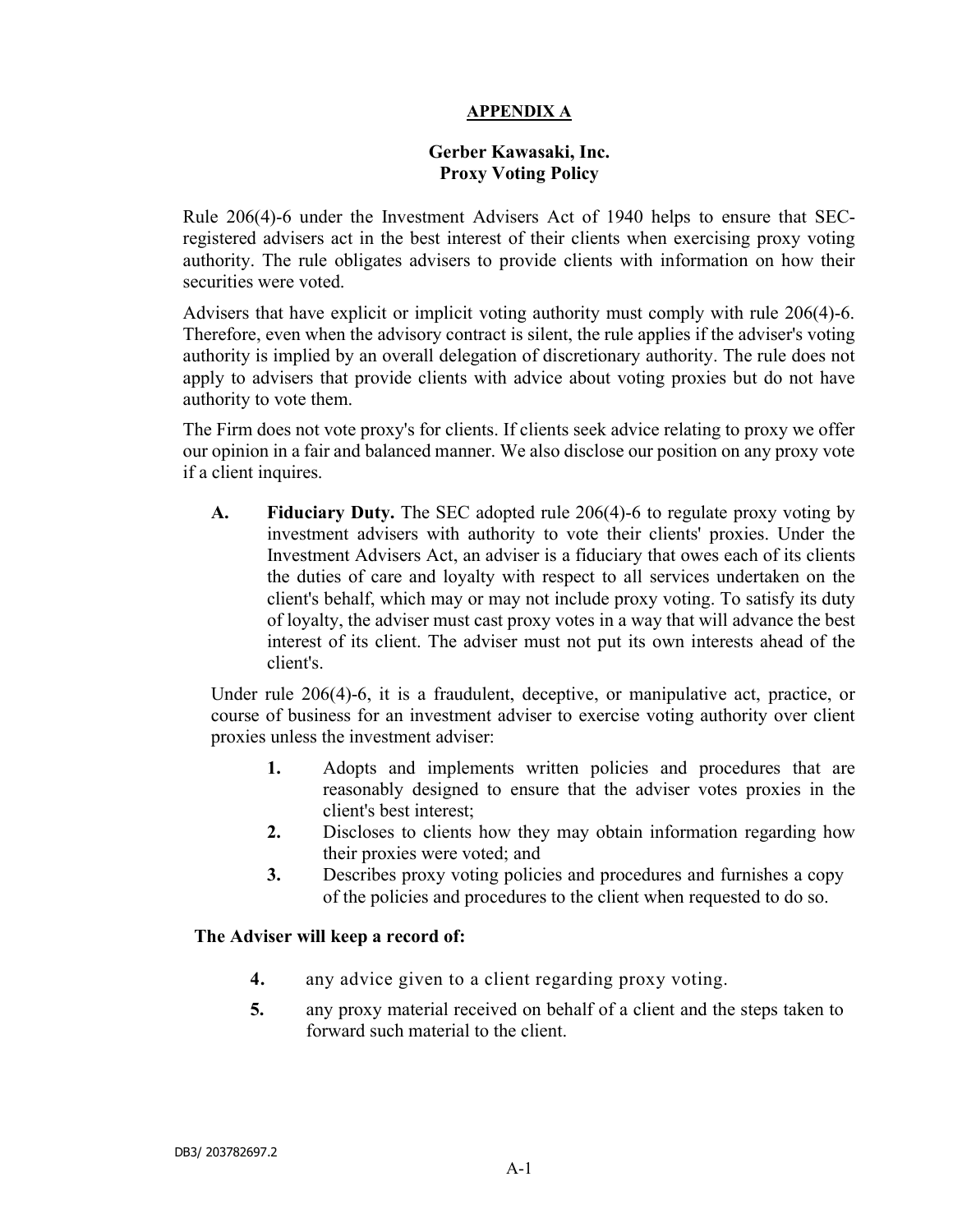# B. Philosophy and Practice regarding the voting of proxies.

# 1. General

The Company believes that each proxy proposal should be individually reviewed to determine whether the proposal is in the best interests of its clients. As a result, similar proposals for different companies may receive different votes because of different corporate circumstances. In general, the firm does not vote proxy's for clients. If clients ask for direction on the vote, the advisor should give a fair and balanced review of the proposal.

# 2. Procedures

To implement the Company's proxy voting policies, the Company has developed the following procedures for voting proxies.

(a) Upon receipt of a corporate proxy by the Company, the special or annual report and the proxy are submitted to Ross Gerber ("the Proxy Manager"). The Proxy Manager will then vote the proxy in accordance with this policy.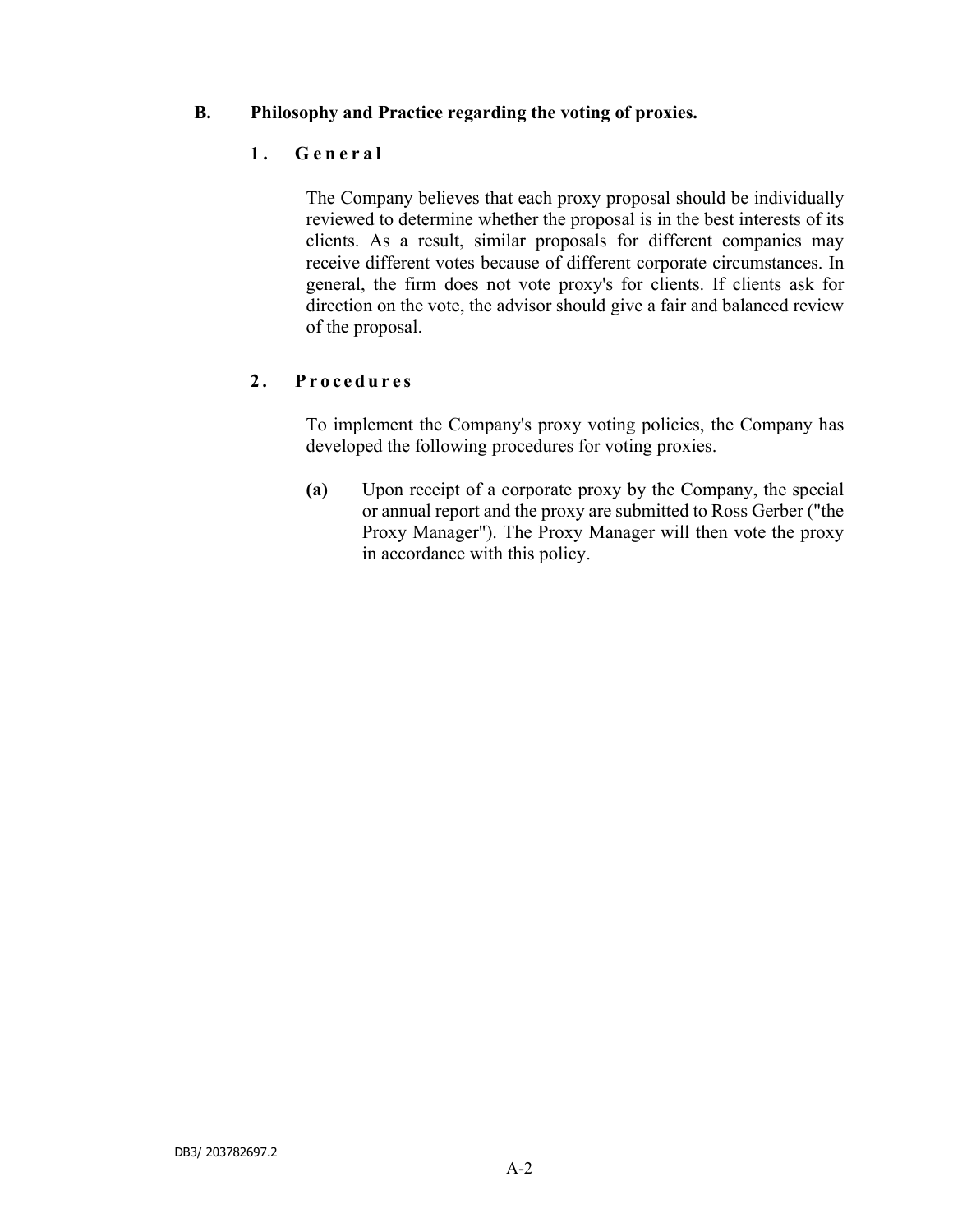- (b) The Proxy Manager shall be responsible for reviewing the special or annual report, proxy proposals, and proxy proposal summaries. The reviewer shall take into consideration what vote is in the best interests of clients and the provisions of the Company's Voting Guidelines in Section 2 below. The Proxy Manager will then vote the proxies.
- (c) The Proxy Manager shall be responsible for maintaining copies of each annual report, proposal, proposal summary, actual vote, and any other information required to be maintained for a proxy vote under Rule 204-2 of the Advisers Act (see discussion in Section 3 below). With respect to proxy votes on topics deemed, in the opinion of the Proxy Manager, to be controversial or particularly sensitive, the Proxy Manager will provide a written explanation for the proxy vote, which will be maintained with the record of the actual vote in the Company's files.

# 3. Voting Guidelines

While the Company's policy is to review each proxy proposal on its individual merits, the Company has adopted guidelines for certain types of matters to assist the Proxy Manager in the review and voting of proxies. These guidelines are set forth below:

# C. Corporate Governance

# 1. Election of Directors and Similar Matters

In an uncontested election, the Company will generally vote in favor of management's proposed directors. In a contested election, the Company will evaluate proposed directors on a case-by-case basis. With respect to proposals regarding the structure of a company's Board of Directors, the Company will review any contested proposal on its merits.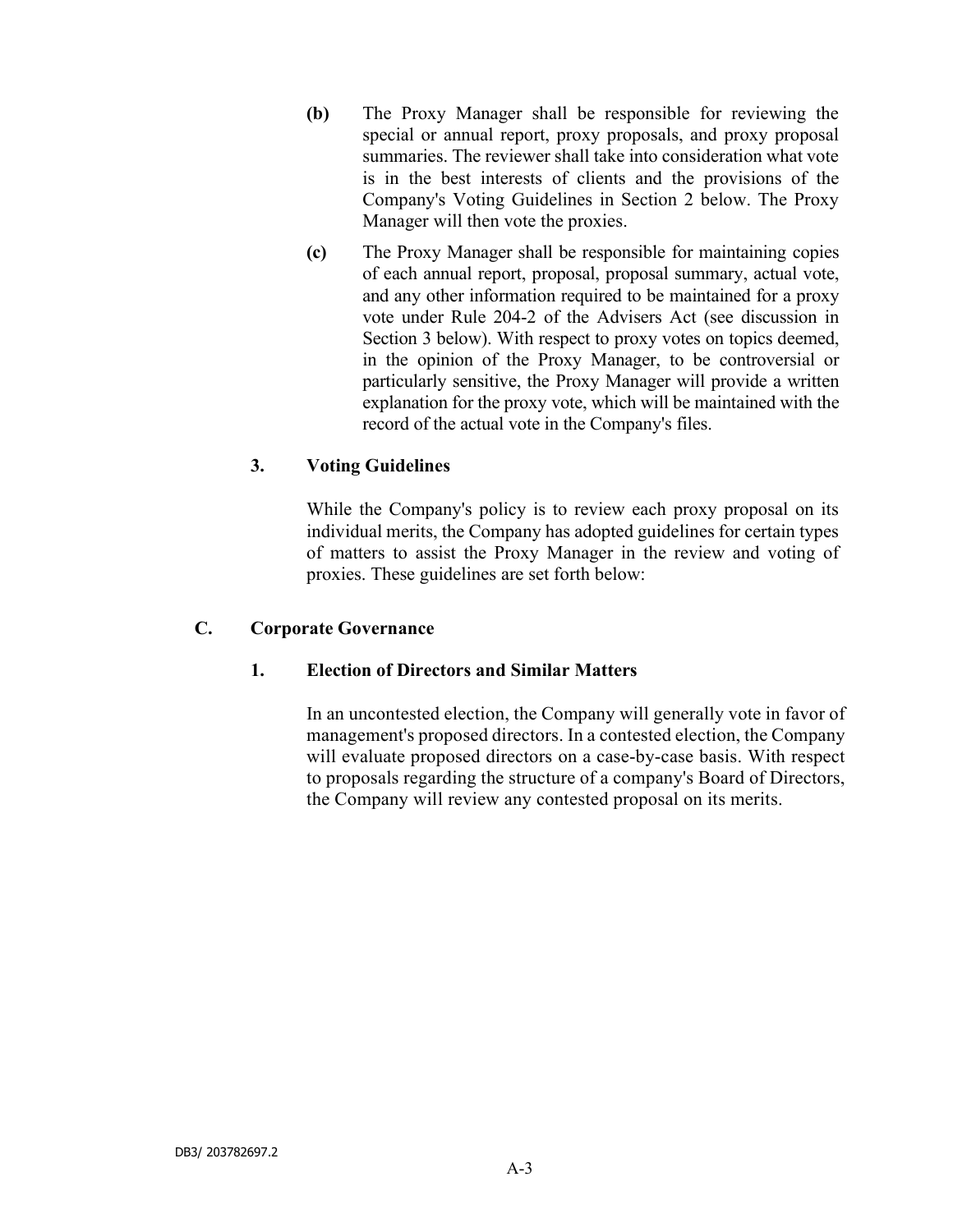Notwithstanding the foregoing, the Company expects to **support** proposals to:

- (a) Limit executive pay and benefits
- (b) Generally vote against proposals to Adopt or continue the use of a classified Board structure; and
- (c) To add diversity and independent directors to the Board and to follow ESG guidelines.

# 2. Audit Committee Approvals

The Company generally supports proposals that help ensure that a company's auditors are independent and capable of delivering a fair and accurate opinion of a company's finances. The Company will generally vote to ratify management's recommendation and selection of auditors.

# 3. Shareholder Rights

The Company may consider all proposals that will have a material effect on shareholder rights on a case by case basis. Notwithstanding the foregoing, The Company expects to generally support proposals to:

- (a) Adopt confidential voting and independent tabulation of voting results; and
- (b) Require shareholder approval of "poison pills;"

And expects to generally **vote against** proposals to:

- (a) Adopt super-majority voting requirements; and
- (c) Restrict the rights of shareholders to call special meetings, to amend the bylaws, or to act by written consent.

# 4. Anti-Takeover Measures, Corporate Restructurings and Similar **Matters**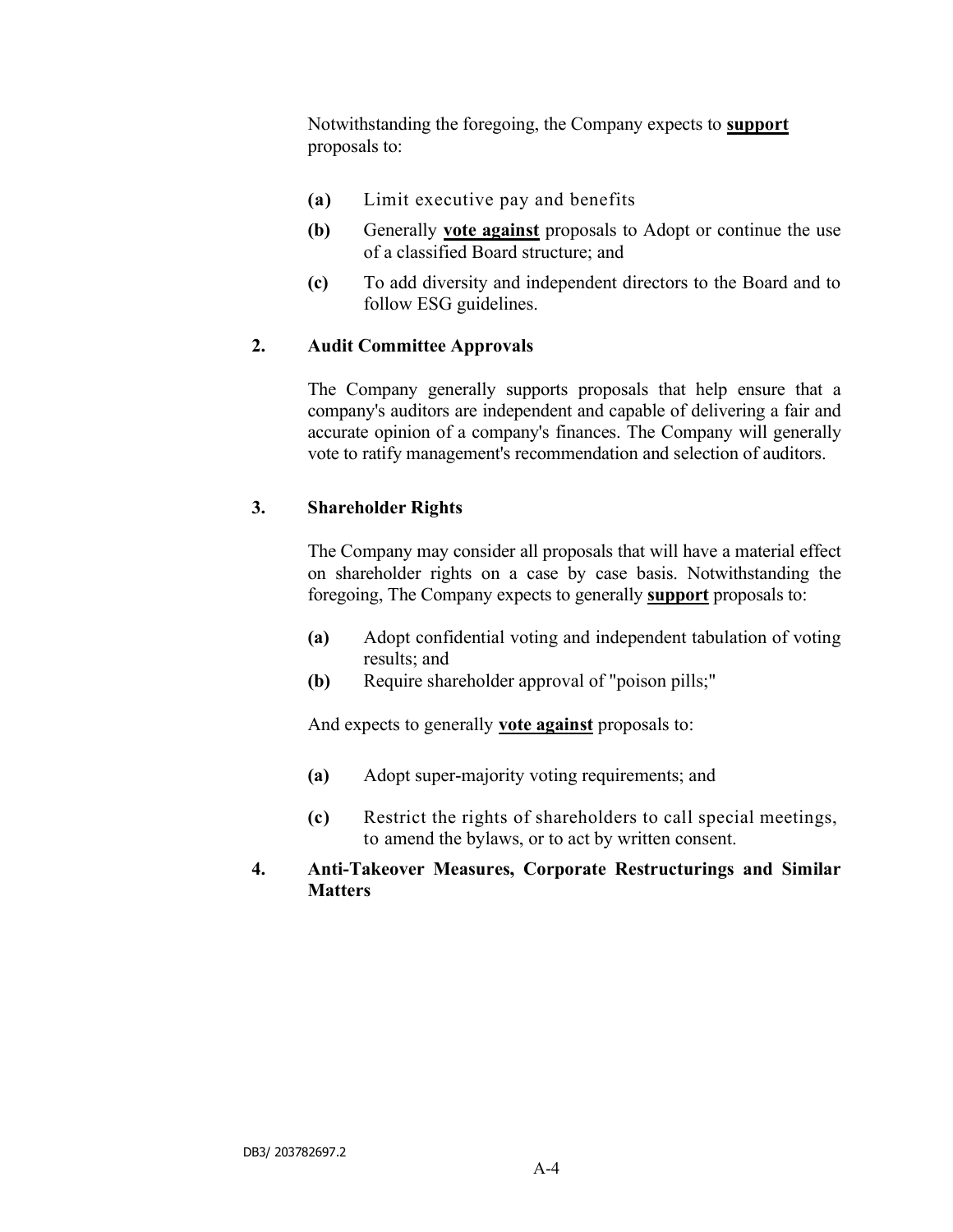The Company may review any proposal to adopt an anti-takeover measure, to undergo a corporate restructuring (e.g., change of entity form or state of incorporation, mergers, or acquisitions) or to take similar action by reviewing the potential short and long-term effects of the proposal on the company. These effects may include, without limitation, the economic and financial impact the proposal may have on the company, and the market impact that the proposal may have on the company's stock.

Notwithstanding the foregoing, the Company expects to generally support proposals to:

- (a) Prohibit the payment of greenmail (i.e., the purchase by the company of its own shares to prevent a hostile takeover);
- (b) Adopt fair price requirements (i.e., requirements that all shareholders be paid the same price in a tender offer or takeover context), unless the Proxy Manager deems them sufficiently limited in scope; and
- (c) Require shareholder approval of "poison pills."

And expects to generally **vote against** proposals to:

- (b) Adopt classified boards of directors;
- (d) Reincorporate a company where the primary purpose appears to the Proxy Manager to be the creation of takeover defenses; and
- (e) Require a company to consider the non-financial effects of mergers or acquisitions.

# 5. Capital Structure Proposals

The Company will seek to evaluate capital structure proposals on their own merits on a case-by-case basis. Notwithstanding the foregoing, The Company expects to generally support proposals to: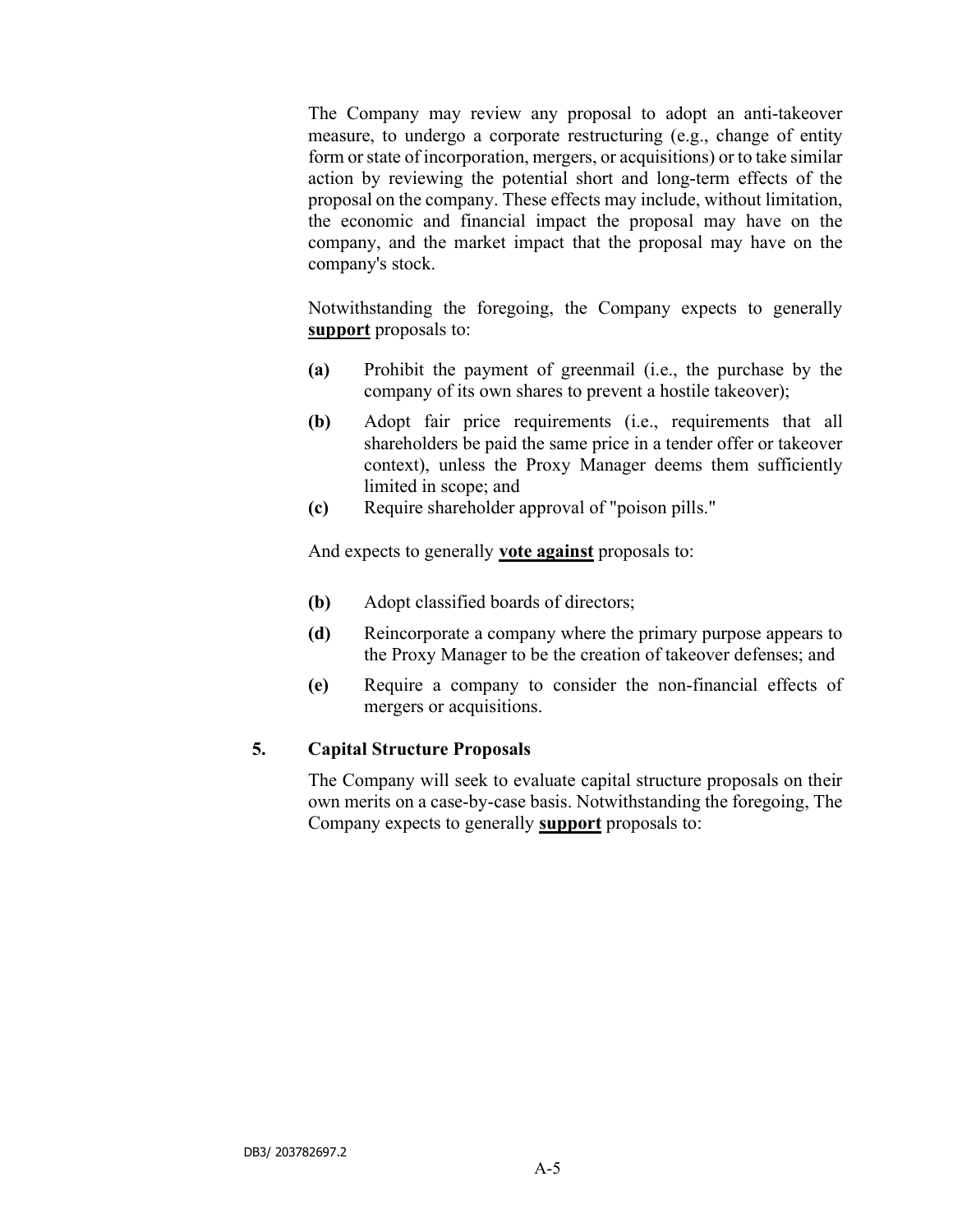(a) Eliminate preemptive rights.

# D. Compensation

# 1. General

The Company generally supports proposals that encourage the disclosure of a company's compensation policies. In addition, the Company generally supports proposals that fairly compensate executives, particularly those proposals that link executive compensation to performance. The Company may consider any contested proposal related to a company's compensation policies on a case-by-case basis.

Notwithstanding the foregoing, the Company expects to generally support proposals to:

- (a) Require shareholders approval of "golden parachutes;" and
- (b) Adopt "golden parachutes" that do not exceed 1 to 3 times the base compensation of the applicable executives.

And expects to generally **vote against** proposals to:

(c) Adopt measures that appear to the Proxy Manager to arbitrarily limit executive or employee benefits.

# 2. Stock Option Plans and Share Issuances

The Company evaluates proposed stock option plans and share issuances on a case-by-case basis. In reviewing proposals regarding stock option plans and issuances, the Company may consider, without limitation, the potential dilutive effect on shareholders and the potential short and longterm economic effects on the company. The Company believes that stock option plans do not necessarily align the interest of executives and outside directors with those of shareholders and that well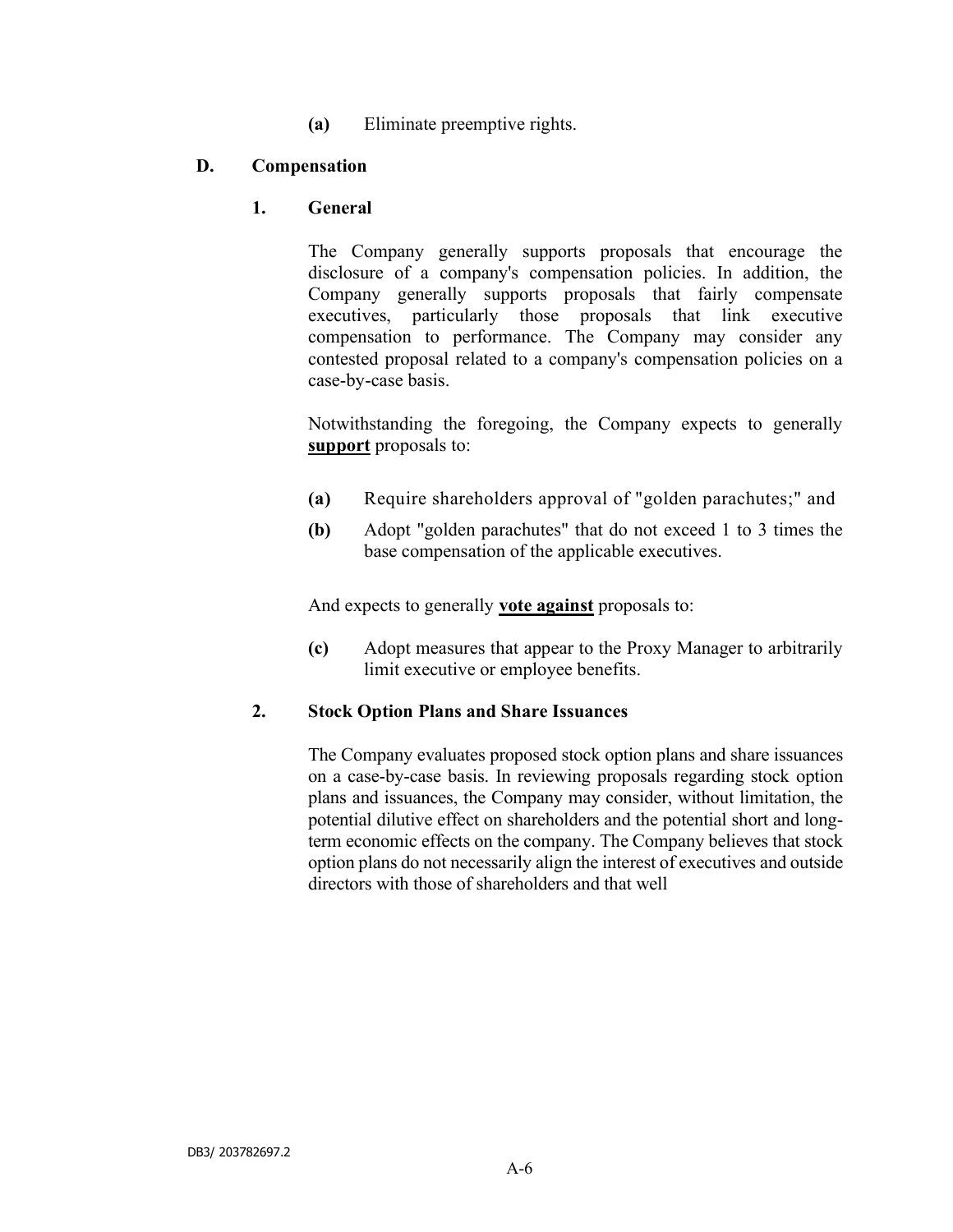thought out cash compensation plans can achieve these objectives without diluting shareholders ownership. Therefore, the Company generally will vote against stock option plans. However, these proposals will be reviewed on a case-by-case basis to determine that shareholders interests are being represented. The Company is in favor of management, directors, and employees owning stock, but prefers that the shares be purchased in the open market.

Notwithstanding the foregoing, the Company expects to generally vote against proposals to:

(a) Establish or continue stock option plans and share issuances that are not in the best interest of the shareholders.

# E. Corporate Responsibility and Social Issues

The Company generally believes that ordinary business matters (including, without limitation, positions on corporate responsibility and social issues) are primarily the responsibility of a company's management that should be addressed solely by the company's management. However, we do take into account these decision in voting for Board members and policies of the company. We prefer companies adopt ESG type policies with regard to employee rights, compensation of executives and business practices with regard to human rights and carbon emissions. These types of proposals, often initiated by shareholders, may request that the company disclose or amend certain business practices.

# F. Record-Keeping Requirements Pertaining to Proxy Voting.

Rule 204-2, requires that the following proxy voting records be maintained. The CCO shall be responsible for maintaining these records relating to proxy voting.

- 1. Copies of all policies and procedures required by Rule 206(4)-6.
- 2. A copy of each proxy statement that the investment the Company receives regarding a client's securities. The Company may satisfy this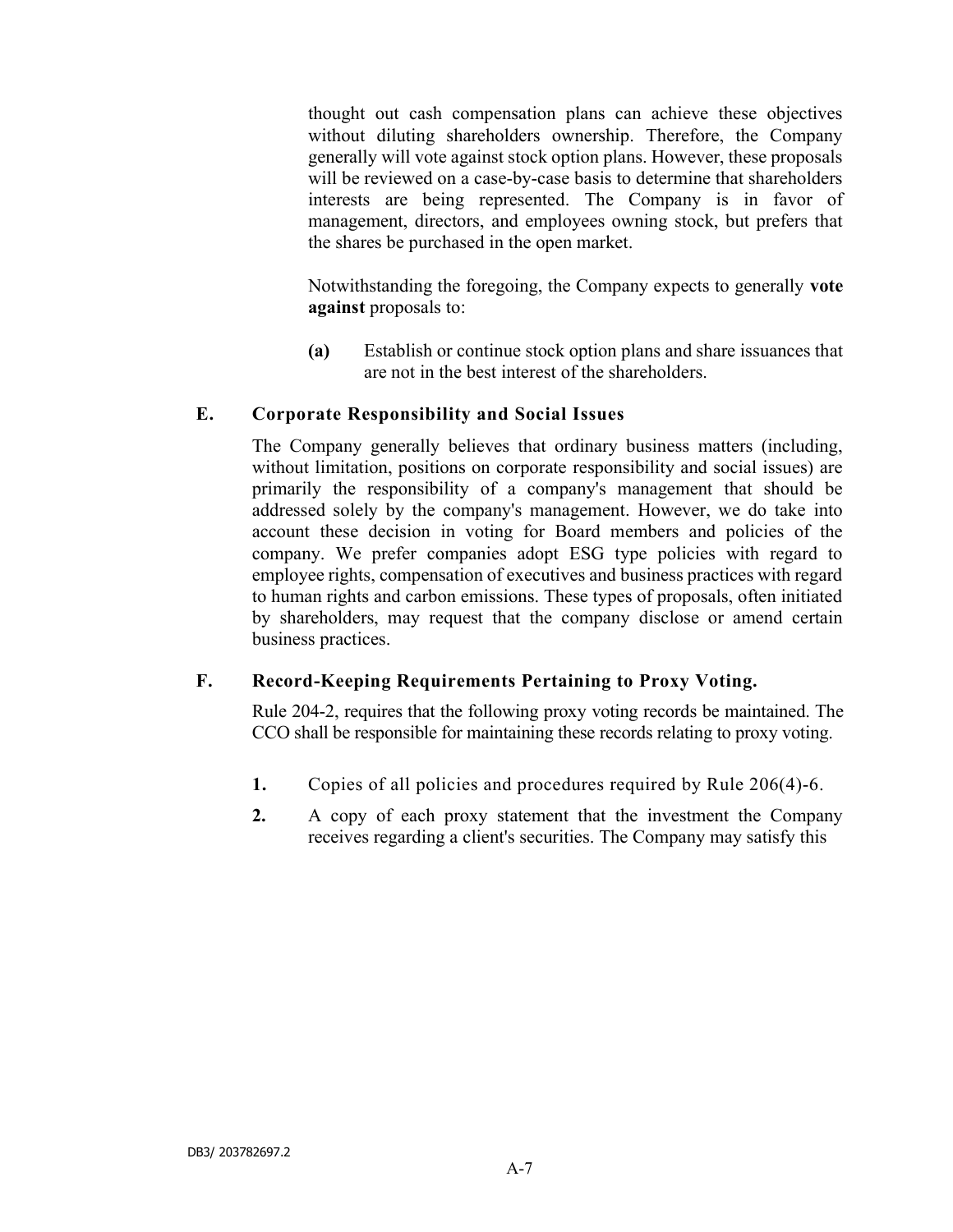requirement by relying on a third-party provider, such as a proxy voting service, or the SEC's Electronic Data Gathering, Analysis, and Retrieval (EDGAR) system.

- 3. A record of each vote cast by the investment the Company on behalf of a client. The Company may satisfy this requirement by relying on a third-party service to provide these records. The third party must be capable of providing documents promptly upon request.
- 4. A copy of any document created by the Company that was material in making a decision on how to vote proxies on a client's behalf or that articulates the basis for that decision.
- 5. A copy of each written client request for information on how the Company voted proxies on his or her behalf, as well as a copy of any written response by the investment the Company to any written or oral client request for information.

# G. Conflicts of Interest Pertaining to Proxy Voting

Conflicts of interest between the Company or a principal of the Company and the Company's clients in respect of a proxy issue conceivably may arise, for example, from personal or professional relationships with a company or with the directors, candidates for director, or senior executives of a company that is the issuer of client securities.

# If the CCO determines that a material conflict of interest exists, the following procedures shall be followed:

- 1. The Company may disclose the existence and nature of the conflict to the client(s) owning the securities, and seek directions on how to vote the proxies;
- 2. The Company may abstain from voting, particularly if there are conflicting client interests (for example, where client accounts hold different client securities in a competitive merger situation); or